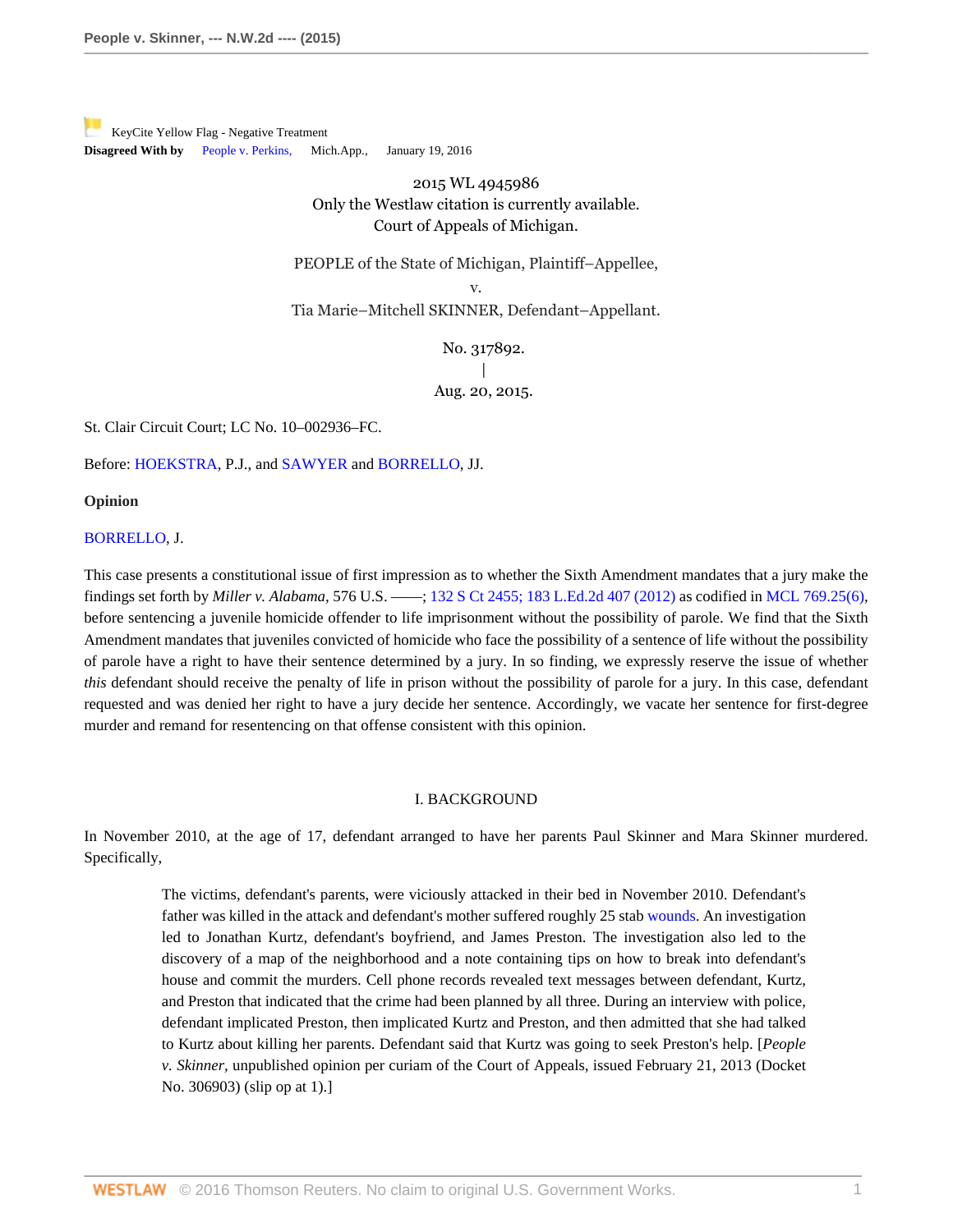Defendant was charged in connection with the attacks and, following a trial, a jury convicted her of first-degree premeditated murder, [MCL 750.316\(1\)\(a\),](http://www.westlaw.com/Link/Document/FullText?findType=L&pubNum=1000043&cite=MIST750.316&originatingDoc=I52c4367847f811e590d4edf60ce7d742&refType=LQ&originationContext=document&vr=3.0&rs=cblt1.0&transitionType=DocumentItem&contextData=(sc.Search)) attempted murder, [MCL 750.91,](http://www.westlaw.com/Link/Document/FullText?findType=L&pubNum=1000043&cite=MIST750.91&originatingDoc=I52c4367847f811e590d4edf60ce7d742&refType=LQ&originationContext=document&vr=3.0&rs=cblt1.0&transitionType=DocumentItem&contextData=(sc.Search)) and conspiracy to commit murder, [MCL 750.157a.](http://www.westlaw.com/Link/Document/FullText?findType=L&pubNum=1000043&cite=MIST750.157A&originatingDoc=I52c4367847f811e590d4edf60ce7d742&refType=LQ&originationContext=document&vr=3.0&rs=cblt1.0&transitionType=DocumentItem&contextData=(sc.Search)) On September 16, 2011, the trial court sentenced defendant to mandatory life without parole for the first-degree murder conviction, and life sentences each for the attempted murder and conspiracy to commit murder convictions. Defendant appealed her convictions and sentences.

While defendant's appeal was pending, on June 25, 2012, the United States Supreme Court decided *Miller*, 576 U.S. at wherein the Court held that mandatory life without parole sentences for juvenile offenders violated the Eighth Amendment. Subsequently, this Court affirmed defendant's convictions and life sentences for attempted murder and conspiracy, but remanded for resentencing on defendant's first-degree murder conviction to consider the factors set forth in *Miller.* [1](#page-21-0)

On July 11, 2013, the trial court held a resentencing hearing and again sentenced defendant to life without parole for the firstdegree murder conviction. Defendant again appealed her sentence. While defendant's appeal was pending, on March 4, 2014, [MCL 769.25](http://www.westlaw.com/Link/Document/FullText?findType=L&pubNum=1000043&cite=MIST769.25&originatingDoc=I52c4367847f811e590d4edf60ce7d742&refType=LQ&originationContext=document&vr=3.0&rs=cblt1.0&transitionType=DocumentItem&contextData=(sc.Search)) took effect, which was enacted in response to *Miller* and established a framework for imposing a life without parole sentence upon a juvenile convicted of, *inter alia,* first-degree murder. Meanwhile, this Court ordered defendant's appeal held in abeyance pending our Supreme Court's decision in *People v. Carp,* [496 Mich. 440; 852 NW2d 801 \(2014\),](http://www.westlaw.com/Link/Document/FullText?findType=Y&serNum=2033796369&pubNum=0000595&originatingDoc=I52c4367847f811e590d4edf60ce7d742&refType=RP&originationContext=document&vr=3.0&rs=cblt1.0&transitionType=DocumentItem&contextData=(sc.Search)) which concerned the retroactivity of *Miller.* Following the decision in *Carp,* this Court remanded the case to the trial court for a second resentencing —third sentencing—hearing to be conducted in accordance with [MCL 769.25](http://www.westlaw.com/Link/Document/FullText?findType=L&pubNum=1000043&cite=MIST769.25&originatingDoc=I52c4367847f811e590d4edf60ce7d742&refType=LQ&originationContext=document&vr=3.0&rs=cblt1.0&transitionType=DocumentItem&contextData=(sc.Search)); this Court retained jurisdiction.<sup>[2](#page-21-1)</sup>

On second remand, defendant moved to impanel a jury, arguing that a jury should make the factual findings mandated by [MCL](http://www.westlaw.com/Link/Document/FullText?findType=L&pubNum=1000043&cite=MIST769.25&originatingDoc=I52c4367847f811e590d4edf60ce7d742&refType=LQ&originationContext=document&vr=3.0&rs=cblt1.0&transitionType=DocumentItem&contextData=(sc.Search)) [769.25\(6\)](http://www.westlaw.com/Link/Document/FullText?findType=L&pubNum=1000043&cite=MIST769.25&originatingDoc=I52c4367847f811e590d4edf60ce7d742&refType=LQ&originationContext=document&vr=3.0&rs=cblt1.0&transitionType=DocumentItem&contextData=(sc.Search)) at the resentencing hearing. The trial court denied defendant's motion and this Court denied defendant's emergency application for leave to appeal that order.<sup>[3](#page-21-2)</sup> Thereafter, the trial court held the second resentencing hearing on September 18, September 19, and September 24, 2014, and, after hearing evidence from both defendant and the prosecution, the court again sentenced defendant to life without parole for the first-degree murder conviction. Defendant now appeals that sentence as of right, arguing, *inter alia,* that [MCL 769.25](http://www.westlaw.com/Link/Document/FullText?findType=L&pubNum=1000043&cite=MIST769.25&originatingDoc=I52c4367847f811e590d4edf60ce7d742&refType=LQ&originationContext=document&vr=3.0&rs=cblt1.0&transitionType=DocumentItem&contextData=(sc.Search)) violates her Sixth Amendment right to a jury because it exposes her to a harsher penalty than was otherwise authorized by the jury verdict.

#### <span id="page-1-2"></span><span id="page-1-1"></span><span id="page-1-0"></span>II. STANDARD OF REVIEW

We review constitutional issues de novo. *People v. Nutt,* [469 Mich. 565, 574; 677 NW2d 1 \(2004\).](http://www.westlaw.com/Link/Document/FullText?findType=Y&serNum=2004290574&pubNum=0000595&originatingDoc=I52c4367847f811e590d4edf60ce7d742&refType=RP&originationContext=document&vr=3.0&rs=cblt1.0&transitionType=DocumentItem&contextData=(sc.Search)) Issues of statutory construction are also reviewed de novo. *People v. Williams,* [483 Mich. 226, 232; 769 NW2d 605 \(2009\)](http://www.westlaw.com/Link/Document/FullText?findType=Y&serNum=2019338467&pubNum=0000595&originatingDoc=I52c4367847f811e590d4edf60ce7d742&refType=RP&originationContext=document&vr=3.0&rs=cblt1.0&transitionType=DocumentItem&contextData=(sc.Search)).

#### III. GOVERNING LAW

This case brings us to the intersection of the Sixth and Eighth Amendments to the United States Constitution. Specifically, the issue before us illustrates, following *Miller,* the interplay between the Eighth Amendment's limitations with respect to sentencing a juvenile to life imprisonment without the possibility of parole and a juvenile's right to a jury trial under the Sixth Amendment. We proceed with a review of the seminal case of *Miller* before discussing *Miller's* impact on Michigan's sentencing scheme; we then review relevant Supreme Court Sixth Amendment jurisprudence before applying that precedent to Michigan's post-*Miller* juvenile sentencing scheme.

### *A. MILLER v. ALABAMA*

*Miller* is part of a line of growth in the Supreme Court's Eighth Amendment jurisprudence relative to juvenile offenders. This precedent, in part, can be traced back to *Thompson v. Oklahoma,* [487 U.S. 815; 108 S Ct 2687; 101 L.Ed.2d 702 \(1988\)](http://www.westlaw.com/Link/Document/FullText?findType=Y&serNum=1988084195&pubNum=0000708&originatingDoc=I52c4367847f811e590d4edf60ce7d742&refType=RP&originationContext=document&vr=3.0&rs=cblt1.0&transitionType=DocumentItem&contextData=(sc.Search)), wherein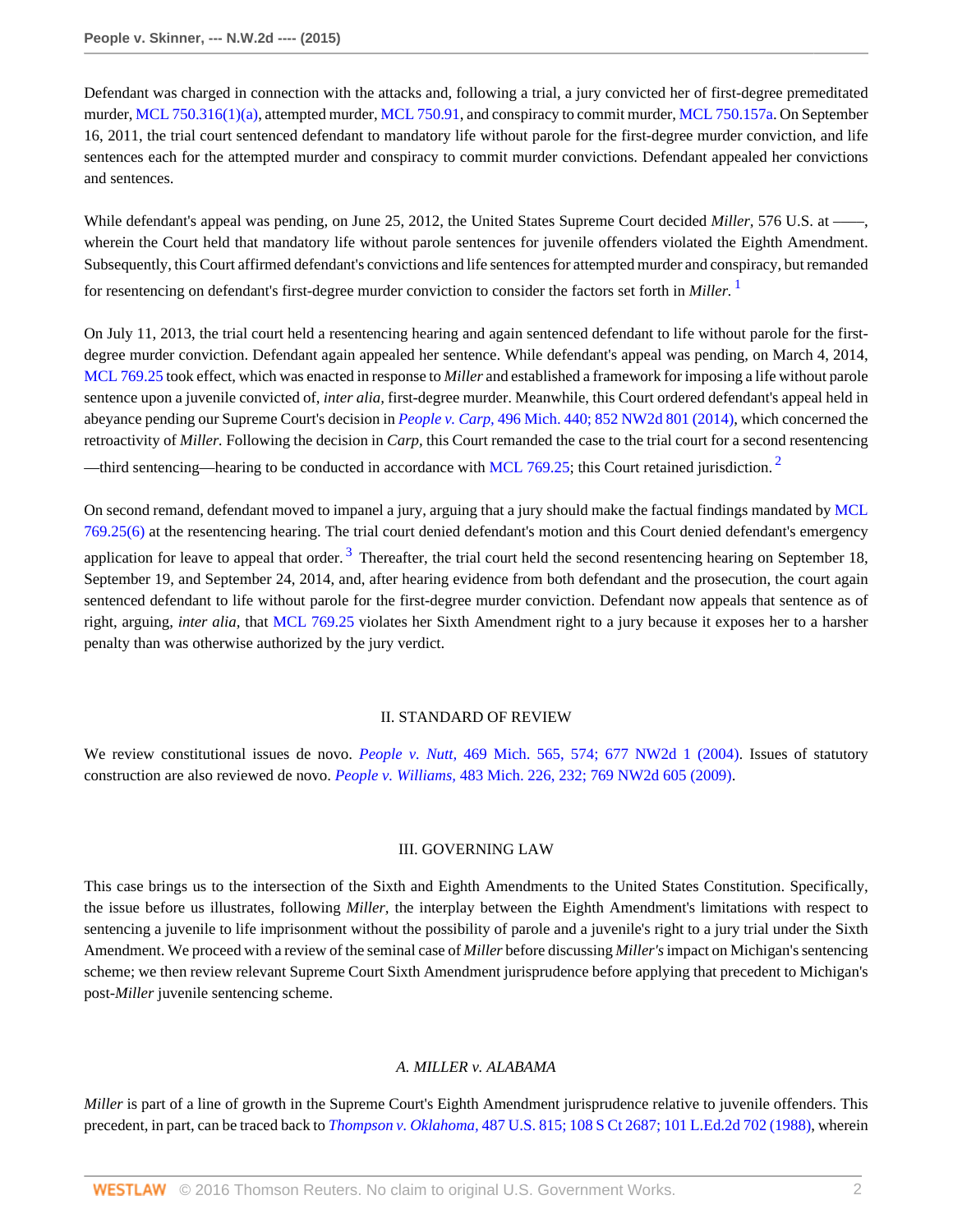a plurality of the Court held that the Eighth Amendment categorically barred "the execution of any offender under the age of 16 at the time of the crime." *Roper v. Simmons,* [543 U.S. 551, 561; 125 S Ct 1183; 161 L.Ed.2d 1 \(2005\)](http://www.westlaw.com/Link/Document/FullText?findType=Y&serNum=2006291922&pubNum=0000708&originatingDoc=I52c4367847f811e590d4edf60ce7d742&refType=RP&originationContext=document&vr=3.0&rs=cblt1.0&transitionType=DocumentItem&contextData=(sc.Search)), citing *[Thompson,](http://www.westlaw.com/Link/Document/FullText?findType=Y&serNum=1988084195&pubNum=0000780&originatingDoc=I52c4367847f811e590d4edf60ce7d742&refType=RP&fi=co_pp_sp_780_818&originationContext=document&vr=3.0&rs=cblt1.0&transitionType=DocumentItem&contextData=(sc.Search)#co_pp_sp_780_818)* 487 U.S. [at 818–838](http://www.westlaw.com/Link/Document/FullText?findType=Y&serNum=1988084195&pubNum=0000780&originatingDoc=I52c4367847f811e590d4edf60ce7d742&refType=RP&fi=co_pp_sp_780_818&originationContext=document&vr=3.0&rs=cblt1.0&transitionType=DocumentItem&contextData=(sc.Search)#co_pp_sp_780_818). Subsequently, in *Roper,* [543 U.S. at 551](http://www.westlaw.com/Link/Document/FullText?findType=Y&serNum=2006291922&pubNum=0000780&originatingDoc=I52c4367847f811e590d4edf60ce7d742&refType=RP&fi=co_pp_sp_780_551&originationContext=document&vr=3.0&rs=cblt1.0&transitionType=DocumentItem&contextData=(sc.Search)#co_pp_sp_780_551), the Court expanded on the rationale in the *Thompson* plurality and held that the Eighth Amendment categorically barred imposition of the death penalty upon all juveniles under the age of 18 irrespective of the offense. *Id.* [at 568–578](http://www.westlaw.com/Link/Document/FullText?findType=Y&serNum=2006291922&pubNum=0000780&originatingDoc=I52c4367847f811e590d4edf60ce7d742&refType=RP&fi=co_pp_sp_780_568&originationContext=document&vr=3.0&rs=cblt1.0&transitionType=DocumentItem&contextData=(sc.Search)#co_pp_sp_780_568). The Court reasoned that "[c]apital punishment must be limited to those offenders who commit a narrow category of the most serious crimes and whose extreme culpability makes them the most deserving of execution." *[Id.](http://www.westlaw.com/Link/Document/FullText?findType=Y&serNum=2006291922&pubNum=0000780&originatingDoc=I52c4367847f811e590d4edf60ce7d742&refType=RP&fi=co_pp_sp_780_568&originationContext=document&vr=3.0&rs=cblt1.0&transitionType=DocumentItem&contextData=(sc.Search)#co_pp_sp_780_568)* at [568](http://www.westlaw.com/Link/Document/FullText?findType=Y&serNum=2006291922&pubNum=0000780&originatingDoc=I52c4367847f811e590d4edf60ce7d742&refType=RP&fi=co_pp_sp_780_568&originationContext=document&vr=3.0&rs=cblt1.0&transitionType=DocumentItem&contextData=(sc.Search)#co_pp_sp_780_568) (quotation marks and citations omitted). The Court reasoned that, because of the unique differences between juveniles and adults, "juvenile offenders cannot with reliability be classified among the worst offenders." *Id.* [at 569.](http://www.westlaw.com/Link/Document/FullText?findType=Y&serNum=2006291922&pubNum=0000780&originatingDoc=I52c4367847f811e590d4edf60ce7d742&refType=RP&fi=co_pp_sp_780_569&originationContext=document&vr=3.0&rs=cblt1.0&transitionType=DocumentItem&contextData=(sc.Search)#co_pp_sp_780_569) In particular, the Court noted, juveniles exhibit "[a] lack of maturity and underdeveloped sense of responsibility" that "often result[s] in impetuous and ill-considered actions and decisions." *Id.* (quotation marks and citations omitted). Additionally, juveniles "are more vulnerable or susceptible to negative influences and outside pressures, including peer pressure," and "the character of a juvenile is not as well formed as that of an adult." *Id.* [at 569–570.](http://www.westlaw.com/Link/Document/FullText?findType=Y&serNum=2006291922&pubNum=0000780&originatingDoc=I52c4367847f811e590d4edf60ce7d742&refType=RP&fi=co_pp_sp_780_569&originationContext=document&vr=3.0&rs=cblt1.0&transitionType=DocumentItem&contextData=(sc.Search)#co_pp_sp_780_569) Thus, "neither retribution nor deterrence provides adequate justification for imposing the death penalty on juvenile offenders...." *Id.* [at 572.](http://www.westlaw.com/Link/Document/FullText?findType=Y&serNum=2006291922&pubNum=0000780&originatingDoc=I52c4367847f811e590d4edf60ce7d742&refType=RP&fi=co_pp_sp_780_572&originationContext=document&vr=3.0&rs=cblt1.0&transitionType=DocumentItem&contextData=(sc.Search)#co_pp_sp_780_572)

Following *Roper,* under the Eighth Amendment the maximum penalty that could be imposed upon a juvenile offender was life imprisonment without the possibility of parole. The Court further limited that form of punishment in *[Graham v. Florida,](http://www.westlaw.com/Link/Document/FullText?findType=Y&serNum=2022052221&pubNum=0000708&originatingDoc=I52c4367847f811e590d4edf60ce7d742&refType=RP&originationContext=document&vr=3.0&rs=cblt1.0&transitionType=DocumentItem&contextData=(sc.Search))* 560 [U.S. 48; 130 S Ct 2011; 176 L.Ed.2d 825 \(2010\)](http://www.westlaw.com/Link/Document/FullText?findType=Y&serNum=2022052221&pubNum=0000708&originatingDoc=I52c4367847f811e590d4edf60ce7d742&refType=RP&originationContext=document&vr=3.0&rs=cblt1.0&transitionType=DocumentItem&contextData=(sc.Search)), and *Miller,* 576 U.S. at ––––. Specifically, in *Graham,* the Court held that the Eighth Amendment categorically barred a sentence of life without parole for juvenile "nonhomicide offenders." *[Graham,](http://www.westlaw.com/Link/Document/FullText?findType=Y&serNum=2022052221&pubNum=0000780&originatingDoc=I52c4367847f811e590d4edf60ce7d742&refType=RP&fi=co_pp_sp_780_74&originationContext=document&vr=3.0&rs=cblt1.0&transitionType=DocumentItem&contextData=(sc.Search)#co_pp_sp_780_74)* [560 U.S. at 74](http://www.westlaw.com/Link/Document/FullText?findType=Y&serNum=2022052221&pubNum=0000780&originatingDoc=I52c4367847f811e590d4edf60ce7d742&refType=RP&fi=co_pp_sp_780_74&originationContext=document&vr=3.0&rs=cblt1.0&transitionType=DocumentItem&contextData=(sc.Search)#co_pp_sp_780_74). The *Graham* Court reasoned that juveniles who "do not kill, intend to kill, or foresee that life will be taken are categorically less deserving of the most serious forms of punishment...." *Id.* [at 69.](http://www.westlaw.com/Link/Document/FullText?findType=Y&serNum=2022052221&pubNum=0000780&originatingDoc=I52c4367847f811e590d4edf60ce7d742&refType=RP&fi=co_pp_sp_780_69&originationContext=document&vr=3.0&rs=cblt1.0&transitionType=DocumentItem&contextData=(sc.Search)#co_pp_sp_780_69) The Court explained that, unlike "nonhomicide" offenses, homicide is unique with respect to its "moral depravity" and the injury it inflicts upon its victim and the public and concluded, "[i]t follows that, when compared to an adult murderer, a juvenile offender who did not kill or intend to kill has a twice diminished moral culpability. The age of the offender and the nature of the crime each bear on the analysis." *Id.* [at 69](http://www.westlaw.com/Link/Document/FullText?findType=Y&serNum=2022052221&pubNum=0000780&originatingDoc=I52c4367847f811e590d4edf60ce7d742&refType=RP&fi=co_pp_sp_780_69&originationContext=document&vr=3.0&rs=cblt1.0&transitionType=DocumentItem&contextData=(sc.Search)#co_pp_sp_780_69). The Court proceeded to establish a bright-line categorical bar on life without parole sentences for juvenile nonhomicide offenders. *Id.* [at 74.](http://www.westlaw.com/Link/Document/FullText?findType=Y&serNum=2022052221&pubNum=0000780&originatingDoc=I52c4367847f811e590d4edf60ce7d742&refType=RP&fi=co_pp_sp_780_74&originationContext=document&vr=3.0&rs=cblt1.0&transitionType=DocumentItem&contextData=(sc.Search)#co_pp_sp_780_74) Although a state was not "required to guarantee eventual freedom," juveniles convicted of nonhomicide offenses were to be afforded "some meaningful opportunity to obtain release based on demonstrated maturity and rehabilitation." *Id.* [at 75.](http://www.westlaw.com/Link/Document/FullText?findType=Y&serNum=2022052221&pubNum=0000780&originatingDoc=I52c4367847f811e590d4edf60ce7d742&refType=RP&fi=co_pp_sp_780_75&originationContext=document&vr=3.0&rs=cblt1.0&transitionType=DocumentItem&contextData=(sc.Search)#co_pp_sp_780_75)

Building upon *Roper* and *Graham,* in *Miller,* the Supreme Court held that, irrespective of the offense, *mandatory* life sentences without the possibility of parole for juvenile offenders violated the Eighth Amendment. *Miller,* [132 S Ct at 2460](http://www.westlaw.com/Link/Document/FullText?findType=Y&serNum=2027964006&pubNum=0000708&originatingDoc=I52c4367847f811e590d4edf60ce7d742&refType=RP&fi=co_pp_sp_708_2460&originationContext=document&vr=3.0&rs=cblt1.0&transitionType=DocumentItem&contextData=(sc.Search)#co_pp_sp_708_2460). Given the unique characteristics of juveniles, the Court reasoned, the Eighth Amendment required consideration of an offender's youthfulness during sentencing, something that mandatory sentencing schemes failed to do. *Id.* [at 2464–2466](http://www.westlaw.com/Link/Document/FullText?findType=Y&serNum=2027964006&pubNum=0000708&originatingDoc=I52c4367847f811e590d4edf60ce7d742&refType=RP&fi=co_pp_sp_708_2464&originationContext=document&vr=3.0&rs=cblt1.0&transitionType=DocumentItem&contextData=(sc.Search)#co_pp_sp_708_2464). The Court explained:

Most fundamentally, *Graham* insists that youth matters in determining the appropriateness of a lifetime of incarceration without the possibility of parole. In the circumstances there, juvenile status precluded a lifewithout-parole sentence, even though an adult could receive it for a similar crime. And in other contexts as well, the characteristics of youth, and the way they weaken rationales for punishment, can render a life-without-parole sentence disproportionate ... An offender's age, we made clear in *Graham,* is relevant to the Eighth Amendment, and so criminal procedure laws that fail to take defendants' youthfulness into account at all would be flawed. [*Id.* [at 2465–2466](http://www.westlaw.com/Link/Document/FullText?findType=Y&serNum=2027964006&pubNum=0000708&originatingDoc=I52c4367847f811e590d4edf60ce7d742&refType=RP&fi=co_pp_sp_708_2465&originationContext=document&vr=3.0&rs=cblt1.0&transitionType=DocumentItem&contextData=(sc.Search)#co_pp_sp_708_2465) (internal quotation marks and citations omitted).]

Drawing from capital punishment cases, the Supreme Court reasoned that life without parole sentences were analogous to capital punishment for juveniles and, therefore, the Eighth Amendment mandated individualized sentencing for this particularly harsh form of punishment. *Id.* [at 2466–2467](http://www.westlaw.com/Link/Document/FullText?findType=Y&serNum=2027964006&pubNum=0000708&originatingDoc=I52c4367847f811e590d4edf60ce7d742&refType=RP&fi=co_pp_sp_708_2466&originationContext=document&vr=3.0&rs=cblt1.0&transitionType=DocumentItem&contextData=(sc.Search)#co_pp_sp_708_2466). The *Miller* Court referenced *[Woodson v. North Carolina,](http://www.westlaw.com/Link/Document/FullText?findType=Y&serNum=1976141320&pubNum=0000780&originatingDoc=I52c4367847f811e590d4edf60ce7d742&refType=RP&originationContext=document&vr=3.0&rs=cblt1.0&transitionType=DocumentItem&contextData=(sc.Search))* 428 U.S. 280; 96 S Ct 2987; [49 L.Ed.2d 944 \(1976\)](http://www.westlaw.com/Link/Document/FullText?findType=Y&serNum=1976141320&pubNum=0000471&originatingDoc=I52c4367847f811e590d4edf60ce7d742&refType=RP&originationContext=document&vr=3.0&rs=cblt1.0&transitionType=DocumentItem&contextData=(sc.Search)), wherein the Supreme Court struck down a mandatory death sentencing scheme because the scheme "gave no significance to the character and record of the individual offender or the circumstances of the offense, and exclude[ed] from consideration ... the possibility of compassionate or mitigating factors." *Miller,* [132 S Ct at 2467](http://www.westlaw.com/Link/Document/FullText?findType=Y&serNum=2027964006&pubNum=0000708&originatingDoc=I52c4367847f811e590d4edf60ce7d742&refType=RP&fi=co_pp_sp_708_2467&originationContext=document&vr=3.0&rs=cblt1.0&transitionType=DocumentItem&contextData=(sc.Search)#co_pp_sp_708_2467) (quotation marks and citations omitted). Additionally, the Supreme Court noted that: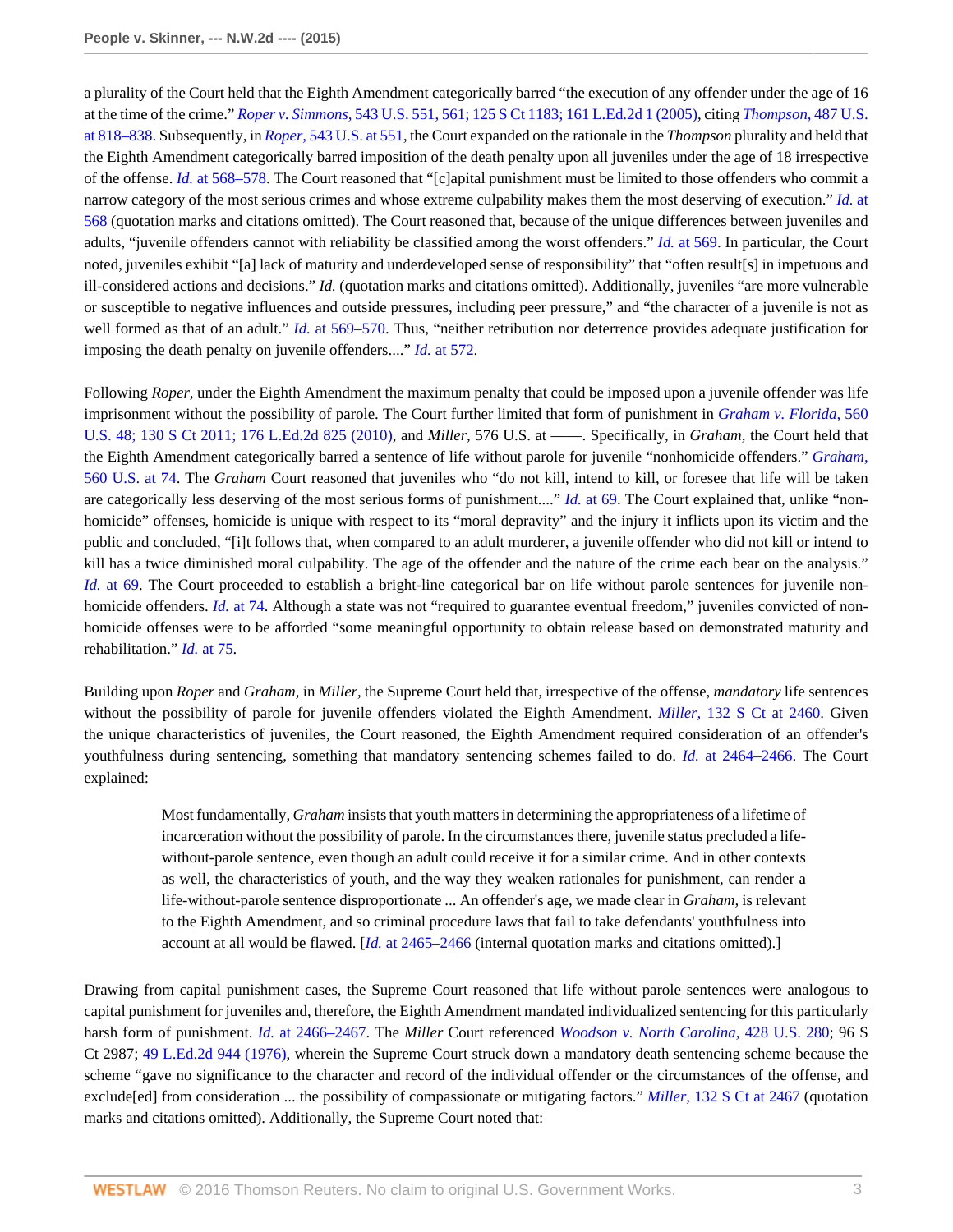Subsequent decisions have elaborated on the requirement that capital defendants have an opportunity to advance, and the judge or jury a chance to assess, any mitigating factors, so that the death penalty is reserved only for the most culpable defendants committing the most serious offenses. [*Id.* (citations omitted).]

In the context of juveniles, the Supreme Court's individualized sentencing jurisprudence illustrated the importance that "a sentencer have the ability to consider the mitigating qualities of youth," in assessing culpability including, among other things, age, background and mental and emotional development. *Id.* (quotation marks and citations omitted).

The Supreme Court concluded that "the Eighth Amendment forbids a sentencing scheme that mandates life in prison without possibility of parole for juvenile offenders." *Id.* at 2469. However, the Supreme Court did not categorically bar life without parole sentences for juveniles convicted of a homicide offense provided that the sentencer take into account "how children are different, and how those differences counsel against irrevocably sentencing them to a lifetime in prison." *Id.* (footnote omitted). The Supreme Court cautioned that:

this harshest possible penalty will be uncommon. That is especially so because of the great difficulty we noted in *Roper* and *Graham* of distinguishing at this early age between 'the juvenile offender whose crime reflects unfortunate yet transient immaturity, and *the rare juvenile offender whose crime reflects irreparable corruption.*' [*Id.* at 424, quoting *Roper,* [543 U.S.](http://www.westlaw.com/Link/Document/FullText?findType=Y&serNum=2006291922&pubNum=0000780&originatingDoc=I52c4367847f811e590d4edf60ce7d742&refType=RP&fi=co_pp_sp_780_573&originationContext=document&vr=3.0&rs=cblt1.0&transitionType=DocumentItem&contextData=(sc.Search)#co_pp_sp_780_573) [at 573](http://www.westlaw.com/Link/Document/FullText?findType=Y&serNum=2006291922&pubNum=0000780&originatingDoc=I52c4367847f811e590d4edf60ce7d742&refType=RP&fi=co_pp_sp_780_573&originationContext=document&vr=3.0&rs=cblt1.0&transitionType=DocumentItem&contextData=(sc.Search)#co_pp_sp_780_573) (emphasis added).]

Thus, after *Miller,* mandatory life without parole sentences for juvenile offenders are unconstitutional in all cases; however, in homicide cases, an individualized life without parole sentence may be imposed where the crime reflects "irreparable corruption." The *Miller* Court did not establish a bright-line test to determine whether a juvenile's crime reflects "irreparable corruption;" instead, "*Miller* discussed a range of factors relevant to a sentencer's determination of whether a particular defendant is a 'rare juvenile offender whose crime reflects irreparable corruption.' " *People v. Gutierrez,* [58 Cal 4th 1354, 1388; 171 Cal Rptr 3d](http://www.westlaw.com/Link/Document/FullText?findType=Y&serNum=2033318593&pubNum=0004645&originatingDoc=I52c4367847f811e590d4edf60ce7d742&refType=RP&originationContext=document&vr=3.0&rs=cblt1.0&transitionType=DocumentItem&contextData=(sc.Search)) [421; 324 P 3d 245 \(2014\)](http://www.westlaw.com/Link/Document/FullText?findType=Y&serNum=2033318593&pubNum=0004645&originatingDoc=I52c4367847f811e590d4edf60ce7d742&refType=RP&originationContext=document&vr=3.0&rs=cblt1.0&transitionType=DocumentItem&contextData=(sc.Search)), quoting *Miller,* [132 S Ct at 2469.](http://www.westlaw.com/Link/Document/FullText?findType=Y&serNum=2027964006&pubNum=0000708&originatingDoc=I52c4367847f811e590d4edf60ce7d742&refType=RP&fi=co_pp_sp_708_2469&originationContext=document&vr=3.0&rs=cblt1.0&transitionType=DocumentItem&contextData=(sc.Search)#co_pp_sp_708_2469) Those factors were set forth as follows:

Mandatory life without parole for a juvenile precludes consideration of his chronological age and its hallmark features—among them, immaturity, impetuosity, and failure to appreciate risks and consequences. It prevents taking into account the family and home environment that surrounds him—and from which he cannot usually extricate himself—no matter how brutal or dysfunctional. It neglects the circumstances of the homicide offense, including the extent of his participation in the conduct and the way familial and peer pressures may have affected him. Indeed, it ignores that he might have been charged and convicted of a lesser offense if not for incompetencies associated with youth—for example, his inability to deal with police officers or prosecutors (including on a plea agreement) or his incapacity to assist his own attorneys ... And finally, this mandatory punishment disregards the possibility of rehabilitation even when the circumstances most suggest it. [*Miller,* [132 S Ct at 2469.](http://www.westlaw.com/Link/Document/FullText?findType=Y&serNum=2027964006&pubNum=0000708&originatingDoc=I52c4367847f811e590d4edf60ce7d742&refType=RP&fi=co_pp_sp_708_2469&originationContext=document&vr=3.0&rs=cblt1.0&transitionType=DocumentItem&contextData=(sc.Search)#co_pp_sp_708_2469)]

*Miller,* therefore, categorically barred mandatory life without parole sentences for juveniles, but, in doing so, the Supreme Court also set forth a framework for imposing a life without parole sentence when a juvenile's homicide offense reflects "irreparable corruption." That is, the Supreme Court provided factors to be used during sentencing that serve as a guidepost for determining whether a juvenile's homicide offense reflects "irreparable corruption."

# *B. MICHIGAN'S SENTENCING SCHEME POST–MILLER*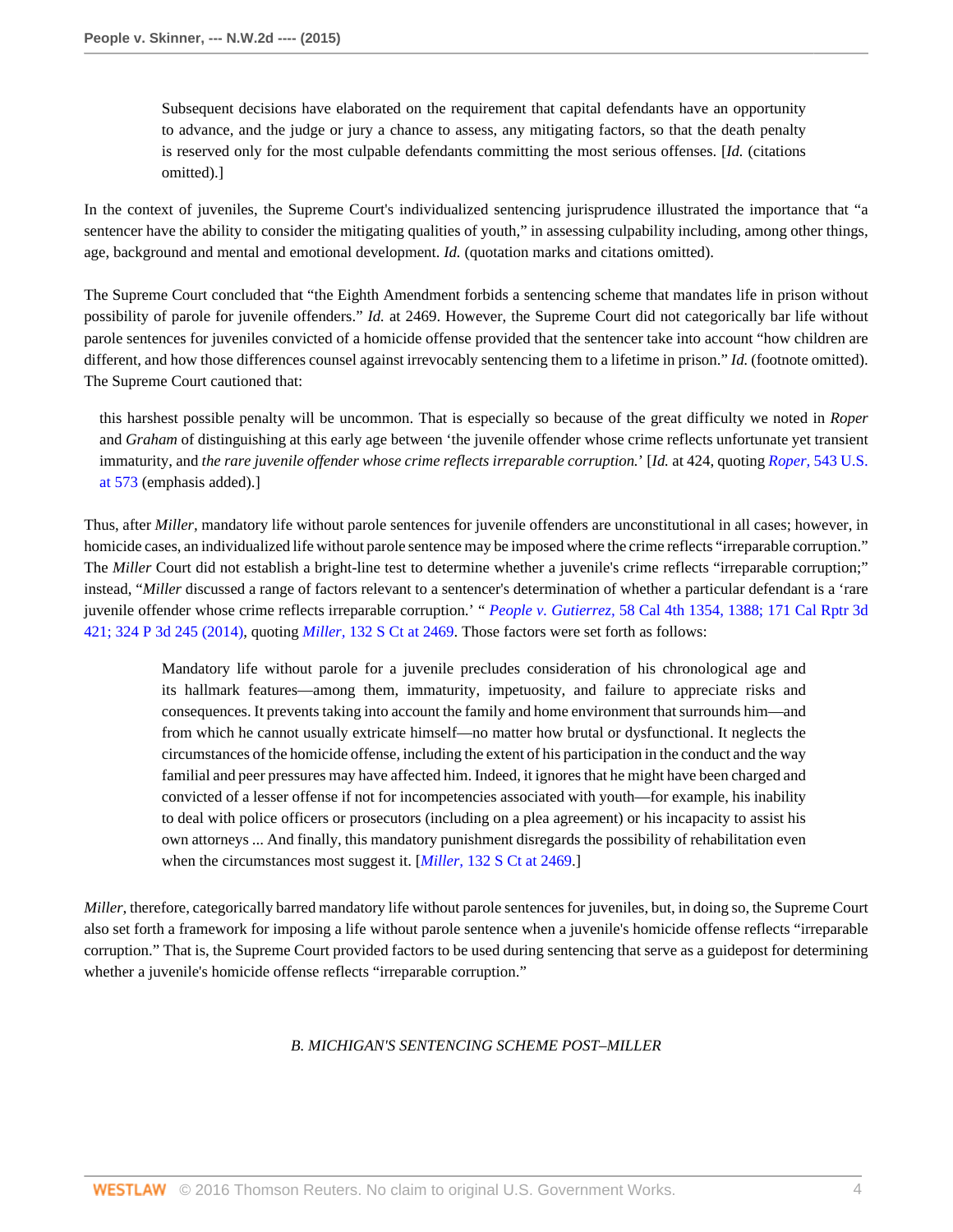<span id="page-4-1"></span>Miller had wide-ranging effect nationwide in that, with respect to juvenile offenders, it invalidated state statutes that imposed mandatory life without parole sentences. <sup>[4](#page-21-3)</sup> In Michigan, the Legislature enacted 2014 PA 22, codified at [MCL 769.25](http://www.westlaw.com/Link/Document/FullText?findType=L&pubNum=1000043&cite=MIST769.25&originatingDoc=I52c4367847f811e590d4edf60ce7d742&refType=LQ&originationContext=document&vr=3.0&rs=cblt1.0&transitionType=DocumentItem&contextData=(sc.Search)) and [MCL](http://www.westlaw.com/Link/Document/FullText?findType=L&pubNum=1000043&cite=MIST769.25A&originatingDoc=I52c4367847f811e590d4edf60ce7d742&refType=LQ&originationContext=document&vr=3.0&rs=cblt1.0&transitionType=DocumentItem&contextData=(sc.Search))  $769.25a<sup>5</sup>$  $769.25a<sup>5</sup>$  $769.25a<sup>5</sup>$  $769.25a<sup>5</sup>$  in response to Miller. Relevant to this case, [MCL 769.25](http://www.westlaw.com/Link/Document/FullText?findType=L&pubNum=1000043&cite=MIST769.25&originatingDoc=I52c4367847f811e590d4edf60ce7d742&refType=LQ&originationContext=document&vr=3.0&rs=cblt1.0&transitionType=DocumentItem&contextData=(sc.Search)) provides in pertinent part:

(1) This section applies to a criminal defendant who was less than 18 years of age at the time he or she committed an offense described in subsection (2)[]

<span id="page-4-0"></span>\* \* \*

(2) The prosecuting attorney may file a motion under this section to sentence a defendant described in subsection (1) to imprisonment for life without the possibility of parole if the individual is or was convicted of any of the following violations:

(b) A violation of ... [\[MCL 750.316\]](http://www.westlaw.com/Link/Document/FullText?findType=L&pubNum=1000043&cite=MIST750.316&originatingDoc=I52c4367847f811e590d4edf60ce7d742&refType=LQ&originationContext=document&vr=3.0&rs=cblt1.0&transitionType=DocumentItem&contextData=(sc.Search))  $\begin{bmatrix} 6 \end{bmatrix}$  $\begin{bmatrix} 6 \end{bmatrix}$  $\begin{bmatrix} 6 \end{bmatrix}$  []

(3) If the prosecuting attorney intends to seek a sentence of imprisonment for life without the possibility of parole for a case described  $\ldots$  under subsection (1)(b), the prosecuting attorney shall file the motion within 90 days after the effective date of the amendatory act that added this section. The motion shall specify the grounds on which the prosecuting attorney is requesting the court to impose a sentence of imprisonment for life without the possibility of parole.

<span id="page-4-2"></span>\* \* \*

(4) If the prosecuting attorney does not file a motion under subsection (3) within the time periods provided for in that subsection, *the court shall sentence the defendant to a term of years* as provided in subsection (9).

\* \* \*

(6) If the prosecuting attorney files a motion under subsection (2), the court shall conduct a hearing on the motion as part of the sentencing process. At the hearing, the trial court shall consider the factors listed in *Miller v. Alabama*, 576 U.S. — [183 L.Ed.2d 407; 132 S Ct 2455 \(2012\)](http://www.westlaw.com/Link/Document/FullText?findType=Y&serNum=2027964006&pubNum=0000708&originatingDoc=I52c4367847f811e590d4edf60ce7d742&refType=RP&originationContext=document&vr=3.0&rs=cblt1.0&transitionType=DocumentItem&contextData=(sc.Search)), and may consider any other criteria relevant to its decision, including the individual's record while incarcerated.

(7) At the hearing under subsection (6), the court shall specify on the record the aggravating and mitigating circumstances considered by the court and the court's reasons supporting the sentence imposed. The court may consider evidence presented at trial together with any evidence presented at the sentencing hearing.

\* \* \*

(9) If the court decides not to sentence the individual to imprisonment for life without parole eligibility, the court shall sentence the individual to a term of imprisonment for which the maximum term shall be not less than 60 years and the minimum term shall be not less than 25 years or more than 40 years. [ ] [Emphasis added.]

This legislation "significantly altered Michigan's sentencing scheme for juvenile offenders convicted of crimes that had previously carried a sentence of life without parole." *Carp,* [496 Mich. at 456.](http://www.westlaw.com/Link/Document/FullText?findType=Y&serNum=2033796369&pubNum=0000542&originatingDoc=I52c4367847f811e590d4edf60ce7d742&refType=RP&fi=co_pp_sp_542_456&originationContext=document&vr=3.0&rs=cblt1.0&transitionType=DocumentItem&contextData=(sc.Search)#co_pp_sp_542_456) Specifically, under this new scheme,

Rather than imposing fixed sentences of life without parole on all defendants convicted of violating [MCL 750.316,](http://www.westlaw.com/Link/Document/FullText?findType=L&pubNum=1000043&cite=MIST750.316&originatingDoc=I52c4367847f811e590d4edf60ce7d742&refType=LQ&originationContext=document&vr=3.0&rs=cblt1.0&transitionType=DocumentItem&contextData=(sc.Search)) *[MCL](http://www.westlaw.com/Link/Document/FullText?findType=L&pubNum=1000043&cite=MIST769.25&originatingDoc=I52c4367847f811e590d4edf60ce7d742&refType=LQ&originationContext=document&vr=3.0&rs=cblt1.0&transitionType=DocumentItem&contextData=(sc.Search)) [769.25](http://www.westlaw.com/Link/Document/FullText?findType=L&pubNum=1000043&cite=MIST769.25&originatingDoc=I52c4367847f811e590d4edf60ce7d742&refType=LQ&originationContext=document&vr=3.0&rs=cblt1.0&transitionType=DocumentItem&contextData=(sc.Search)) now establishes a default sentencing range* for individuals who commit first-degree murder before turning 18 years of age. Pursuant to the new law, absent a motion by the prosecutor seeking a sentence of life without parole, *the court shall sentence the individual to a term of imprisonment* for which the maximum term shall be not less than 60 years and the minimum term shall be not less than 25 years or more than 40 years.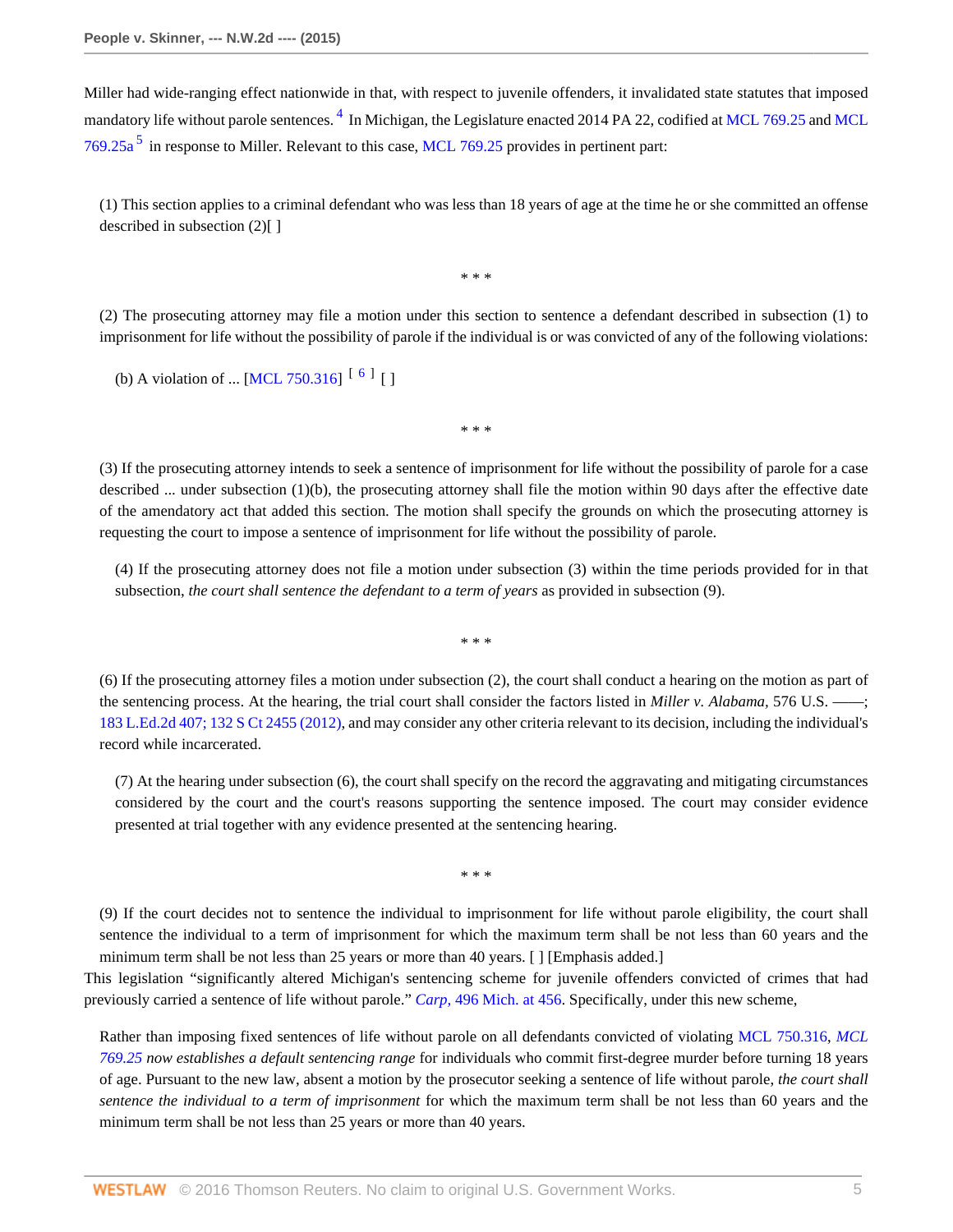When, however, the prosecutor does file a motion seeking a life-without-parole sentence, the trial court "shall conduct a hearing on the motion as part of the sentencing process" and "shall consider the factors listed in *Miller v. Alabama* ...." [MCL 769.25\(6\)](http://www.westlaw.com/Link/Document/FullText?findType=L&pubNum=1000043&cite=MIST769.25&originatingDoc=I52c4367847f811e590d4edf60ce7d742&refType=LQ&originationContext=document&vr=3.0&rs=cblt1.0&transitionType=DocumentItem&contextData=(sc.Search)). Accordingly, the sentencing of juvenile first-degree-murder offenders now provides for the so-called "individualized sentencing" procedures of *Miller.* [*Id.* at 458–459 (emphasis added) (citations omitted).]

Thus, in response to *Miller,* and as explained in *Carp,* the Michigan Legislature created a default sentence for juvenile defendants convicted of first-degree murder. The default sentence is a term-of-years. See [MCL 769.25\(4\)](http://www.westlaw.com/Link/Document/FullText?findType=L&pubNum=1000043&cite=MIST769.25&originatingDoc=I52c4367847f811e590d4edf60ce7d742&refType=LQ&originationContext=document&vr=3.0&rs=cblt1.0&transitionType=DocumentItem&contextData=(sc.Search)) (providing that, absent the prosecution's motion for a life without parole sentence, "the court *shall sentence the defendant to a term of years* as provided in subsection (9)" (emphasis added)). Alternatively, a life without parole sentence may be imposed if the following framework is adhered to: (1) the prosecution timely files a motion seeking a life without parole sentence, (2) the trial court holds a sentencing hearing, (3) at the hearing, the trial court considers the factors listed in *Miller,* and "may" consider "any other criteria relevant to its decision," (4) the trial court specifies "the aggravating and mitigating circumstances considered by the court and the court's reasons supporting the sentence imposed," and the court "may consider evidence presented at trial *together with any evidence presented at the sentencing hearing.*" See [MCL 769.25](http://www.westlaw.com/Link/Document/FullText?findType=L&pubNum=1000043&cite=MIST769.25&originatingDoc=I52c4367847f811e590d4edf60ce7d742&refType=LQ&originationContext=document&vr=3.0&rs=cblt1.0&transitionType=DocumentItem&contextData=(sc.Search)) (emphasis added).

Defendant contends that this sentencing scheme violates her Sixth Amendment right to a jury because it exposes her to a potential life without parole sentence, which is greater than the sentence otherwise authorized by the jury verdict standing alone.

The *Miller* Court did not address the issue of *who* should decide whether a juvenile offender should receive a life without parole sentence and we are unaware of any court that has yet to address the issue. In the final paragraph of its opinion, the Court stated: "*Graham, Roper,* and our individualized sentencing decisions make clear that *a judge or jury* must have the opportunity to consider mitigating circumstances before imposing the harshest possible penalty for juveniles." *Miller,* [132 S Ct at 2475](http://www.westlaw.com/Link/Document/FullText?findType=Y&serNum=2027964006&pubNum=0000708&originatingDoc=I52c4367847f811e590d4edf60ce7d742&refType=RP&fi=co_pp_sp_708_2475&originationContext=document&vr=3.0&rs=cblt1.0&transitionType=DocumentItem&contextData=(sc.Search)#co_pp_sp_708_2475) (emphasis added). This passing reference to "judge or jury" is not dispositive of the issue. "The Court's decision in *Miller* does not discuss who is empowered to make the sentencing decision that the case involves a 'rare' instance where the juvenile is 'irreparably corrupt' and may be sentenced to life without parole ." Russell, *[Jury Sentencing and Juveniles: Eighth Amendment](http://www.westlaw.com/Link/Document/FullText?findType=Y&serNum=0429753604&pubNum=0001101&originatingDoc=I52c4367847f811e590d4edf60ce7d742&refType=LR&fi=co_pp_sp_1101_569&originationContext=document&vr=3.0&rs=cblt1.0&transitionType=DocumentItem&contextData=(sc.Search)#co_pp_sp_1101_569) [Limits and Sixth Amendment Rights,](http://www.westlaw.com/Link/Document/FullText?findType=Y&serNum=0429753604&pubNum=0001101&originatingDoc=I52c4367847f811e590d4edf60ce7d742&refType=LR&fi=co_pp_sp_1101_569&originationContext=document&vr=3.0&rs=cblt1.0&transitionType=DocumentItem&contextData=(sc.Search)#co_pp_sp_1101_569)* 56 BC L Rev 553, 569 (2015). Instead, "*Miller* generally avoids the issue by referencing the 'sentencer' throughout the opinion, rather than specifying a judge or a jury." *Id.* Moreover, "[b]ecause Sixth Amendment jury rights can be waived, *Miller's* reference to the judge as a possible sentencer is hardly dispositive." *Id.* (footnote omitted). Indeed, in declining to address this issue, <sup>[7](#page-21-6)</sup> in *Carp* our Supreme Court noted that, given recent Sixth Amendment jurisprudence, "*Miller's* reference to individualized sentencing being performed by a 'judge or jury' might merely be instructive on the issue but not dispositive." *Carp,* [496 Mich. at 491 n 20](http://www.westlaw.com/Link/Document/FullText?findType=Y&serNum=2033796369&pubNum=0000542&originatingDoc=I52c4367847f811e590d4edf60ce7d742&refType=RP&fi=co_pp_sp_542_491&originationContext=document&vr=3.0&rs=cblt1.0&transitionType=DocumentItem&contextData=(sc.Search)#co_pp_sp_542_491).

Because *Miller* did not directly address the issue of who decides a life sentence without the possibility of parole, and because there is no case law on point, we turn to the United States Supreme Court's relevant Sixth Amendment jurisprudence for guidance.

### <span id="page-5-0"></span>*C. SIXTH AMENDMENT RIGHT TO A JURY*

In relevant part, the Sixth Amendment to the United States Constitution provides: "In all criminal prosecutions, the accused shall enjoy the right to a speedy and public trial, by an impartial jury of the State and district wherein the crime shall have been committed...." [U.S. Const, Am VI.](http://www.westlaw.com/Link/Document/FullText?findType=L&pubNum=1000583&cite=USCOAMENDVI&originatingDoc=I52c4367847f811e590d4edf60ce7d742&refType=LQ&originationContext=document&vr=3.0&rs=cblt1.0&transitionType=DocumentItem&contextData=(sc.Search)) The rights afforded under the Sixth Amendment are incorporated to the states by the Due Process Clause of the Fourteenth Amendment. *[Presley v. Georgia,](http://www.westlaw.com/Link/Document/FullText?findType=Y&serNum=2021151412&pubNum=0000780&originatingDoc=I52c4367847f811e590d4edf60ce7d742&refType=RP&originationContext=document&vr=3.0&rs=cblt1.0&transitionType=DocumentItem&contextData=(sc.Search))* 558 U.S. 209, 211212; [130 S Ct 721; 175 L.Ed.2d 675](http://www.westlaw.com/Link/Document/FullText?findType=Y&serNum=2021151412&pubNum=0000708&originatingDoc=I52c4367847f811e590d4edf60ce7d742&refType=RP&originationContext=document&vr=3.0&rs=cblt1.0&transitionType=DocumentItem&contextData=(sc.Search)) [\(2010\).](http://www.westlaw.com/Link/Document/FullText?findType=Y&serNum=2021151412&pubNum=0000708&originatingDoc=I52c4367847f811e590d4edf60ce7d742&refType=RP&originationContext=document&vr=3.0&rs=cblt1.0&transitionType=DocumentItem&contextData=(sc.Search)) "Taken together, these rights indisputably entitle a criminal defendant to a jury determination that [he] is guilty of every element of the crime with which he is charged, beyond a reasonable doubt," *Apprendi v. New Jersey,* [530 U.S. 466, 477; 120 S](http://www.westlaw.com/Link/Document/FullText?findType=Y&serNum=2000387238&pubNum=0000708&originatingDoc=I52c4367847f811e590d4edf60ce7d742&refType=RP&originationContext=document&vr=3.0&rs=cblt1.0&transitionType=DocumentItem&contextData=(sc.Search)) [Ct 2348; 147 L.Ed.2d 435 \(2000\)](http://www.westlaw.com/Link/Document/FullText?findType=Y&serNum=2000387238&pubNum=0000708&originatingDoc=I52c4367847f811e590d4edf60ce7d742&refType=RP&originationContext=document&vr=3.0&rs=cblt1.0&transitionType=DocumentItem&contextData=(sc.Search)) (quotation marks and citation omitted), and are deeply-rooted in our nation's jurisprudence: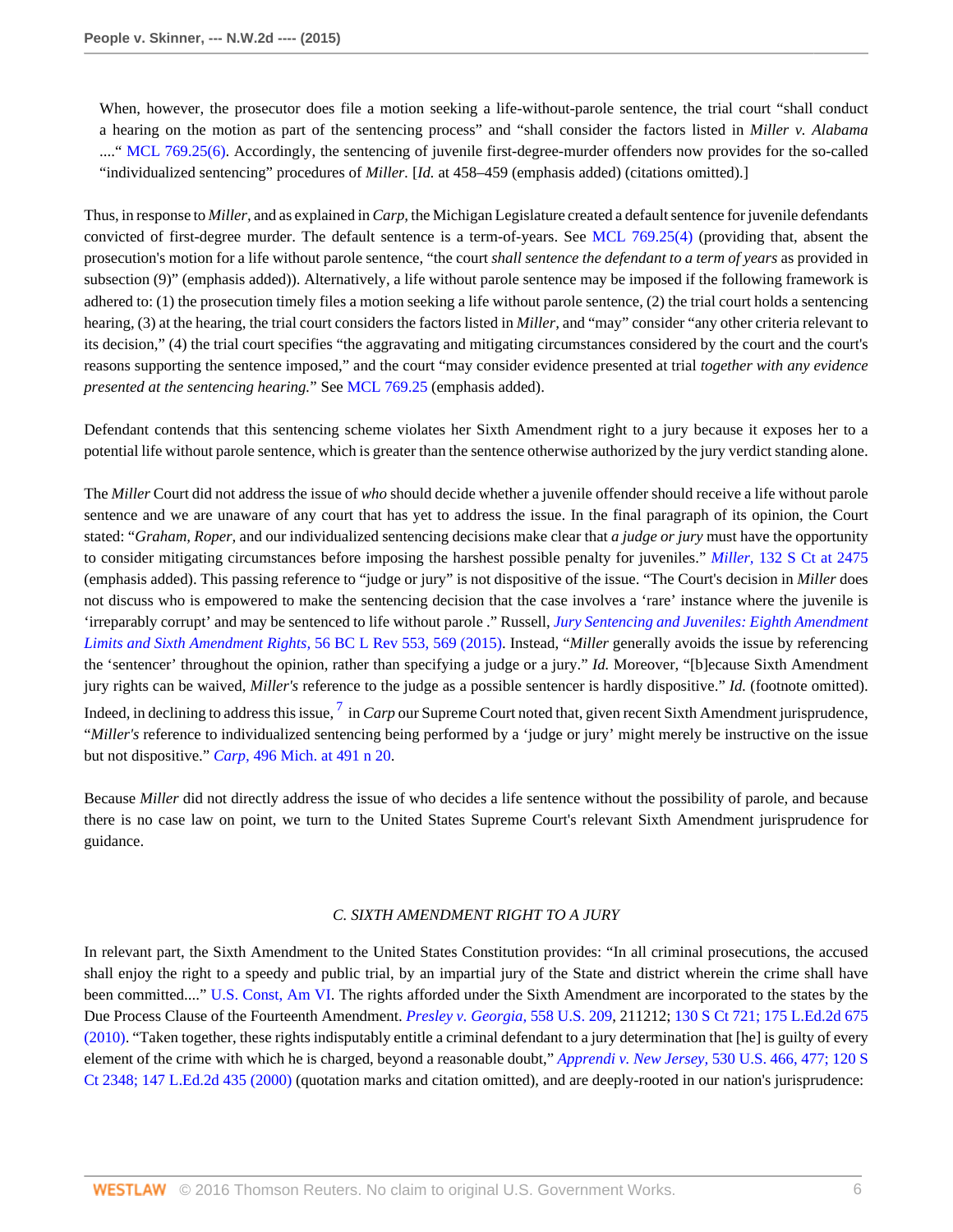[T]he historical foundation for our recognition of these principles extends down centuries into the common law. 'To guard against a spirit of oppression and tyranny on the part of rulers,' and 'as the great bulwark of [our] civil and political liberties," 2 J. Story, Commentaries on the Constitution of the United States 540541 (4th ed. 1873), trial by jury has been understood to require that "*the truth of every accusation,* whether preferred in the shape of indictment, information, or appeal, should afterwards be confirmed by the unanimous suffrage of twelve of [the defendant's] equals and neighbours [sic]." 4 W. Blackstone, Commentaries on the Laws of England 343 (1769). [ ] [*Apprendi,* [530 U.S. at 477](http://www.westlaw.com/Link/Document/FullText?findType=Y&serNum=2000387238&pubNum=0000780&originatingDoc=I52c4367847f811e590d4edf60ce7d742&refType=RP&fi=co_pp_sp_780_477&originationContext=document&vr=3.0&rs=cblt1.0&transitionType=DocumentItem&contextData=(sc.Search)#co_pp_sp_780_477).]

Cognizant of this historical backdrop, the United States Supreme Court has recently expanded the scope of a criminal defendant's Sixth Amendment right to a jury in several cases commencing with *Apprendi,* [530 U.S. at 466.](http://www.westlaw.com/Link/Document/FullText?findType=Y&serNum=2000387238&pubNum=0000780&originatingDoc=I52c4367847f811e590d4edf60ce7d742&refType=RP&fi=co_pp_sp_780_466&originationContext=document&vr=3.0&rs=cblt1.0&transitionType=DocumentItem&contextData=(sc.Search)#co_pp_sp_780_466) In that case, the petitioner pleaded guilty of, *inter alia,* a second-degree weapons offense, which carried a maximum penalty of between 5 and 10 years imprisonment under New Jersey law. *Id.* [at 469–470](http://www.westlaw.com/Link/Document/FullText?findType=Y&serNum=2000387238&pubNum=0000780&originatingDoc=I52c4367847f811e590d4edf60ce7d742&refType=RP&fi=co_pp_sp_780_469&originationContext=document&vr=3.0&rs=cblt1.0&transitionType=DocumentItem&contextData=(sc.Search)#co_pp_sp_780_469). Thereafter, the prosecutor filed a motion to enhance the petitioner's sentence under a New Jersey "hate crime" statute that permitted a sentencing judge to impose an enhanced sentence of up to 20 years upon a finding that the offender acted "with a purpose to intimidate an individual or group" because of membership in a protected class. *Id.* Following a hearing, the sentencing judge found by a preponderance of the evidence that the petitioner was motivated by racial animus and sentenced him to 12 years' imprisonment, 2 more than the maximum authorized under the law without the enhancement. *Id.* [at 471.](http://www.westlaw.com/Link/Document/FullText?findType=Y&serNum=2000387238&pubNum=0000780&originatingDoc=I52c4367847f811e590d4edf60ce7d742&refType=RP&fi=co_pp_sp_780_471&originationContext=document&vr=3.0&rs=cblt1.0&transitionType=DocumentItem&contextData=(sc.Search)#co_pp_sp_780_471)

On appeal, the petitioner argued, in part, that the finding of racial animus was required to be proved to a jury beyond a reasonable doubt. *Id.* The Supreme Court agreed, holding that the sentence violated the petitioner's right to "a jury determination that [he] is guilty of every element of the crime with which he is charged, beyond a reasonable doubt." *Id.* [at 477, 490–491](http://www.westlaw.com/Link/Document/FullText?findType=Y&serNum=2000387238&pubNum=0000780&originatingDoc=I52c4367847f811e590d4edf60ce7d742&refType=RP&fi=co_pp_sp_780_477&originationContext=document&vr=3.0&rs=cblt1.0&transitionType=DocumentItem&contextData=(sc.Search)#co_pp_sp_780_477) (quotation marks and citation omitted). The Court reasoned that the petitioner's Sixth Amendment jury right attached to both the weapon's offense and the hate crime aggravator because "New Jersey threatened [the petitioner] with certain pains if he unlawfully possessed a weapon and with additional pains if he selected his victims with a purpose to intimidate them because of their race." *Id.* [at 476.](http://www.westlaw.com/Link/Document/FullText?findType=Y&serNum=2000387238&pubNum=0000780&originatingDoc=I52c4367847f811e590d4edf60ce7d742&refType=RP&fi=co_pp_sp_780_476&originationContext=document&vr=3.0&rs=cblt1.0&transitionType=DocumentItem&contextData=(sc.Search)#co_pp_sp_780_476) "Merely using the label 'sentence enhancement' to describe the latter surely does not provide a principled basis for treating them differently." *Id.* Rather, "[t]he relevant inquiry is one not of form, but of effect-does the required finding expose the defendant to a greater punishment than that authorized by the jury's guilty verdict?" *Id.* [at 494](http://www.westlaw.com/Link/Document/FullText?findType=Y&serNum=2000387238&pubNum=0000780&originatingDoc=I52c4367847f811e590d4edf60ce7d742&refType=RP&fi=co_pp_sp_780_494&originationContext=document&vr=3.0&rs=cblt1.0&transitionType=DocumentItem&contextData=(sc.Search)#co_pp_sp_780_494) (footnote omitted). This is because "[o]ther than the fact of a prior conviction, *any fact that increases the penalty for a crime* beyond the prescribed statutory maximum *must be submitted to a jury* and proved beyond a reasonable doubt." *Id.* [at 490](http://www.westlaw.com/Link/Document/FullText?findType=Y&serNum=2000387238&pubNum=0000780&originatingDoc=I52c4367847f811e590d4edf60ce7d742&refType=RP&fi=co_pp_sp_780_490&originationContext=document&vr=3.0&rs=cblt1.0&transitionType=DocumentItem&contextData=(sc.Search)#co_pp_sp_780_490) (emphasis added).

Two years later, in *Ring,* the Supreme Court applied *Apprendi* to Arizona's death penalty sentencing scheme, which authorized a trial judge to increase a capital defendant's maximum sentence from life imprisonment to death based upon judicially found aggravating factors. *Ring,* [536 U.S. at 588](http://www.westlaw.com/Link/Document/FullText?findType=Y&serNum=2002390142&pubNum=0000780&originatingDoc=I52c4367847f811e590d4edf60ce7d742&refType=RP&fi=co_pp_sp_780_588&originationContext=document&vr=3.0&rs=cblt1.0&transitionType=DocumentItem&contextData=(sc.Search)#co_pp_sp_780_588). The Supreme Court concluded that, "in effect, the required finding ... exposed [the defendant] to a greater punishment than that authorized by the jury's guilty verdict." *Id.* [at 604.](http://www.westlaw.com/Link/Document/FullText?findType=Y&serNum=2002390142&pubNum=0000780&originatingDoc=I52c4367847f811e590d4edf60ce7d742&refType=RP&fi=co_pp_sp_780_604&originationContext=document&vr=3.0&rs=cblt1.0&transitionType=DocumentItem&contextData=(sc.Search)#co_pp_sp_780_604) Thus, the aggravators acted as the "functional equivalent" of elements of a greater offense and were required to be proved to a jury beyond a reasonable doubt. *Id.* [at 609](http://www.westlaw.com/Link/Document/FullText?findType=Y&serNum=2002390142&pubNum=0000780&originatingDoc=I52c4367847f811e590d4edf60ce7d742&refType=RP&fi=co_pp_sp_780_609&originationContext=document&vr=3.0&rs=cblt1.0&transitionType=DocumentItem&contextData=(sc.Search)#co_pp_sp_780_609). The Court explained that, " '[w]hen the term 'sentence enhancement' is used to describe an increase beyond the maximum authorized statutory sentence, it is the functional equivalent of an element of a greater offense than the one covered by the jury's guilty verdict.' " *Id.* [at 605,](http://www.westlaw.com/Link/Document/FullText?findType=Y&serNum=2002390142&pubNum=0000780&originatingDoc=I52c4367847f811e590d4edf60ce7d742&refType=RP&fi=co_pp_sp_780_605&originationContext=document&vr=3.0&rs=cblt1.0&transitionType=DocumentItem&contextData=(sc.Search)#co_pp_sp_780_605) quoting *Apprendi,* [530 U.S. at 495](http://www.westlaw.com/Link/Document/FullText?findType=Y&serNum=2000387238&pubNum=0000780&originatingDoc=I52c4367847f811e590d4edf60ce7d742&refType=RP&fi=co_pp_sp_780_495&originationContext=document&vr=3.0&rs=cblt1.0&transitionType=DocumentItem&contextData=(sc.Search)#co_pp_sp_780_495). The relevant inquiry, the Supreme Court noted, was "not one of form but of effect" and "*[i]f a state makes an increase in a defendant's authorized punishment contingent on the finding of a fact, that fact*—no matter how the state labels it—*must be found by a jury beyond a reasonable doubt .*" *[Id.](http://www.westlaw.com/Link/Document/FullText?findType=Y&serNum=2002390142&pubNum=0000780&originatingDoc=I52c4367847f811e590d4edf60ce7d742&refType=RP&fi=co_pp_sp_780_602&originationContext=document&vr=3.0&rs=cblt1.0&transitionType=DocumentItem&contextData=(sc.Search)#co_pp_sp_780_602)* at  $602$  (quotation marks and citations omitted) (emphasis added).  $8$ 

<span id="page-6-0"></span>Taken together, *Apprendi* established, and *Ring* reaffirmed that, other than a prior conviction, *any* finding of fact that increases a criminal defendant's maximum sentence must be proved to a jury beyond a reasonable doubt. "In each case, we concluded that the defendant's constitutional rights had been violated because the judge had imposed a sentence greater than the maximum he could have imposed under state law without the challenged factual finding." *Blakely v. Washington,* [542 U.S. 296, 303; 124 S Ct](http://www.westlaw.com/Link/Document/FullText?findType=Y&serNum=2004622625&pubNum=0000708&originatingDoc=I52c4367847f811e590d4edf60ce7d742&refType=RP&originationContext=document&vr=3.0&rs=cblt1.0&transitionType=DocumentItem&contextData=(sc.Search)) [2531; 159 L.Ed.2d 403 \(2004\).](http://www.westlaw.com/Link/Document/FullText?findType=Y&serNum=2004622625&pubNum=0000708&originatingDoc=I52c4367847f811e590d4edf60ce7d742&refType=RP&originationContext=document&vr=3.0&rs=cblt1.0&transitionType=DocumentItem&contextData=(sc.Search)) In the years following, the Supreme Court applied *Apprendi* to invalidate two state sentencing schemes in Washington and California, both of which share similarities with the sentencing scheme at issue in this case.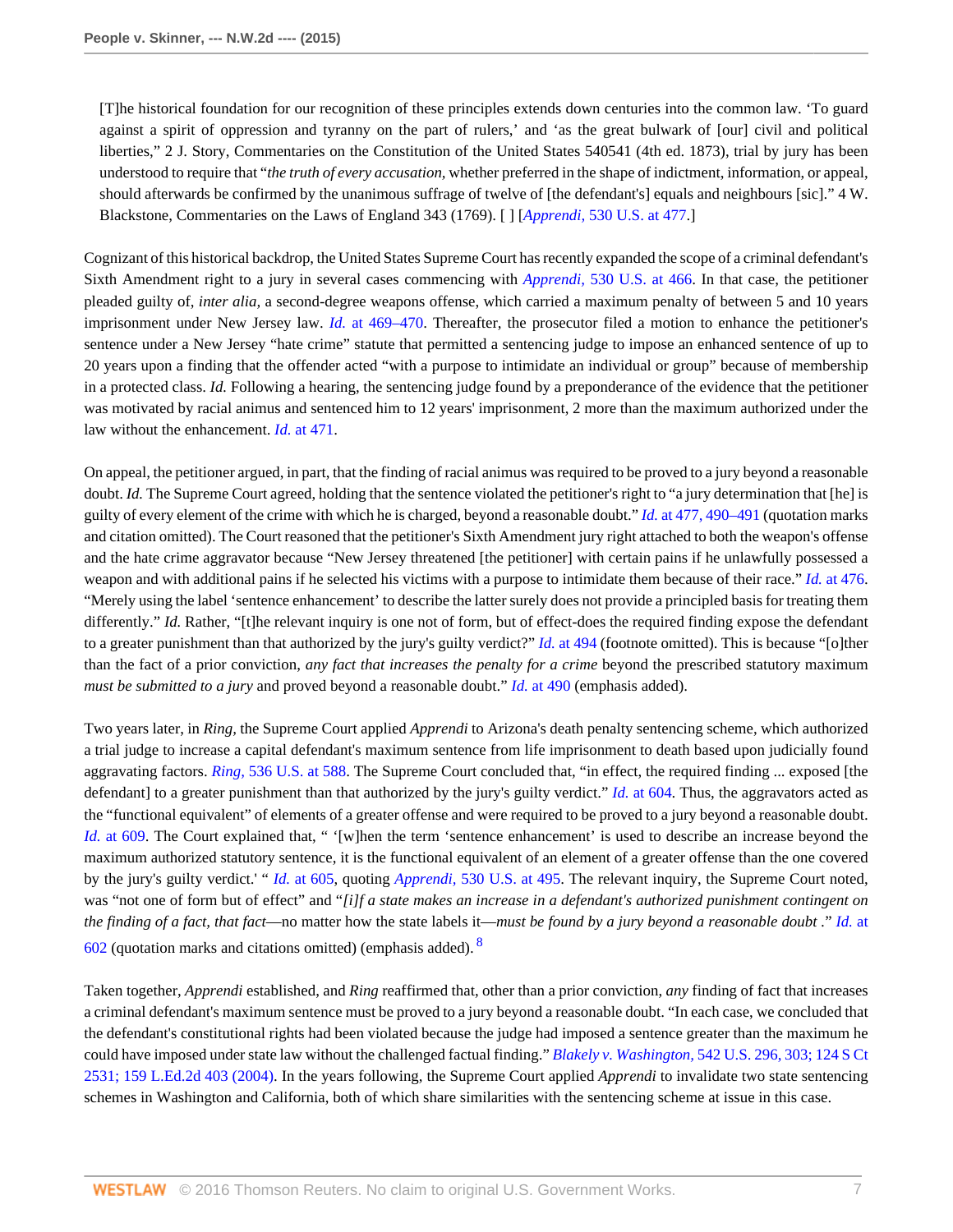In *Blakely,* [542 U.S. at 296](http://www.westlaw.com/Link/Document/FullText?findType=Y&serNum=2004622625&pubNum=0000780&originatingDoc=I52c4367847f811e590d4edf60ce7d742&refType=RP&fi=co_pp_sp_780_296&originationContext=document&vr=3.0&rs=cblt1.0&transitionType=DocumentItem&contextData=(sc.Search)#co_pp_sp_780_296), the Supreme Court held that Washington's determinate sentencing scheme ran afoul of *Apprendi.* In that case, the petitioner pleaded guilty of, *inter alia,* second-degree kidnapping with a firearm, a class B felony. *Id.* [at 299](http://www.westlaw.com/Link/Document/FullText?findType=Y&serNum=2004622625&pubNum=0000780&originatingDoc=I52c4367847f811e590d4edf60ce7d742&refType=RP&fi=co_pp_sp_780_299&originationContext=document&vr=3.0&rs=cblt1.0&transitionType=DocumentItem&contextData=(sc.Search)#co_pp_sp_780_299). State law provided that class B felonies in general carried a statutory maximum of 10 years' imprisonment; however, under the state's Sentencing Reform Act, the standard sentencing range for the second-degree kidnapping offense was 49 to 53 months. *Id.* The Reform Act authorized, but did not require, the sentencing judge to make an upward departure from the standard range upon a finding of "substantial and compelling reasons justifying an exceptional sentence." *Id.,* quoting [Wash Rev Code Ann §](http://www.westlaw.com/Link/Document/FullText?findType=L&pubNum=1000259&cite=WAST9.94A.120&originatingDoc=I52c4367847f811e590d4edf60ce7d742&refType=LQ&originationContext=document&vr=3.0&rs=cblt1.0&transitionType=DocumentItem&contextData=(sc.Search)) [9.94A.120\(2\).](http://www.westlaw.com/Link/Document/FullText?findType=L&pubNum=1000259&cite=WAST9.94A.120&originatingDoc=I52c4367847f811e590d4edf60ce7d742&refType=LQ&originationContext=document&vr=3.0&rs=cblt1.0&transitionType=DocumentItem&contextData=(sc.Search)) The act listed non-exhaustive aggravating factors justifying such a departure. *Id.*

Relying on the Reform Act, the sentencing judge departed from the recommended standard sentencing range of 49 to 53 months and sentenced the petitioner to 90 months imprisonment—37 months above the standard range—after finding that the petitioner acted with "deliberate cruelty." *Id.* [at 300](http://www.westlaw.com/Link/Document/FullText?findType=Y&serNum=2004622625&pubNum=0000780&originatingDoc=I52c4367847f811e590d4edf60ce7d742&refType=RP&fi=co_pp_sp_780_300&originationContext=document&vr=3.0&rs=cblt1.0&transitionType=DocumentItem&contextData=(sc.Search)#co_pp_sp_780_300). The state argued, in part, that there was no *Apprendi* violation because the statutory maximum authorized by law was the general 10–year maximum for class B felonies as opposed to the 49–53 month standard range for second-degree kidnapping. *Id.* [at 303](http://www.westlaw.com/Link/Document/FullText?findType=Y&serNum=2004622625&pubNum=0000780&originatingDoc=I52c4367847f811e590d4edf60ce7d742&refType=RP&fi=co_pp_sp_780_303&originationContext=document&vr=3.0&rs=cblt1.0&transitionType=DocumentItem&contextData=(sc.Search)#co_pp_sp_780_303). The Supreme Court rejected this argument, explaining that, for purposes of *Apprendi,* the "statutory maximum" is the "maximum sentence a judge may impose *solely on the basis of the facts reflected in the jury verdict or admitted by the defendant.*" *Blakely,* [542 U.S. at 303.](http://www.westlaw.com/Link/Document/FullText?findType=Y&serNum=2004622625&pubNum=0000780&originatingDoc=I52c4367847f811e590d4edf60ce7d742&refType=RP&fi=co_pp_sp_780_303&originationContext=document&vr=3.0&rs=cblt1.0&transitionType=DocumentItem&contextData=(sc.Search)#co_pp_sp_780_303) The Supreme Court stated:

In other words, the relevant 'statutory maximum' is not the maximum sentence a judge may impose after finding additional facts, but the maximum he may impose *without* any additional findings. When a judge inflicts punishment that the jury's verdict alone does not allow, the jury has not found all the facts which the law makes essential to the punishment ... and the judge exceeds his proper authority. [*Id.* [at 303–304,](http://www.westlaw.com/Link/Document/FullText?findType=Y&serNum=2004622625&pubNum=0000780&originatingDoc=I52c4367847f811e590d4edf60ce7d742&refType=RP&fi=co_pp_sp_780_303&originationContext=document&vr=3.0&rs=cblt1.0&transitionType=DocumentItem&contextData=(sc.Search)#co_pp_sp_780_303) (quotation marks and citation omitted.) ]

The Court also rejected the state's argument that the Reform Act did not violate *Apprendi* because the sentencing judge retained discretion regarding whether to impose an enhanced sentence, explaining:

The State in *Blakely* had endeavored to distinguish *Apprendi* on the ground that '[u]nder the Washington guidelines, an exceptional sentence is within the court's discretion as a result of a guilty verdict.' ... We rejected that argument. The judge could not have sentenced Blakely above the standard range without finding the additional fact of deliberate cruelty. Consequently, that fact was subject to the Sixth Amendment's jury-trial guarantee. [*[Cunningham v. California,](http://www.westlaw.com/Link/Document/FullText?findType=Y&serNum=2011243890&pubNum=0000708&originatingDoc=I52c4367847f811e590d4edf60ce7d742&refType=RP&originationContext=document&vr=3.0&rs=cblt1.0&transitionType=DocumentItem&contextData=(sc.Search))* 549 U.S. 270, [283; 127 S Ct 856; 166 L.Ed.2d 856 \(2007\),](http://www.westlaw.com/Link/Document/FullText?findType=Y&serNum=2011243890&pubNum=0000708&originatingDoc=I52c4367847f811e590d4edf60ce7d742&refType=RP&originationContext=document&vr=3.0&rs=cblt1.0&transitionType=DocumentItem&contextData=(sc.Search)) citing *Blakely,* [542 U.S. at 305](http://www.westlaw.com/Link/Document/FullText?findType=Y&serNum=2004622625&pubNum=0000780&originatingDoc=I52c4367847f811e590d4edf60ce7d742&refType=RP&fi=co_pp_sp_780_305&originationContext=document&vr=3.0&rs=cblt1.0&transitionType=DocumentItem&contextData=(sc.Search)#co_pp_sp_780_305) (internal quotation marks and citations omitted).]

The *Blakely* Court concluded that because "the judge in this case could not have imposed the exceptional 90–month sentence solely on the basis of the facts admitted in the guilty plea," the sentence ran afoul of the Sixth Amendment. *Blakely,* [542 U.S.](http://www.westlaw.com/Link/Document/FullText?findType=Y&serNum=2004622625&pubNum=0000780&originatingDoc=I52c4367847f811e590d4edf60ce7d742&refType=RP&fi=co_pp_sp_780_304&originationContext=document&vr=3.0&rs=cblt1.0&transitionType=DocumentItem&contextData=(sc.Search)#co_pp_sp_780_304) [at 304.](http://www.westlaw.com/Link/Document/FullText?findType=Y&serNum=2004622625&pubNum=0000780&originatingDoc=I52c4367847f811e590d4edf60ce7d742&refType=RP&fi=co_pp_sp_780_304&originationContext=document&vr=3.0&rs=cblt1.0&transitionType=DocumentItem&contextData=(sc.Search)#co_pp_sp_780_304)

<span id="page-7-0"></span>After deciding *Blakely,* in *Cunningham,* [549 U.S. at 270,](http://www.westlaw.com/Link/Document/FullText?findType=Y&serNum=2011243890&pubNum=0000780&originatingDoc=I52c4367847f811e590d4edf60ce7d742&refType=RP&fi=co_pp_sp_780_270&originationContext=document&vr=3.0&rs=cblt1.0&transitionType=DocumentItem&contextData=(sc.Search)#co_pp_sp_780_270) the Supreme Court held that California's Determinate Sentencing Law (DSL) violated the Sixth Amendment.<sup>[9](#page-21-8)</sup> In *Cunningham*, the petitioner was convicted of a sex offense. *Id.* [at 275](http://www.westlaw.com/Link/Document/FullText?findType=Y&serNum=2011243890&pubNum=0000780&originatingDoc=I52c4367847f811e590d4edf60ce7d742&refType=RP&fi=co_pp_sp_780_275&originationContext=document&vr=3.0&rs=cblt1.0&transitionType=DocumentItem&contextData=(sc.Search)#co_pp_sp_780_275). Under the DSL, the offense was punishable by a lower (6 year), middle, (12 year) and upper (16 year) sentence. *Id.* The DSL provided that, "the court shall order imposition of the middle term, unless there are circumstances in aggravation or mitigation of the crime." *Id .* at 277. At a post-trial sentencing hearing, the sentencing judge departed from the 12–year middle term and imposed the upper 16–year term after finding six aggravating circumstances by a preponderance of the evidence. *Id.* [at 275–276.](http://www.westlaw.com/Link/Document/FullText?findType=Y&serNum=2011243890&pubNum=0000780&originatingDoc=I52c4367847f811e590d4edf60ce7d742&refType=RP&fi=co_pp_sp_780_275&originationContext=document&vr=3.0&rs=cblt1.0&transitionType=DocumentItem&contextData=(sc.Search)#co_pp_sp_780_275)

On appeal, the Supreme Court held that the DSL violated the Sixth Amendment, explaining, "[t]his Court has repeatedly held that, under the Sixth Amendment, *any fact that exposes a defendant to a greater potential sentence must be found by a jury,* not a judge, and established beyond a reasonable doubt, not merely by a preponderance of the evidence." *Id.* [at 281](http://www.westlaw.com/Link/Document/FullText?findType=Y&serNum=2005966569&pubNum=0000780&originatingDoc=I52c4367847f811e590d4edf60ce7d742&refType=RP&fi=co_pp_sp_780_281&originationContext=document&vr=3.0&rs=cblt1.0&transitionType=DocumentItem&contextData=(sc.Search)#co_pp_sp_780_281) (emphasis added). The Court concluded that, "[b]ecause the DSL allocates to judges sole authority to find facts permitting the imposing of an upper term sentence, the system violates the Sixth Amendment." *Id.* [at 293](http://www.westlaw.com/Link/Document/FullText?findType=Y&serNum=2005966569&pubNum=0000780&originatingDoc=I52c4367847f811e590d4edf60ce7d742&refType=RP&fi=co_pp_sp_780_293&originationContext=document&vr=3.0&rs=cblt1.0&transitionType=DocumentItem&contextData=(sc.Search)#co_pp_sp_780_293).

In arriving at its holding, the *Cunningham* Court rejected the California Supreme Court's view that the DSL resembled a permissible "advisory system," explaining: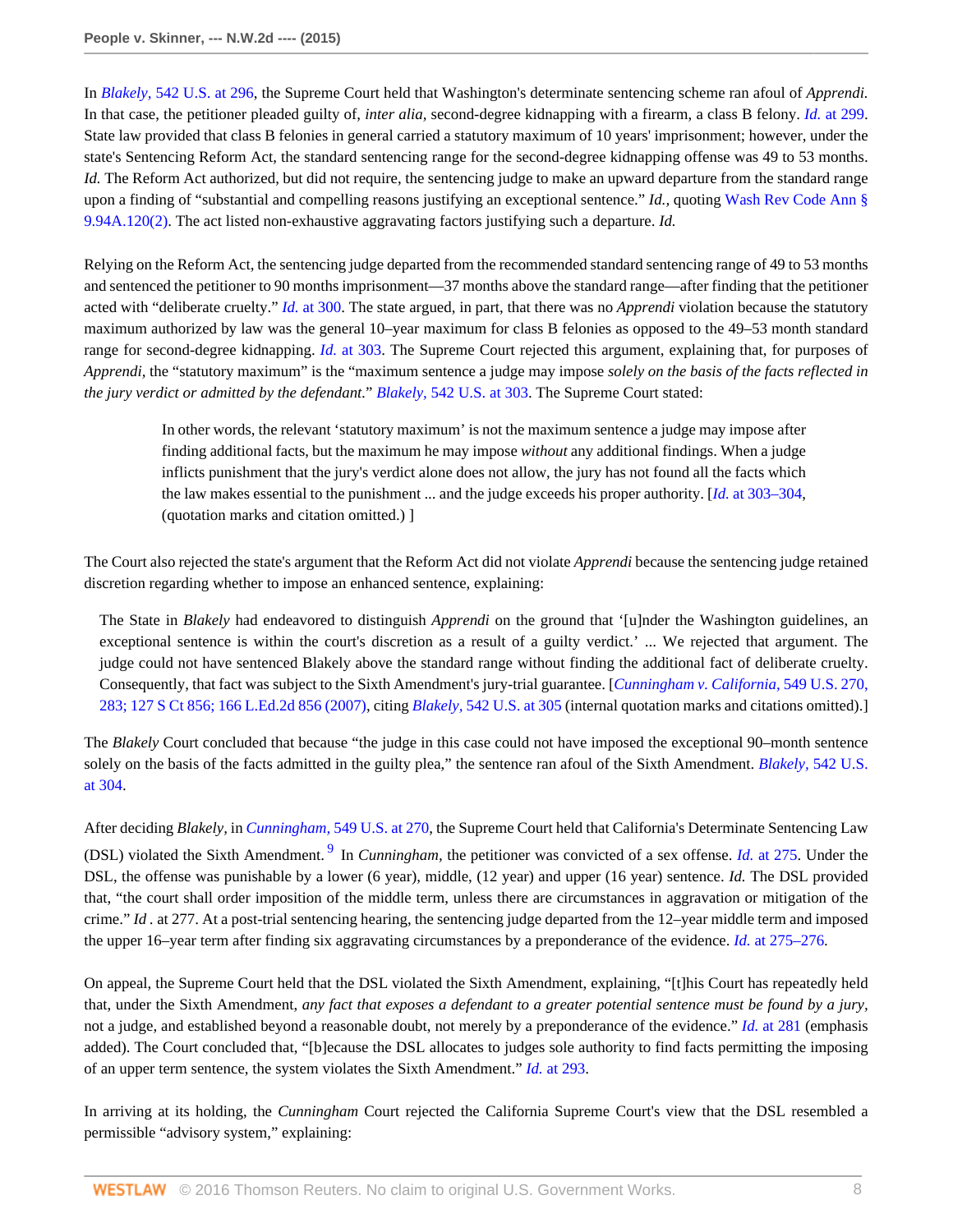Under California's system, judges are not free to exercise their discretion to select a specific sentence within a defined range. [Rather], California's Legislature has adopted sentencing triads, three fixed sentences with no ranges between them. [The petitioner's] sentencing judge had no discretion to select a sentence within a range of 6 to 16 years. His instruction was to select 12 years, nothing less and nothing more, unless he found facts allowing the imposition of a sentence of 6 or 16 years. Factfinding to elevate a sentence from 12 to 16 years, our decisions make plain, falls within the province of the jury employing a beyond-a-reasonable-doubt standard, not the bailiwick of a judge determining where the preponderance of the evidence lies. [*Id.* at 292 (quotation marks and internal citations omitted).]

The *Cunningham* Court concluded, "[b]ecause the DSL authorizes the judge, not the jury, to find the facts permitting an upper term sentence, the system cannot withstand measurement against our Sixth Amendment precedent." *Id.* at 293 (footnote omitted).

*Apprendi* and its progeny concerned judicial fact finding in the context of a criminal defendant's maximum sentence. In *Alleyne v. United States,* 570 U.S. ––––; [133 S Ct 2151; 186 L.Ed.2d 314 \(2013\)](http://www.westlaw.com/Link/Document/FullText?findType=Y&serNum=2030794220&pubNum=0000708&originatingDoc=I52c4367847f811e590d4edf60ce7d742&refType=RP&originationContext=document&vr=3.0&rs=cblt1.0&transitionType=DocumentItem&contextData=(sc.Search)), the Supreme Court applied *Apprendi* in the context of mandatory minimum sentences. In *Alleyne,* a jury convicted the petitioner of a federal robbery offense. *Id.* [at 2155–2156](http://www.westlaw.com/Link/Document/FullText?findType=Y&serNum=2030794220&pubNum=0000708&originatingDoc=I52c4367847f811e590d4edf60ce7d742&refType=RP&fi=co_pp_sp_708_2155&originationContext=document&vr=3.0&rs=cblt1.0&transitionType=DocumentItem&contextData=(sc.Search)#co_pp_sp_708_2155). The sentencing judge increased the petitioner's mandatory minimum sentence from five to seven years after finding that the petitioner brandished a weapon during commission of the robbery. *Id.* [at 2156](http://www.westlaw.com/Link/Document/FullText?findType=Y&serNum=2030794220&pubNum=0000708&originatingDoc=I52c4367847f811e590d4edf60ce7d742&refType=RP&fi=co_pp_sp_708_2156&originationContext=document&vr=3.0&rs=cblt1.0&transitionType=DocumentItem&contextData=(sc.Search)#co_pp_sp_708_2156). The petitioner argued that the jury did not determine that he brandished a weapon and therefore he was not subject to the higher sentence. *Id.* The Supreme Court agreed, rejecting the previous distinction it had drawn in *Harris v. United States,* [536 U.S. 545; 122 S Ct 2406; 153 L.Ed.2d 524](http://www.westlaw.com/Link/Document/FullText?findType=Y&serNum=2002390152&pubNum=0000708&originatingDoc=I52c4367847f811e590d4edf60ce7d742&refType=RP&originationContext=document&vr=3.0&rs=cblt1.0&transitionType=DocumentItem&contextData=(sc.Search)) [\(2002\)—](http://www.westlaw.com/Link/Document/FullText?findType=Y&serNum=2002390152&pubNum=0000708&originatingDoc=I52c4367847f811e590d4edf60ce7d742&refType=RP&originationContext=document&vr=3.0&rs=cblt1.0&transitionType=DocumentItem&contextData=(sc.Search))one that distinguished between "facts that increase the statutory maximum and facts that increase only the mandatory minimum." *Alleyne,* [133 S Ct at 2155](http://www.westlaw.com/Link/Document/FullText?findType=Y&serNum=2030794220&pubNum=0000708&originatingDoc=I52c4367847f811e590d4edf60ce7d742&refType=RP&fi=co_pp_sp_708_2155&originationContext=document&vr=3.0&rs=cblt1.0&transitionType=DocumentItem&contextData=(sc.Search)#co_pp_sp_708_2155). Instead, the *Alleyne* Court explained that "[t]he touchstone for determining whether a fact must be found by a jury beyond a reasonable doubt is whether the fact constitutes an 'element' or 'ingredient' of the charged offense." *Id.* [at 2158](http://www.westlaw.com/Link/Document/FullText?findType=Y&serNum=2030794220&pubNum=0000708&originatingDoc=I52c4367847f811e590d4edf60ce7d742&refType=RP&fi=co_pp_sp_708_2158&originationContext=document&vr=3.0&rs=cblt1.0&transitionType=DocumentItem&contextData=(sc.Search)#co_pp_sp_708_2158). And "a fact is by definition an element of the offense and must be submitted to the jury *if it increases the punishment above what is otherwise legally prescribed.*" *Id.* (emphasis added). This definition of "elements" "necessarily includes not only facts that increase the ceiling, but also those that increase the floor." *Id.* The Supreme Court concluded:

[T]he essential Sixth Amendment inquiry is whether a fact is an element of the crime. When a finding of fact alters the legally prescribed punishment so as to aggravate it, the fact necessarily forms a constituent part of a new offense and must be submitted to the jury. It is no answer to say that the defendant could have received the same sentence with or without that fact. [*Id.* [at 2162](http://www.westlaw.com/Link/Document/FullText?findType=Y&serNum=2030794220&pubNum=0000708&originatingDoc=I52c4367847f811e590d4edf60ce7d742&refType=RP&fi=co_pp_sp_708_2162&originationContext=document&vr=3.0&rs=cblt1.0&transitionType=DocumentItem&contextData=(sc.Search)#co_pp_sp_708_2162).]

*Apprendi* through *Alleyne* represent a line of growth in the Supreme Court's Sixth Amendment jurisprudence concerning the scope of a criminal defendant's right to a jury. This jurisprudence can be summarized as follows: other than a prior conviction, *any fact* that increases either the floor or the ceiling of a criminal defendant's sentence beyond that which "a judge may impose solely on the basis of facts reflected in the jury verdict or admitted by defendant," must be submitted to a jury and proved beyond a reasonable doubt. *Blakely,* [542 U.S. at 296](http://www.westlaw.com/Link/Document/FullText?findType=Y&serNum=2004622625&pubNum=0000780&originatingDoc=I52c4367847f811e590d4edf60ce7d742&refType=RP&fi=co_pp_sp_780_296&originationContext=document&vr=3.0&rs=cblt1.0&transitionType=DocumentItem&contextData=(sc.Search)#co_pp_sp_780_296); see also *Apprendi,* [530 U.S. at 466](http://www.westlaw.com/Link/Document/FullText?findType=Y&serNum=2000387238&pubNum=0000780&originatingDoc=I52c4367847f811e590d4edf60ce7d742&refType=RP&fi=co_pp_sp_780_466&originationContext=document&vr=3.0&rs=cblt1.0&transitionType=DocumentItem&contextData=(sc.Search)#co_pp_sp_780_466); *Ring,* [536 U.S. at 584;](http://www.westlaw.com/Link/Document/FullText?findType=Y&serNum=2002390142&pubNum=0000780&originatingDoc=I52c4367847f811e590d4edf60ce7d742&refType=RP&fi=co_pp_sp_780_584&originationContext=document&vr=3.0&rs=cblt1.0&transitionType=DocumentItem&contextData=(sc.Search)#co_pp_sp_780_584) *[Cunningham,](http://www.westlaw.com/Link/Document/FullText?findType=Y&serNum=2011243890&pubNum=0000780&originatingDoc=I52c4367847f811e590d4edf60ce7d742&refType=RP&fi=co_pp_sp_780_270&originationContext=document&vr=3.0&rs=cblt1.0&transitionType=DocumentItem&contextData=(sc.Search)#co_pp_sp_780_270)* 549 U.S. [at 270;](http://www.westlaw.com/Link/Document/FullText?findType=Y&serNum=2011243890&pubNum=0000780&originatingDoc=I52c4367847f811e590d4edf60ce7d742&refType=RP&fi=co_pp_sp_780_270&originationContext=document&vr=3.0&rs=cblt1.0&transitionType=DocumentItem&contextData=(sc.Search)#co_pp_sp_780_270) *Alleyne,* [133 S Ct at 2155](http://www.westlaw.com/Link/Document/FullText?findType=Y&serNum=2030794220&pubNum=0000708&originatingDoc=I52c4367847f811e590d4edf60ce7d742&refType=RP&fi=co_pp_sp_708_2155&originationContext=document&vr=3.0&rs=cblt1.0&transitionType=DocumentItem&contextData=(sc.Search)#co_pp_sp_708_2155). We proceed by applying this jurisprudence to the sentencing scheme at issue in this case.

# IV. APPLICATION

# *A. MCL 769.25 VIOLATES THE SIXTH AMENDMENT*

Our application of the Supreme Court's Sixth Amendment jurisprudence begins with a determination of whether the findings mandated by [MCL 750.25](http://www.westlaw.com/Link/Document/FullText?findType=L&pubNum=1000043&cite=MIST750.25&originatingDoc=I52c4367847f811e590d4edf60ce7d742&refType=LQ&originationContext=document&vr=3.0&rs=cblt1.0&transitionType=DocumentItem&contextData=(sc.Search)) constitute elements of the offense. *Alleyne,* [133 S Ct at 2162](http://www.westlaw.com/Link/Document/FullText?findType=Y&serNum=2030794220&pubNum=0000708&originatingDoc=I52c4367847f811e590d4edf60ce7d742&refType=RP&fi=co_pp_sp_708_2162&originationContext=document&vr=3.0&rs=cblt1.0&transitionType=DocumentItem&contextData=(sc.Search)#co_pp_sp_708_2162). To answer that question, we must determine if the findings "alter[ ] the legally prescribed punishment so as to aggravate it," if so, the findings "necessarily form[ ] a constituent part of a new offense and must be submitted to the jury" and proved beyond a reasonable doubt. *Id.*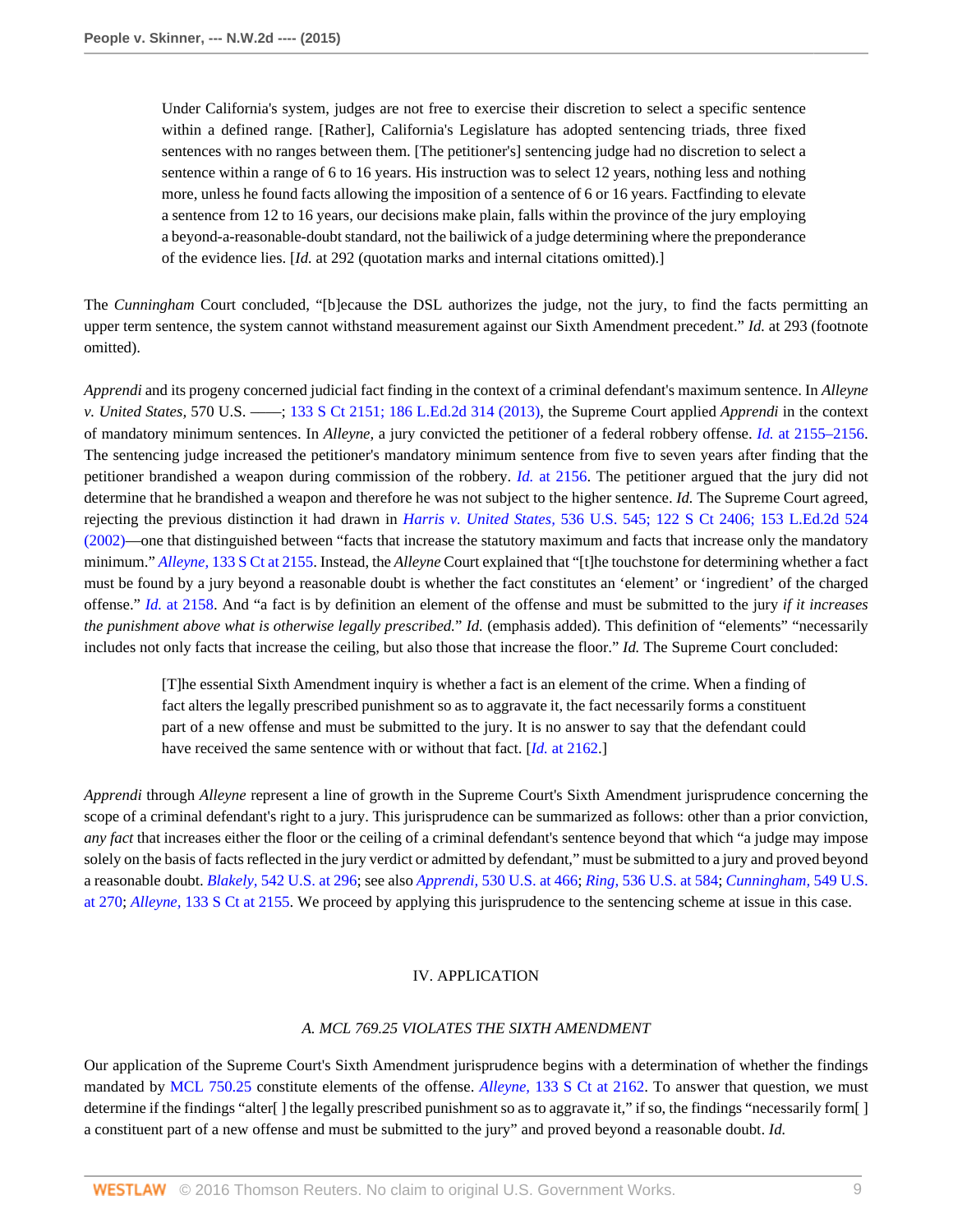In this case, following the jury's verdict and absent a prosecution motion seeking a life without parole sentence followed by additional findings by the trial court, the legally prescribed maximum punishment that defendant faced for her first-degree murder conviction was imprisonment for a term-of-years. Specifically, [MCL 750.316](http://www.westlaw.com/Link/Document/FullText?findType=L&pubNum=1000043&cite=MIST750.316&originatingDoc=I52c4367847f811e590d4edf60ce7d742&refType=LQ&originationContext=document&vr=3.0&rs=cblt1.0&transitionType=DocumentItem&contextData=(sc.Search)) provides in relevant part as follows:

(1) *Except as provided in* ... [\[MCL 769.25](http://www.westlaw.com/Link/Document/FullText?findType=L&pubNum=1000043&cite=MIST769.25&originatingDoc=I52c4367847f811e590d4edf60ce7d742&refType=LQ&originationContext=document&vr=3.0&rs=cblt1.0&transitionType=DocumentItem&contextData=(sc.Search)) and [769.25a](http://www.westlaw.com/Link/Document/FullText?findType=L&pubNum=1000043&cite=MIST769.25A&originatingDoc=I52c4367847f811e590d4edf60ce7d742&refType=LQ&originationContext=document&vr=3.0&rs=cblt1.0&transitionType=DocumentItem&contextData=(sc.Search))], a person who commits any of the following is guilty of first degree murder and shall be punished by imprisonment for life without eligibility for parole:

(a) Murder perpetrated by means of poison, lying in wait, or any other willful, deliberate, and premeditated killing. [Emphasis added.]

The phrase "[e]xcept as provided in" means that punishment for first-degree murder is contingent on the provisions of [MCL](http://www.westlaw.com/Link/Document/FullText?findType=L&pubNum=1000043&cite=MIST769.25&originatingDoc=I52c4367847f811e590d4edf60ce7d742&refType=LQ&originationContext=document&vr=3.0&rs=cblt1.0&transitionType=DocumentItem&contextData=(sc.Search)) [769.25.](http://www.westlaw.com/Link/Document/FullText?findType=L&pubNum=1000043&cite=MIST769.25&originatingDoc=I52c4367847f811e590d4edf60ce7d742&refType=LQ&originationContext=document&vr=3.0&rs=cblt1.0&transitionType=DocumentItem&contextData=(sc.Search)) As noted above, [MCL 769.25](http://www.westlaw.com/Link/Document/FullText?findType=L&pubNum=1000043&cite=MIST769.25&originatingDoc=I52c4367847f811e590d4edf60ce7d742&refType=LQ&originationContext=document&vr=3.0&rs=cblt1.0&transitionType=DocumentItem&contextData=(sc.Search)) contains provisions that establish a default term-of-years prison sentence for a juvenile convicted of first-degree murder. Specifically, the statute provides in pertinent part that "[t]he prosecuting attorney may file a motion under this section to sentence a[ ] [juvenile defendant] to imprisonment for life without the possibility of parole if the individual is or was convicted of [ ] [first-degree murder.]" [MCL 769.25\(2\)](http://www.westlaw.com/Link/Document/FullText?findType=L&pubNum=1000043&cite=MIST769.25&originatingDoc=I52c4367847f811e590d4edf60ce7d742&refType=LQ&originationContext=document&vr=3.0&rs=cblt1.0&transitionType=DocumentItem&contextData=(sc.Search)). Absent this motion, "the court *shall sentence the defendant to a term of years* ...." [MCL 769.25\(4\)](http://www.westlaw.com/Link/Document/FullText?findType=L&pubNum=1000043&cite=MIST769.25&originatingDoc=I52c4367847f811e590d4edf60ce7d742&refType=LQ&originationContext=document&vr=3.0&rs=cblt1.0&transitionType=DocumentItem&contextData=(sc.Search)) (emphasis added). The effect of this sentencing scheme clearly establishes a "default" term-of-years sentence for juvenile defendants convicted of first-degree murder. See *Carp,* [496 Mich. at 458](http://www.westlaw.com/Link/Document/FullText?findType=Y&serNum=2033796369&pubNum=0000542&originatingDoc=I52c4367847f811e590d4edf60ce7d742&refType=RP&fi=co_pp_sp_542_458&originationContext=document&vr=3.0&rs=cblt1.0&transitionType=DocumentItem&contextData=(sc.Search)#co_pp_sp_542_458) (explaining that "[MCL 769.25](http://www.westlaw.com/Link/Document/FullText?findType=L&pubNum=1000043&cite=MIST769.25&originatingDoc=I52c4367847f811e590d4edf60ce7d742&refType=LQ&originationContext=document&vr=3.0&rs=cblt1.0&transitionType=DocumentItem&contextData=(sc.Search)) now *establishes a default sentencing range* for individuals who commit first-degree murder before turning 18 years of age" (emphasis added);  $^{10}$  $^{10}$  $^{10}$  [MCL 769.25\(4\)](http://www.westlaw.com/Link/Document/FullText?findType=L&pubNum=1000043&cite=MIST769.25&originatingDoc=I52c4367847f811e590d4edf60ce7d742&refType=LQ&originationContext=document&vr=3.0&rs=cblt1.0&transitionType=DocumentItem&contextData=(sc.Search)) (providing that, absent the prosecution's motion to impose a life without parole sentence, "*the court shall sentence the defendant to a term of years* as provided in subsection (9)" (emphasis added)).  $^{11}$  $^{11}$  $^{11}$ 

<span id="page-9-1"></span><span id="page-9-0"></span>Stated differently, at the point of conviction, absent a motion by the prosecution and without additional findings on the *Miller* factors, the maximum punishment that a trial court may impose upon a juvenile convicted of first-degree murder is a termof-years prison sentence. See *Blakely,* [542 U.S. at 303](http://www.westlaw.com/Link/Document/FullText?findType=Y&serNum=2004622625&pubNum=0000780&originatingDoc=I52c4367847f811e590d4edf60ce7d742&refType=RP&fi=co_pp_sp_780_303&originationContext=document&vr=3.0&rs=cblt1.0&transitionType=DocumentItem&contextData=(sc.Search)#co_pp_sp_780_303) (holding that for purposes of *Apprendi,* the "statutory maximum" "is not the maximum sentence a judge may impose after finding additional facts, but the maximum he may impose *without* any additional findings.") Thus, following her jury conviction, defendant was subject to a term-of-years prison sentence. Once the prosecuting attorney filed a motion to impose a life-without-parole sentence, defendant was exposed to a potentially harsher penalty contingent on findings made by the trial court. This violated defendant's right to "a jury determination that [she] is guilty of every element of the crime with which [she] is charged, beyond a reasonable doubt," *Apprendi,* [530 U.S. at 477](http://www.westlaw.com/Link/Document/FullText?findType=Y&serNum=2000387238&pubNum=0000780&originatingDoc=I52c4367847f811e590d4edf60ce7d742&refType=RP&fi=co_pp_sp_780_477&originationContext=document&vr=3.0&rs=cblt1.0&transitionType=DocumentItem&contextData=(sc.Search)#co_pp_sp_780_477) (quotation marks and citation omitted) because "[o]ther than the fact of a prior conviction, any fact that increases the penalty for a crime beyond the prescribed statutory maximum must be submitted to a jury and proved beyond a reasonable doubt." *Id.* [at 490.](http://www.westlaw.com/Link/Document/FullText?findType=Y&serNum=2000387238&pubNum=0000780&originatingDoc=I52c4367847f811e590d4edf60ce7d742&refType=RP&fi=co_pp_sp_780_490&originationContext=document&vr=3.0&rs=cblt1.0&transitionType=DocumentItem&contextData=(sc.Search)#co_pp_sp_780_490)

The state conditioned defendant's life without parole sentence on two things: (1) the prosecution's filing of a motion to impose the sentence, and (2) the trial court's findings with respect to the *Miller* factors and "any other criteria relevant to its decision ." This scheme authorized the trial court to enhance defendant's sentence from a term-of-years to life without parole based on findings made by a judge not a jury. As such, the sentencing scheme is akin to the schemes at issue in *Apprendi, Ring, Blakely* and *Cunningham.* Each of those cases involved a sentencing scheme that authorized a judge to enhance a defendant's maximum sentence based solely upon judicial fact-finding. The Supreme Court found these schemes unconstitutional, explaining, "[t]his Court has repeatedly held that, under the Sixth Amendment, *any fact that exposes a defendant to a greater potential sentence must be found by a jury, not a judge* ...." *Cunningham,* [549 U.S. at 281](http://www.westlaw.com/Link/Document/FullText?findType=Y&serNum=2011243890&pubNum=0000780&originatingDoc=I52c4367847f811e590d4edf60ce7d742&refType=RP&fi=co_pp_sp_780_281&originationContext=document&vr=3.0&rs=cblt1.0&transitionType=DocumentItem&contextData=(sc.Search)#co_pp_sp_780_281) (emphasis added). Similarly, the sentencing scheme in this case cannot stand when examined under the lens of the Supreme Court's Sixth Amendment jurisprudence.

Clearly, the findings mandated by [MCL 769.25\(6\)](http://www.westlaw.com/Link/Document/FullText?findType=L&pubNum=1000043&cite=MIST769.25&originatingDoc=I52c4367847f811e590d4edf60ce7d742&refType=LQ&originationContext=document&vr=3.0&rs=cblt1.0&transitionType=DocumentItem&contextData=(sc.Search)) "exposed [defendant] to a greater punishment than that authorized by the jury's guilty verdict;" the findings therefore acted as the "functional equivalent" of elements of a greater offense that were required to be proved to a jury beyond a reasonable doubt. *Ring,* [536 U.S. at 604.](http://www.westlaw.com/Link/Document/FullText?findType=Y&serNum=2002390142&pubNum=0000780&originatingDoc=I52c4367847f811e590d4edf60ce7d742&refType=RP&fi=co_pp_sp_780_604&originationContext=document&vr=3.0&rs=cblt1.0&transitionType=DocumentItem&contextData=(sc.Search)#co_pp_sp_780_604) Enhanced punishment under [MCL 769.25](http://www.westlaw.com/Link/Document/FullText?findType=L&pubNum=1000043&cite=MIST769.25&originatingDoc=I52c4367847f811e590d4edf60ce7d742&refType=LQ&originationContext=document&vr=3.0&rs=cblt1.0&transitionType=DocumentItem&contextData=(sc.Search)) is not based merely on defendant's prior convictions, on facts admitted by defendant, or on facts that are part and parcel to the elements that were submitted to the jury during the guilt-phase of the proceeding Rather, like in *Apprendi,* [530 U.S. at 476,](http://www.westlaw.com/Link/Document/FullText?findType=Y&serNum=2000387238&pubNum=0000780&originatingDoc=I52c4367847f811e590d4edf60ce7d742&refType=RP&fi=co_pp_sp_780_476&originationContext=document&vr=3.0&rs=cblt1.0&transitionType=DocumentItem&contextData=(sc.Search)#co_pp_sp_780_476)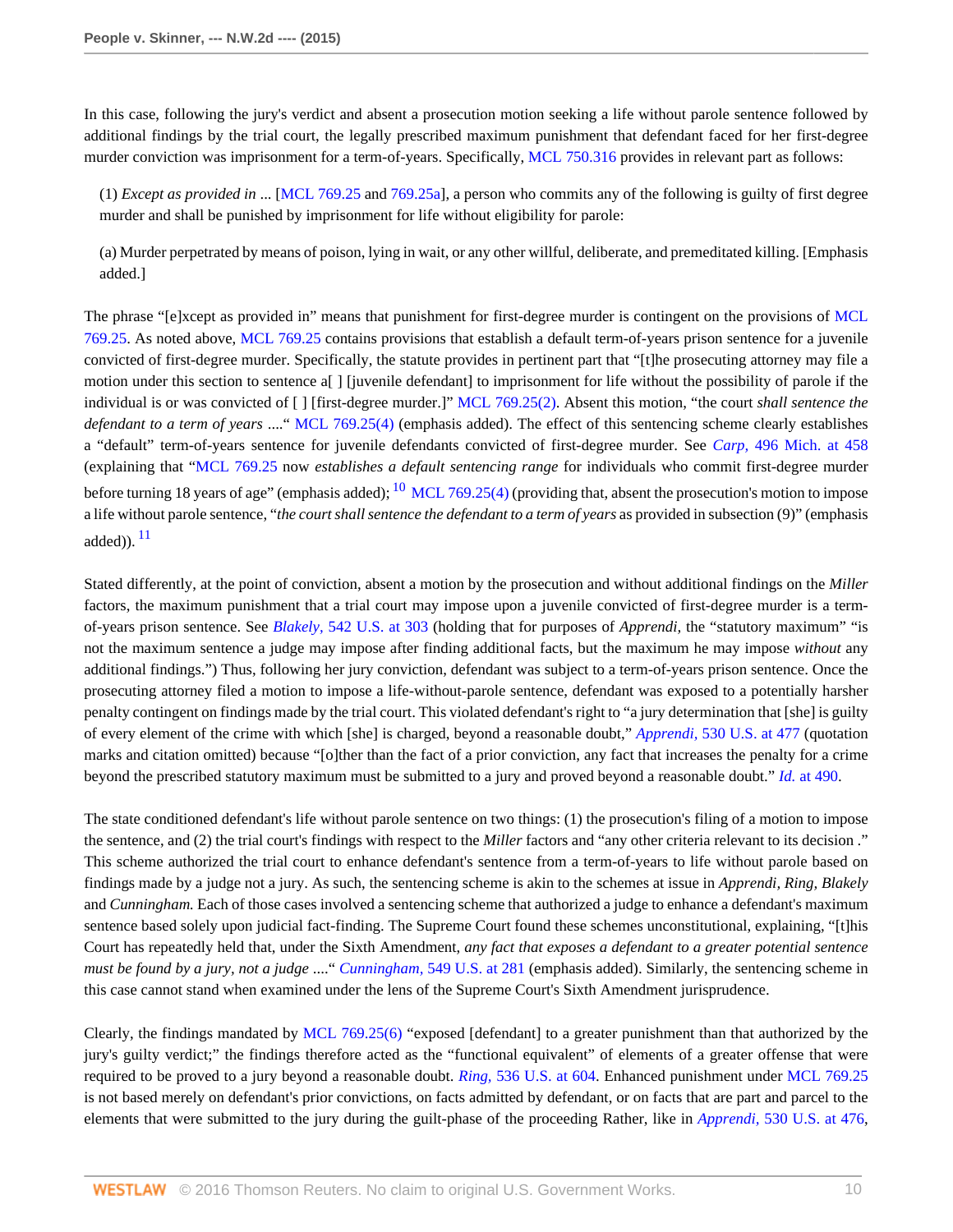in this case, the state threatened defendant with certain pains—i.e. a term of years sentence—following her jury conviction of first-degree murder and with additional pains—i.e. life without parole—following additional findings by the trial court. "Merely using the label 'sentence enhancement' to describe the latter surely does not provide a principled basis for treating them differently." *Id.* The effect of [MCL 769.25](http://www.westlaw.com/Link/Document/FullText?findType=L&pubNum=1000043&cite=MIST769.25&originatingDoc=I52c4367847f811e590d4edf60ce7d742&refType=LQ&originationContext=document&vr=3.0&rs=cblt1.0&transitionType=DocumentItem&contextData=(sc.Search)) plainly subjects defendant to harsher punishment based on judicially found facts in contravention of the Sixth Amendment.

We note that [MCL 769.25](http://www.westlaw.com/Link/Document/FullText?findType=L&pubNum=1000043&cite=MIST769.25&originatingDoc=I52c4367847f811e590d4edf60ce7d742&refType=LQ&originationContext=document&vr=3.0&rs=cblt1.0&transitionType=DocumentItem&contextData=(sc.Search)) is unique to Michigan's sentencing scheme such that our Supreme Court's recent decision in *People v. Lockridge,* —–Mich. ——; —– NW2d —— (2015) (Docket No. 149073), while not directly on point, lends support to our conclusion that a defendant's maximum sentence cannot be increased based on judicial fact finding. In *Lockridge,* in relevant part, our Supreme Court was tasked with addressing whether, for purposes of *Alleyne,* "a judge's determination of the appropriate sentencing guidelines range ... establishes a 'mandatory minimum sentence,' such that the facts used to score the offense variables must be admitted by the defendant or established beyond a reasonable doubt to the trier of fact...." Slip op. at 5–6 n11. The *Lockridge* Court answered this question in the affirmative, holding that Michigan's sentencing guidelines were constitutionally deficient under *Apprendi* as extended by *Alleyne. Id.* at 1–2. The deficiency was "the extent to which the guidelines require judicial fact-finding beyond facts admitted by the defendant or found by the jury to score offense variables (OVs) that mandatorily increase the floor of the guidelines minimum sentence range, i.e. the 'mandatory minimum' sentence under *Alleyne.*" *Id.*

As a remedy, the *Lockridge* Court severed [MCL 769.34\(2\)](http://www.westlaw.com/Link/Document/FullText?findType=L&pubNum=1000043&cite=MIST769.34&originatingDoc=I52c4367847f811e590d4edf60ce7d742&refType=LQ&originationContext=document&vr=3.0&rs=cblt1.0&transitionType=DocumentItem&contextData=(sc.Search)) "to the extent that it makes the sentencing guidelines range as scored on the basis of facts beyond those admitted by the defendant or found by the jury beyond a reasonable doubt mandatory," and struck down the requirement in [MCL 769.34\(3\)](http://www.westlaw.com/Link/Document/FullText?findType=L&pubNum=1000043&cite=MIST769.34&originatingDoc=I52c4367847f811e590d4edf60ce7d742&refType=LQ&originationContext=document&vr=3.0&rs=cblt1.0&transitionType=DocumentItem&contextData=(sc.Search)) "that a sentencing court that departs from the applicable guidelines range must articulate a substantial and compelling reason for that departure." *Id.* at 2. Going forward, "a sentencing court must determine the applicable guidelines range and take it into account when imposing a sentence," however, "a guidelines minimum sentence range calculated in violation of *Apprendi* and *Alleyne* is advisory only and ... sentences that depart from that threshold are to be reviewed by appellate courts for reasonableness." *Id.*

*Lockridge* concerned the constitutionality of Michigan's sentencing guidelines—guidelines that govern a defendant's mandatory-minimum sentence. Importantly, however, the *Lockridge* Court addressed the constitutionality of the guidelines with the understanding that a defendant's *maximum* sentence is fixed by law and not affected by the guidelines. See Slip op. at 15 (noting that "scoring the sentencing guidelines and establishing the guidelines minimum sentence range does not alter the maximum sentence.") In contrast, this case concerns enhancement of a juvenile defendant's *maximum* sentence for first-degree murder under [MCL 750.316](http://www.westlaw.com/Link/Document/FullText?findType=L&pubNum=1000043&cite=MIST750.316&originatingDoc=I52c4367847f811e590d4edf60ce7d742&refType=LQ&originationContext=document&vr=3.0&rs=cblt1.0&transitionType=DocumentItem&contextData=(sc.Search)) and [MCL 769.25.](http://www.westlaw.com/Link/Document/FullText?findType=L&pubNum=1000043&cite=MIST769.25&originatingDoc=I52c4367847f811e590d4edf60ce7d742&refType=LQ&originationContext=document&vr=3.0&rs=cblt1.0&transitionType=DocumentItem&contextData=(sc.Search)) An enhanced maximum sentence imposed under this statute is not governed by the sentencing guidelines, but rather is part of a legislative response to the United States Supreme Court's holding in *Miller.* Indeed, this case is unlike any other sentencing case decided in Michigan in that [MCL 769.25](http://www.westlaw.com/Link/Document/FullText?findType=L&pubNum=1000043&cite=MIST769.25&originatingDoc=I52c4367847f811e590d4edf60ce7d742&refType=LQ&originationContext=document&vr=3.0&rs=cblt1.0&transitionType=DocumentItem&contextData=(sc.Search)) is a sui generis exception to the rule in Michigan that, apart from habitual offender statutes, maximum sentences are fixed by law and cannot be increased based on judicially-found facts. See e.g. *People v. McCullers,* [479 Mich. 672, 694; 739 NW2d 563 \(2007\),](http://www.westlaw.com/Link/Document/FullText?findType=Y&serNum=2012793243&pubNum=0000595&originatingDoc=I52c4367847f811e590d4edf60ce7d742&refType=RP&originationContext=document&vr=3.0&rs=cblt1.0&transitionType=DocumentItem&contextData=(sc.Search)) overruled in part on other grounds, *Lockridge,* ––– Mich. ––––, (noting that, apart from habitual offender statutes, a criminal defendant's maximum sentence in Michigan is "prescribed by [MCL 769.8,](http://www.westlaw.com/Link/Document/FullText?findType=L&pubNum=1000043&cite=MIST769.8&originatingDoc=I52c4367847f811e590d4edf60ce7d742&refType=LQ&originationContext=document&vr=3.0&rs=cblt1.0&transitionType=DocumentItem&contextData=(sc.Search)) which requires a sentencing judge to impose no less than the prescribed statutory maximum sentence as the maximum sentence for every felony conviction" (quotation marks, citations, and footnote omitted)).

That this case does not involve scoring of sentencing guidelines to fix a mandatory minimum sentence, but rather involves the constitutionality of increasing a maximum sentence places it squarely within the familiar purview of *Apprendi, Ring, Blakely* and *Cunningham*. The analysis, therefore, is simple: apart from a prior conviction or a fact admitted by the defendant, any fact that exposes a defendant to an increased maximum sentence beyond that which is authorized by the jury verdict standing alone, must be submitted to a jury and proved beyond a reasonable doubt. Moreover, in the context of increasing a maximum sentence based on judicially-found facts, judicial discretion cannot substitute for a defendant's constitutional right to a jury. See e.g. *Alleyne,* 133 S Ct 2162 (observing that "if a judge were to find a fact that increased the statutory maximum sentence, such a finding would violate the Sixth Amendment, even if the defendant ultimately received a sentence falling within the original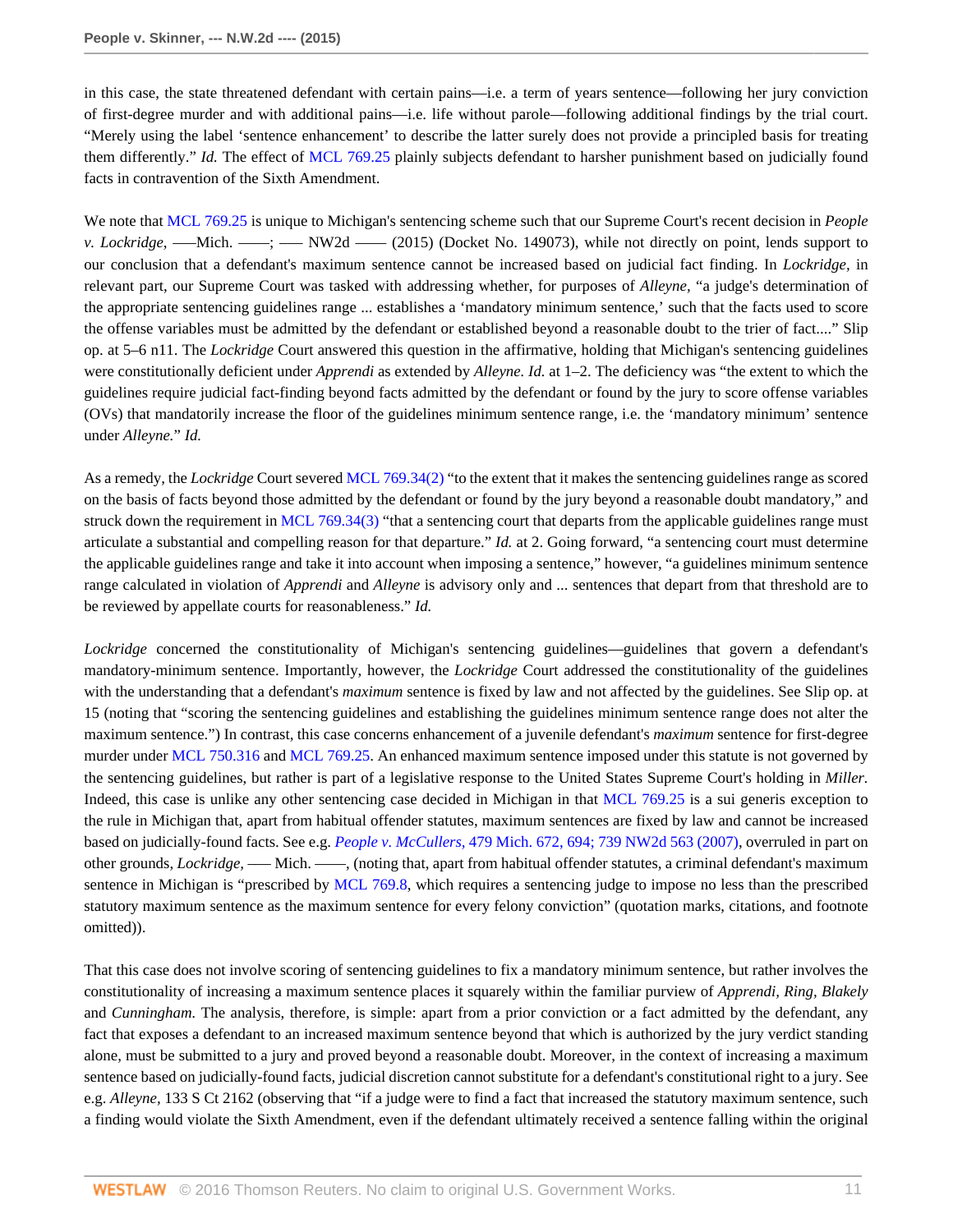sentencing range (i.e., the range applicable without that aggravating fact);" *Blakely,* [542 U.S. at 305, 305 n8](http://www.westlaw.com/Link/Document/FullText?findType=Y&serNum=2004622625&pubNum=0000780&originatingDoc=I52c4367847f811e590d4edf60ce7d742&refType=RP&fi=co_pp_sp_780_305&originationContext=document&vr=3.0&rs=cblt1.0&transitionType=DocumentItem&contextData=(sc.Search)#co_pp_sp_780_305) (noting that where a judge acquires authority to impose an enhanced sentence "only upon finding some additional fact," "[w]hether the judicially determined facts *require* a sentence enhancement or merely *allow* it, the verdict alone does not authorize the sentence" and it is therefore constitutionally deficient).

The state argues that [MCL 769.25](http://www.westlaw.com/Link/Document/FullText?findType=L&pubNum=1000043&cite=MIST769.25&originatingDoc=I52c4367847f811e590d4edf60ce7d742&refType=LQ&originationContext=document&vr=3.0&rs=cblt1.0&transitionType=DocumentItem&contextData=(sc.Search)) does not expose defendant to an increased penalty because "[a]t the time of conviction, [defendant] faced the potential penalty of life without possibility of parole," and the "maximum allowable punishment is at both the point of conviction and at sentencing—life without the possibility of parole ." Similarly, the Attorney General, as amicus curiae, argues that "[t]he statutory maximum penalty for first-degree murder—even for minors—is life without parole ... No facts are needed to authorize the sentence, beyond those contained in the jury's verdict ." However, if as the state and the Attorney General contend, the "maximum allowable punishment" is life without parole at the point of defendant's conviction, then that sentence would offend the constitution. Under *Miller,* a mandatory *default sentence* for juveniles *cannot* be life imprisonment without the possibility of parole. Such a sentence would not be an individualized sentence taking into account the factors enumerated in *Miller.* [See e.g. Russell, 56 BC L Rev at 581](http://www.westlaw.com/Link/Document/FullText?findType=Y&serNum=0429753604&pubNum=0001101&originatingDoc=I52c4367847f811e590d4edf60ce7d742&refType=LR&fi=co_pp_sp_1101_581&originationContext=document&vr=3.0&rs=cblt1.0&transitionType=DocumentItem&contextData=(sc.Search)#co_pp_sp_1101_581) (explaining that under *Miller,* "[t]he default is not life without parole. It is only in the rare or unusual case-where a factual finding of irreparable corruption is made that a juvenile may be exposed to life without parole"). This is why [MCL 769.25](http://www.westlaw.com/Link/Document/FullText?findType=L&pubNum=1000043&cite=MIST769.25&originatingDoc=I52c4367847f811e590d4edf60ce7d742&refType=LQ&originationContext=document&vr=3.0&rs=cblt1.0&transitionType=DocumentItem&contextData=(sc.Search)) creates a default term-of-years sentence for juveniles convicted under [MCL 750.316](http://www.westlaw.com/Link/Document/FullText?findType=L&pubNum=1000043&cite=MIST750.316&originatingDoc=I52c4367847f811e590d4edf60ce7d742&refType=LQ&originationContext=document&vr=3.0&rs=cblt1.0&transitionType=DocumentItem&contextData=(sc.Search)). That is, at the point of conviction, the maximum sentence that defendant faced, absent additional findings by the trial court, was a term-of-years sentence. Like in *Apprendi, Ring, Blakely* and *Cunningham,* here, defendant's maximum sentence could only be enhanced following findings made by a judge.

Furthermore, the Supreme Court rejected a similar argument in *Ring,* [536 U.S. at 605–606.](http://www.westlaw.com/Link/Document/FullText?findType=Y&serNum=2002390142&pubNum=0000780&originatingDoc=I52c4367847f811e590d4edf60ce7d742&refType=RP&fi=co_pp_sp_780_605&originationContext=document&vr=3.0&rs=cblt1.0&transitionType=DocumentItem&contextData=(sc.Search)#co_pp_sp_780_605) In that case, Arizona argued that its capital punishment was constitutional, in part, because Arizona's first-degree murder statute specified that "death or life imprisonment" were the only sentencing options. *Id.* [at 603–604.](http://www.westlaw.com/Link/Document/FullText?findType=Y&serNum=2002390142&pubNum=0000780&originatingDoc=I52c4367847f811e590d4edf60ce7d742&refType=RP&fi=co_pp_sp_780_603&originationContext=document&vr=3.0&rs=cblt1.0&transitionType=DocumentItem&contextData=(sc.Search)#co_pp_sp_780_603) Therefore, according to Arizona, when the sentencing judge sentenced the petitioner to death, he was "sentenced within the range of punishment authorized by the jury verdict." *Id.* [at 604.](http://www.westlaw.com/Link/Document/FullText?findType=Y&serNum=2002390142&pubNum=0000780&originatingDoc=I52c4367847f811e590d4edf60ce7d742&refType=RP&fi=co_pp_sp_780_604&originationContext=document&vr=3.0&rs=cblt1.0&transitionType=DocumentItem&contextData=(sc.Search)#co_pp_sp_780_604) The Supreme Court rejected this argument, explaining that "[t]he Arizona first-degree murder statute authorizes a maximum penalty of death only in a formal sense." *Id.* (quotation marks and citations omitted). Instead, the Supreme Court looked to the effect of the statute over its form, noting that, "[i]n effect, 'the required finding [of an aggravated circumstance] expose[d] [the petitioner] to a greater punishment than that authorized by the jury's guilty verdict." *Id.,* quoting *Apprendi,* [530 U.S. at 494.](http://www.westlaw.com/Link/Document/FullText?findType=Y&serNum=2000387238&pubNum=0000780&originatingDoc=I52c4367847f811e590d4edf60ce7d742&refType=RP&fi=co_pp_sp_780_494&originationContext=document&vr=3.0&rs=cblt1.0&transitionType=DocumentItem&contextData=(sc.Search)#co_pp_sp_780_494) Similarly, in this case, [MCL 750.316](http://www.westlaw.com/Link/Document/FullText?findType=L&pubNum=1000043&cite=MIST750.316&originatingDoc=I52c4367847f811e590d4edf60ce7d742&refType=LQ&originationContext=document&vr=3.0&rs=cblt1.0&transitionType=DocumentItem&contextData=(sc.Search)) authorizes a life without parole sentence for juveniles "only in a formal sense," and, in effect, the required findings mandated by [MCL 769.25\(6\)](http://www.westlaw.com/Link/Document/FullText?findType=L&pubNum=1000043&cite=MIST769.25&originatingDoc=I52c4367847f811e590d4edf60ce7d742&refType=LQ&originationContext=document&vr=3.0&rs=cblt1.0&transitionType=DocumentItem&contextData=(sc.Search)) subjected defendant to greater punishment than that authorized by the jury's guilty verdict.

The state and the Attorney General attempt to distinguish *Ring* from the present case by arguing that, unlike in *Ring,* which required the sentencing judge to find one of several specified aggravating factors, [MCL 769.25](http://www.westlaw.com/Link/Document/FullText?findType=L&pubNum=1000043&cite=MIST769.25&originatingDoc=I52c4367847f811e590d4edf60ce7d742&refType=LQ&originationContext=document&vr=3.0&rs=cblt1.0&transitionType=DocumentItem&contextData=(sc.Search)) does not mandate the presence of any factor before authorizing a life without parole sentence. This is a distinction without any real meaning that was rejected in *Blakely,* wherein the Court explained:

[w]hether the judge's authority to impose an enhanced sentence depends on finding a specified fact (as in *Apprendi* ), one of several specified facts (as in *Ring* ), or *any* aggravating fact (as here), it remains the case that the jury's verdict alone does not authorize the sentence. The judge acquires that authority only upon finding some additional fact. [*Blakely,* [542 U.S. at 305](http://www.westlaw.com/Link/Document/FullText?findType=Y&serNum=2004622625&pubNum=0000780&originatingDoc=I52c4367847f811e590d4edf60ce7d742&refType=RP&fi=co_pp_sp_780_305&originationContext=document&vr=3.0&rs=cblt1.0&transitionType=DocumentItem&contextData=(sc.Search)#co_pp_sp_780_305) (footnote omitted).]

As in *Blakely,* what is critical is that, the trial court in this case acquired authority to enhance defendant's sentence from a termof-years to life without parole "only upon finding some additional fact." *Id.* In that respect, this case is not distinguishable from *Ring, Blakely* or any of the other United States Supreme Court decisions relative to defendant's Sixth Amendment rights discussed *supra.*

The Attorney General also argues that *Ring* is distinguishable because, unlike in *Ring,* in this case, the factors in [MCL 769.25\(6\)](http://www.westlaw.com/Link/Document/FullText?findType=L&pubNum=1000043&cite=MIST769.25&originatingDoc=I52c4367847f811e590d4edf60ce7d742&refType=LQ&originationContext=document&vr=3.0&rs=cblt1.0&transitionType=DocumentItem&contextData=(sc.Search)) do not enhance the sentence, but instead act as mitigating factors that can bring the sentence down to a term-of-years. The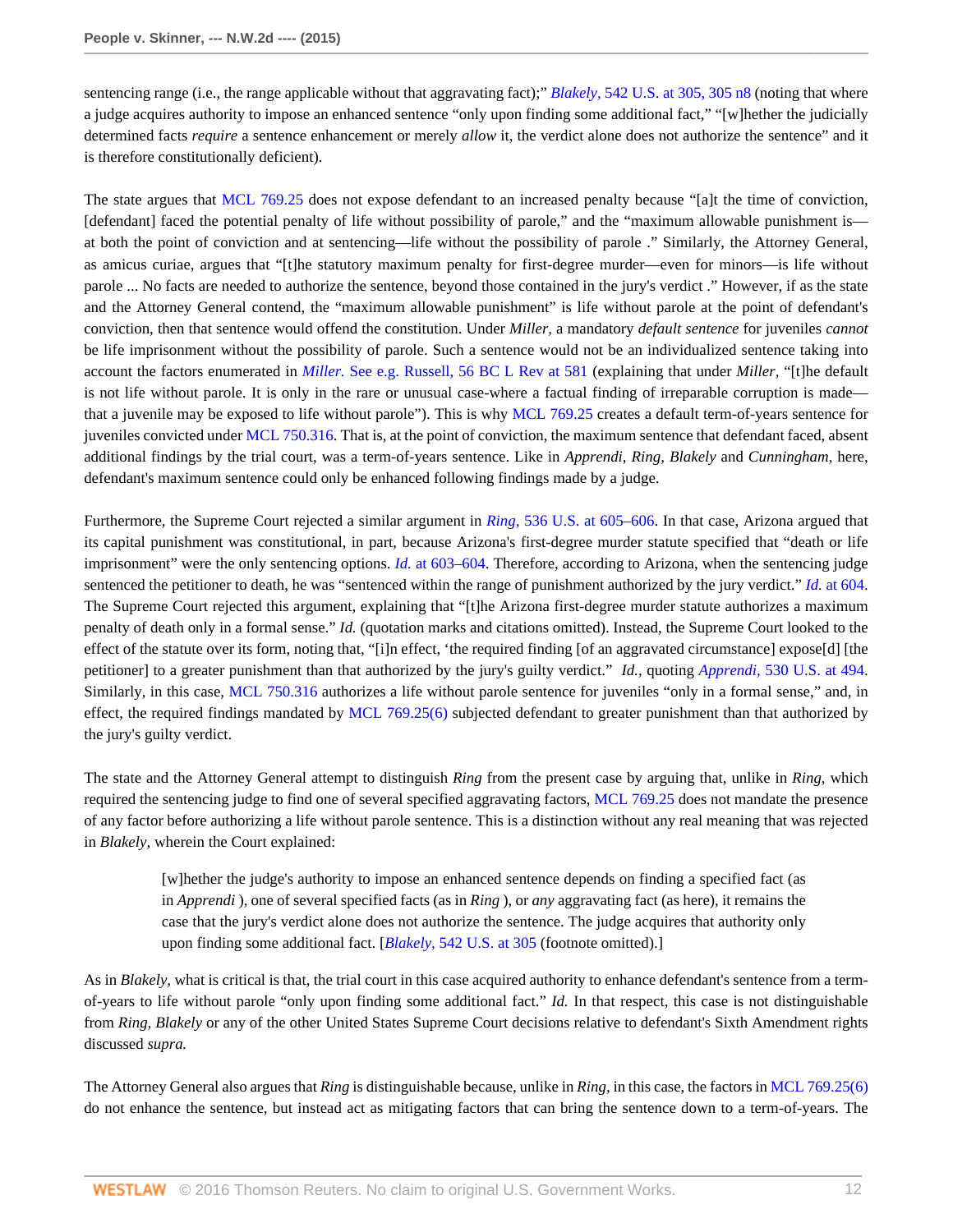Attorney General reads the statute backwards. The term-of-years sentence is the default that can be enhanced based on judicial findings. Thus, under the statutory configuration, the *Miller* factors are used to seek enhancement of defendant's punishment.

Similarly, the Attorney General argues that neither [MCL 769.25](http://www.westlaw.com/Link/Document/FullText?findType=L&pubNum=1000043&cite=MIST769.25&originatingDoc=I52c4367847f811e590d4edf60ce7d742&refType=LQ&originationContext=document&vr=3.0&rs=cblt1.0&transitionType=DocumentItem&contextData=(sc.Search)) nor *Miller* require "any fact to be found before a trial court imposes a sentence of life without parole," therefore, the life-without-parole sentence was available at the time of conviction. This argument ignores the plain language of the statute and misconstrues *Miller.* Specifically, [MCL 769.25\(6\)](http://www.westlaw.com/Link/Document/FullText?findType=L&pubNum=1000043&cite=MIST769.25&originatingDoc=I52c4367847f811e590d4edf60ce7d742&refType=LQ&originationContext=document&vr=3.0&rs=cblt1.0&transitionType=DocumentItem&contextData=(sc.Search)) provides that, upon the prosecution's motion, "the court *shall* conduct a hearing ... as part of the sentencing process ... [and] *shall consider the factors* listed in [*Miller,* 576 U.S. at ––––]" (emphasis added). By their very nature, the factors enumerated in *Miller* necessitate factual findings. See e.g. *Gutierrez,* [58 Cal 4th at 1388](http://www.westlaw.com/Link/Document/FullText?findType=Y&serNum=2033318593&pubNum=0004040&originatingDoc=I52c4367847f811e590d4edf60ce7d742&refType=RP&fi=co_pp_sp_4040_1388&originationContext=document&vr=3.0&rs=cblt1.0&transitionType=DocumentItem&contextData=(sc.Search)#co_pp_sp_4040_1388) (explaining that "*Miller* discussed a range of factors relevant to a sentencer's determination of whether a particular defendant is a rare juvenile offender whose crime reflects irreparable corruption" (emphasis added)); Russell, [56 BC L Rev at 581](http://www.westlaw.com/Link/Document/FullText?findType=Y&serNum=0429753604&pubNum=0001101&originatingDoc=I52c4367847f811e590d4edf60ce7d742&refType=LR&fi=co_pp_sp_1101_581&originationContext=document&vr=3.0&rs=cblt1.0&transitionType=DocumentItem&contextData=(sc.Search)#co_pp_sp_1101_581) (noting that, "the consideration of mitigation and aggravation under *Miller* is part of making a particular factual determination: is the juvenile irreparably corrupt and incapable of rehabilitation?") Moreover, "*Miller* concludes that life without parole is an inappropriate sentence for most juveniles, and may be given only in rare circumstances where certain facts are established. Thus, the factual finding of 'irreparable corruption' aggravates—not mitigates—the penalty." Russell, [56 BC L Rev at 582](http://www.westlaw.com/Link/Document/FullText?findType=Y&serNum=0429753604&pubNum=0001101&originatingDoc=I52c4367847f811e590d4edf60ce7d742&refType=LR&fi=co_pp_sp_1101_582&originationContext=document&vr=3.0&rs=cblt1.0&transitionType=DocumentItem&contextData=(sc.Search)#co_pp_sp_1101_582).<sup>[12](#page-21-11)</sup>

<span id="page-12-0"></span>In addition, as noted, [MCL 769.25\(7\)](http://www.westlaw.com/Link/Document/FullText?findType=L&pubNum=1000043&cite=MIST769.25&originatingDoc=I52c4367847f811e590d4edf60ce7d742&refType=LQ&originationContext=document&vr=3.0&rs=cblt1.0&transitionType=DocumentItem&contextData=(sc.Search)) provides that, in imposing the sentence, "the court *shall specify* on the record *the aggravating and mitigating circumstances considered* by the court and the court's reasons supporting the sentence imposed" (emphasis added). Thus, the language of the statute necessarily requires the trial court to make findings of fact before imposing a life without parole sentence.  $\frac{13}{2}$  $\frac{13}{2}$  $\frac{13}{2}$ 

<span id="page-12-1"></span>In a similar argument, the dissent posits that *Miller* "hardly establishes a list of factors which must be met before a sentence of life without parole may be imposed," and states that *Miller* does not "set[ ] forth any particular facts that must be found before a sentence of life without parole may be imposed." *Post* at 8–9. Instead, according to the dissent, *Miller* "merely require[s] the sentencing court to take into account the individual circumstances of the juvenile offender before determining whether a sentence of life without parole is appropriate in each particular case." *Id.* at 9. The dissent concludes that because a sentencing court need only "consider" the *Miller* factors as opposed to make findings on the factors, [MCL 769.25](http://www.westlaw.com/Link/Document/FullText?findType=L&pubNum=1000043&cite=MIST769.25&originatingDoc=I52c4367847f811e590d4edf60ce7d742&refType=LQ&originationContext=document&vr=3.0&rs=cblt1.0&transitionType=DocumentItem&contextData=(sc.Search)) does not violate *Apprendi* and its progeny. *Id.* at 9–10. Conveniently, the dissent fails to articulate how a judge should take into account, without making any findings of fact, a juvenile's immaturity, impetuosity, his or her failure to appreciate risks and consequences, his or her family and home environment, whether the home environment is "brutal or dysfunctional," whether the juvenile could extricate herself from the home environment, the circumstances of the offense, the extent of the juvenile's participation in the offense conduct, whether familial and peer pressures may have affected the juvenile, whether the juvenile might have been charged and convicted of a lesser offense if not for youthful incompetence, whether the juvenile was able to deal with police officers or prosecutors, whether the juvenile was able to assist trial counsel, and, importantly, whether the juvenile exhibits potential for rehabilitation. See *Miller,* [132 S Ct at 2469.](http://www.westlaw.com/Link/Document/FullText?findType=Y&serNum=2027964006&pubNum=0000708&originatingDoc=I52c4367847f811e590d4edf60ce7d742&refType=RP&fi=co_pp_sp_708_2469&originationContext=document&vr=3.0&rs=cblt1.0&transitionType=DocumentItem&contextData=(sc.Search)#co_pp_sp_708_2469) The dissent's contention that there exists a means by which all of these factors must be "considered" without leading to a single finding of fact defies logic. <sup>[14](#page-22-1)</sup>

<span id="page-12-2"></span>In an attempt to bolster its flawed analysis, the dissent focuses on the word "consider" in [MCL 769.25\(6\):](http://www.westlaw.com/Link/Document/FullText?findType=L&pubNum=1000043&cite=MIST769.25&originatingDoc=I52c4367847f811e590d4edf60ce7d742&refType=LQ&originationContext=document&vr=3.0&rs=cblt1.0&transitionType=DocumentItem&contextData=(sc.Search)) specifically, the statute provides that, "[a]t the hearing, the trial court shall *consider* the factors listed in [*Miller* ] ..." (emphasis added). *Post* at 9–10. The dissent contends that because the statute directs a court to "consider" the factors as opposed to make findings on the factors, the statute therefore does not require judicial fact finding to increase a juvenile homicide offender's maximum sentence to life without parole. *Id.* at 9–11. However, consideration of factors necessarily requires fact finding and the terms are often used interchangeably in the law. For example, in the context of child custody proceedings, [MCL 722.23](http://www.westlaw.com/Link/Document/FullText?findType=L&pubNum=1000043&cite=MIST722.23&originatingDoc=I52c4367847f811e590d4edf60ce7d742&refType=LQ&originationContext=document&vr=3.0&rs=cblt1.0&transitionType=DocumentItem&contextData=(sc.Search)) sets forth best interest factors "to be *considered*, evaluated, and determined" by the trial court (emphasis added), and it is certainly well-settled law that this Legislative mandate requires a trial court to make factual findings on these factors. See e.g. *[Bowers v. Bowers,](http://www.westlaw.com/Link/Document/FullText?findType=Y&serNum=1993061933&pubNum=0000595&originatingDoc=I52c4367847f811e590d4edf60ce7d742&refType=RP&originationContext=document&vr=3.0&rs=cblt1.0&transitionType=DocumentItem&contextData=(sc.Search))* 198 [Mich.App 320, 328, 497 NW2d 602 \(1993\)](http://www.westlaw.com/Link/Document/FullText?findType=Y&serNum=1993061933&pubNum=0000595&originatingDoc=I52c4367847f811e590d4edf60ce7d742&refType=RP&originationContext=document&vr=3.0&rs=cblt1.0&transitionType=DocumentItem&contextData=(sc.Search)) (noting that in a child custody case, "[t]he trial court must consider each of these [best interest] factors and explicitly state its *findings* and conclusions regarding each") (emphasis added). Similarly, in deciding whether to award alimony, "trial courts should *consider* ..." several spousal support factors, *[Berger v. Berger,](http://www.westlaw.com/Link/Document/FullText?findType=Y&serNum=2014998873&pubNum=0000595&originatingDoc=I52c4367847f811e590d4edf60ce7d742&refType=RP&originationContext=document&vr=3.0&rs=cblt1.0&transitionType=DocumentItem&contextData=(sc.Search))* 277 Mich.App [700, 726–727; 747 NW2d 336 \(2008\)](http://www.westlaw.com/Link/Document/FullText?findType=Y&serNum=2014998873&pubNum=0000595&originatingDoc=I52c4367847f811e590d4edf60ce7d742&refType=RP&originationContext=document&vr=3.0&rs=cblt1.0&transitionType=DocumentItem&contextData=(sc.Search)) (emphasis added), and in considering those factors, trial courts should "*make specific*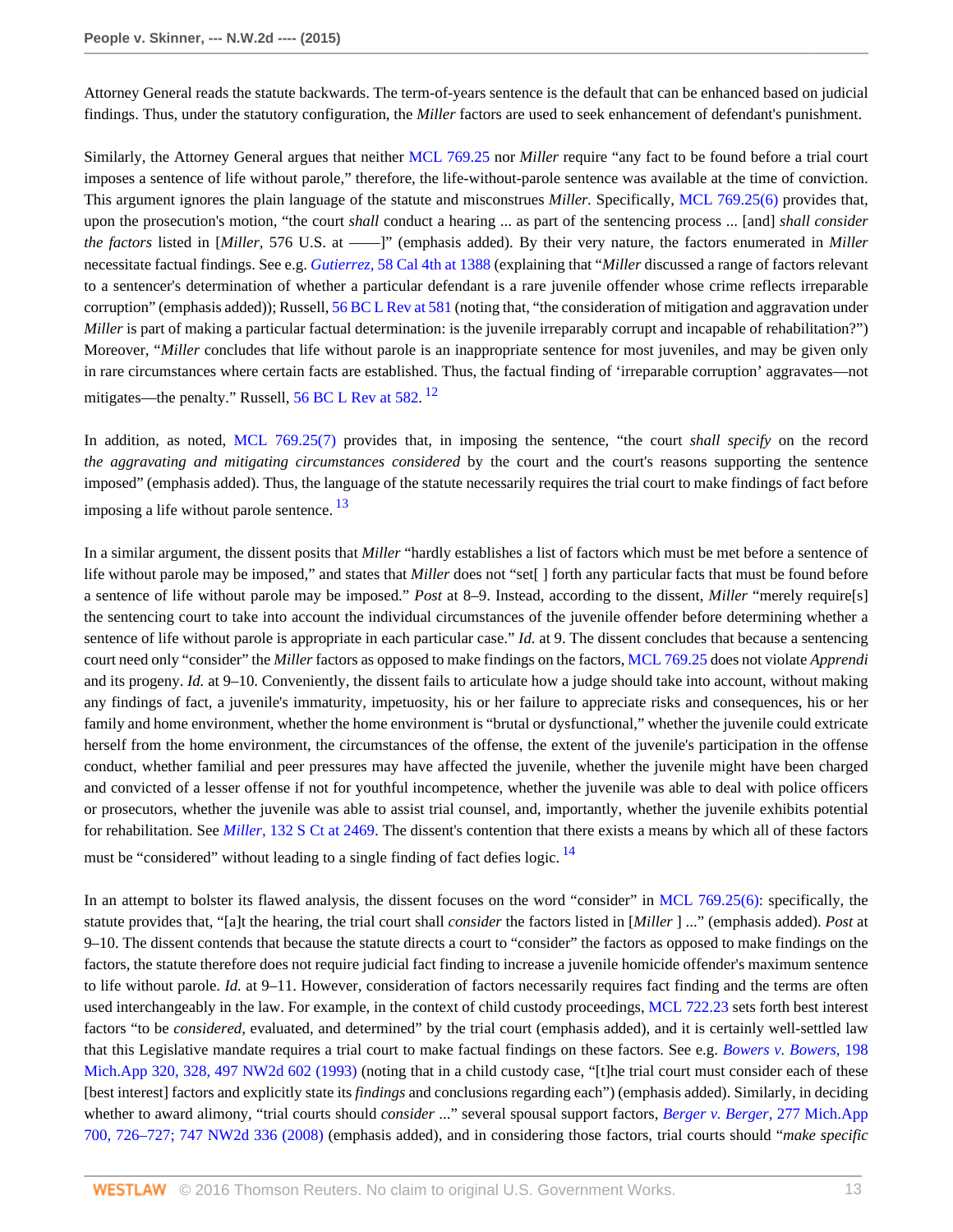*factual findings* regarding the factors that are relevant to the particular case." *Myland v. Myland,* [290 Mich.App 691, 695; 804](http://www.westlaw.com/Link/Document/FullText?findType=Y&serNum=2023849613&pubNum=0000595&originatingDoc=I52c4367847f811e590d4edf60ce7d742&refType=RP&originationContext=document&vr=3.0&rs=cblt1.0&transitionType=DocumentItem&contextData=(sc.Search)) [NW2d 124 \(2010\)](http://www.westlaw.com/Link/Document/FullText?findType=Y&serNum=2023849613&pubNum=0000595&originatingDoc=I52c4367847f811e590d4edf60ce7d742&refType=RP&originationContext=document&vr=3.0&rs=cblt1.0&transitionType=DocumentItem&contextData=(sc.Search)) (emphasis added, quotation marks and citations omitted). Moreover, in the criminal context, "consideration" of factors implies fact finding. See e.g. *People v. Cipriano,* [431 Mich. 315, 335; 429 NW2d 781 \(1988\)](http://www.westlaw.com/Link/Document/FullText?findType=Y&serNum=1988125506&pubNum=0000595&originatingDoc=I52c4367847f811e590d4edf60ce7d742&refType=RP&originationContext=document&vr=3.0&rs=cblt1.0&transitionType=DocumentItem&contextData=(sc.Search)) (setting forth factors that a trial court "should *consider* " in determining whether a statement is voluntary) (emphasis added); *[People v. Gipson,](http://www.westlaw.com/Link/Document/FullText?findType=Y&serNum=2021239541&pubNum=0000595&originatingDoc=I52c4367847f811e590d4edf60ce7d742&refType=RP&originationContext=document&vr=3.0&rs=cblt1.0&transitionType=DocumentItem&contextData=(sc.Search))* [287 Mich.App 261, 264; 787 NW2d 126 \(2010\)](http://www.westlaw.com/Link/Document/FullText?findType=Y&serNum=2021239541&pubNum=0000595&originatingDoc=I52c4367847f811e590d4edf60ce7d742&refType=RP&originationContext=document&vr=3.0&rs=cblt1.0&transitionType=DocumentItem&contextData=(sc.Search)) (noting that a trial court's factual findings during a voluntariness inquiry are reviewed for clear error).

In short, the dissent's contention that consideration of factors is distinct from making findings as to those factors is a difference without any real meaning, illustrates the tenuous nature of the dissent's flawed analysis, and "ignore[s] reality and the actual text of the statute." *Potter v. McLeary,* [484 Mich. 397, 438, 774 NW2d 1 \(2009\)](http://www.westlaw.com/Link/Document/FullText?findType=Y&serNum=2019520172&pubNum=0000595&originatingDoc=I52c4367847f811e590d4edf60ce7d742&refType=RP&originationContext=document&vr=3.0&rs=cblt1.0&transitionType=DocumentItem&contextData=(sc.Search)) (YOUNG, J., concurring in part and dissenting in part).

The state also argues that, unlike in *Cunningham,* [549 U.S. at 270,](http://www.westlaw.com/Link/Document/FullText?findType=Y&serNum=2011243890&pubNum=0000780&originatingDoc=I52c4367847f811e590d4edf60ce7d742&refType=RP&fi=co_pp_sp_780_270&originationContext=document&vr=3.0&rs=cblt1.0&transitionType=DocumentItem&contextData=(sc.Search)#co_pp_sp_780_270) where findings of certain aggravators required the sentencing judge to impose a heightened sentence, in this case, under [MCL 769.25](http://www.westlaw.com/Link/Document/FullText?findType=L&pubNum=1000043&cite=MIST769.25&originatingDoc=I52c4367847f811e590d4edf60ce7d742&refType=LQ&originationContext=document&vr=3.0&rs=cblt1.0&transitionType=DocumentItem&contextData=(sc.Search)), the sentencing judge has discretion to impose the harsher sentence. However, merely because the sentencing judge has discretion to impose a harsher penalty does not save [MCL](http://www.westlaw.com/Link/Document/FullText?findType=L&pubNum=1000043&cite=MIST769.25&originatingDoc=I52c4367847f811e590d4edf60ce7d742&refType=LQ&originationContext=document&vr=3.0&rs=cblt1.0&transitionType=DocumentItem&contextData=(sc.Search)) [769.25](http://www.westlaw.com/Link/Document/FullText?findType=L&pubNum=1000043&cite=MIST769.25&originatingDoc=I52c4367847f811e590d4edf60ce7d742&refType=LQ&originationContext=document&vr=3.0&rs=cblt1.0&transitionType=DocumentItem&contextData=(sc.Search)) from constitutional delinquency because "[w]hether the judicially determined facts *require* a sentence enhancement or merely *allow* it, the verdict alone does not authorize the sentence." *Blakely,* [542 U.S. at 305 n8.](http://www.westlaw.com/Link/Document/FullText?findType=Y&serNum=2004622625&pubNum=0000780&originatingDoc=I52c4367847f811e590d4edf60ce7d742&refType=RP&fi=co_pp_sp_780_305&originationContext=document&vr=3.0&rs=cblt1.0&transitionType=DocumentItem&contextData=(sc.Search)#co_pp_sp_780_305) Indeed, in *Blakely,* the Court rejected Washington's attempt to distinguish *Apprendi* from that state's sentencing scheme on grounds that sentencing judges had discretion to impose an exceptional sentence. See *Cunningham,* [549 U.S. at 283,](http://www.westlaw.com/Link/Document/FullText?findType=Y&serNum=2011243890&pubNum=0000780&originatingDoc=I52c4367847f811e590d4edf60ce7d742&refType=RP&fi=co_pp_sp_780_283&originationContext=document&vr=3.0&rs=cblt1.0&transitionType=DocumentItem&contextData=(sc.Search)#co_pp_sp_780_283) citing *Blakely,* [542 U.S. at 305](http://www.westlaw.com/Link/Document/FullText?findType=Y&serNum=2004622625&pubNum=0000780&originatingDoc=I52c4367847f811e590d4edf60ce7d742&refType=RP&fi=co_pp_sp_780_305&originationContext=document&vr=3.0&rs=cblt1.0&transitionType=DocumentItem&contextData=(sc.Search)#co_pp_sp_780_305). The *Blakely* Court explained that judicial discretion cannot serve as a substitute for the Sixth Amendment, explaining:

Justice O'Connor argues that, because determinate sentencing schemes involving judicial factfinding entail less judicial discretion than indeterminate schemes, the constitutionality of the latter implies the constitutionality of the former. This argument is flawed on a number of levels. First, the Sixth Amendment by its terms is not a limitation on judicial power, but a reservation of jury power. It limits judicial power only to the extent that the claimed judicial power infringes on the province of the jury. Indeterminate sentencing does not do so. It increases judicial discretion, to be sure, but not at the expense of the jury's traditional function of finding the facts essential to lawful imposition of the penalty. Of course indeterminate schemes involve judicial factfinding, in that a judge (like a parole board) may implicitly rule on those facts he deems important to the exercise of his sentencing discretion. *But the facts do not pertain to whether the defendant has a legal right to a lesser sentence—and that makes all the difference* insofar as judicial impingement upon the traditional role of the jury is concerned. [*Blakely,* [542 U.S. at](http://www.westlaw.com/Link/Document/FullText?findType=Y&serNum=2004622625&pubNum=0000780&originatingDoc=I52c4367847f811e590d4edf60ce7d742&refType=RP&fi=co_pp_sp_780_308&originationContext=document&vr=3.0&rs=cblt1.0&transitionType=DocumentItem&contextData=(sc.Search)#co_pp_sp_780_308) [308–309](http://www.westlaw.com/Link/Document/FullText?findType=Y&serNum=2004622625&pubNum=0000780&originatingDoc=I52c4367847f811e590d4edf60ce7d742&refType=RP&fi=co_pp_sp_780_308&originationContext=document&vr=3.0&rs=cblt1.0&transitionType=DocumentItem&contextData=(sc.Search)#co_pp_sp_780_308) (internal citations omitted) (emphasis added).]

In this case, based solely on the facts that were submitted to the jury, defendant was entitled to a term-of-years sentence. Therefore, because the factual findings required by *Miller* and [MCL 769.25\(6\)](http://www.westlaw.com/Link/Document/FullText?findType=L&pubNum=1000043&cite=MIST769.25&originatingDoc=I52c4367847f811e590d4edf60ce7d742&refType=LQ&originationContext=document&vr=3.0&rs=cblt1.0&transitionType=DocumentItem&contextData=(sc.Search)) were not part and parcel to the elements submitted to the jury, these facts "pertain to whether the defendant has a legal right to a lesser sentence ... ]," and merely because the sentencing court has discretion to impose the harsher sentence cannot serve as a substitute for defendant's Sixth Amendment right to a jury. *Id.*

<span id="page-13-0"></span>Finally, in an argument that can best be described as a Herculean attempt at linguistic gymnastics, the Attorney General argues that the default term-of-years sentence mandated by [MCL 769.25\(9\)](http://www.westlaw.com/Link/Document/FullText?findType=L&pubNum=1000043&cite=MIST769.25&originatingDoc=I52c4367847f811e590d4edf60ce7d742&refType=LQ&originationContext=document&vr=3.0&rs=cblt1.0&transitionType=DocumentItem&contextData=(sc.Search)) is not actually the default sentence because "[i]f ... the prosecutor moves for a life sentence, then the term of years is not the default ." This argument misconstrues the meaning of the word "default." "Default" is defined in relevant part as, "a selection made automatically or without active consideration due to lack of a viable alternative." *Merriam Webster's Collegiate Dictionary,* (11th ed.) Under [MCL 769.25](http://www.westlaw.com/Link/Document/FullText?findType=L&pubNum=1000043&cite=MIST769.25&originatingDoc=I52c4367847f811e590d4edf60ce7d742&refType=LQ&originationContext=document&vr=3.0&rs=cblt1.0&transitionType=DocumentItem&contextData=(sc.Search)), a term-of-years sentence is automatic and there is no alternative absent the prosecution's motion for a life without parole sentence and additional findings by the court. Accordingly and as specifically stated in *Carp,* [496 Mich. at 458,](http://www.westlaw.com/Link/Document/FullText?findType=Y&serNum=2033796369&pubNum=0000542&originatingDoc=I52c4367847f811e590d4edf60ce7d742&refType=RP&fi=co_pp_sp_542_458&originationContext=document&vr=3.0&rs=cblt1.0&transitionType=DocumentItem&contextData=(sc.Search)#co_pp_sp_542_458) a term-of-years is the default sentence. [15](#page-22-2)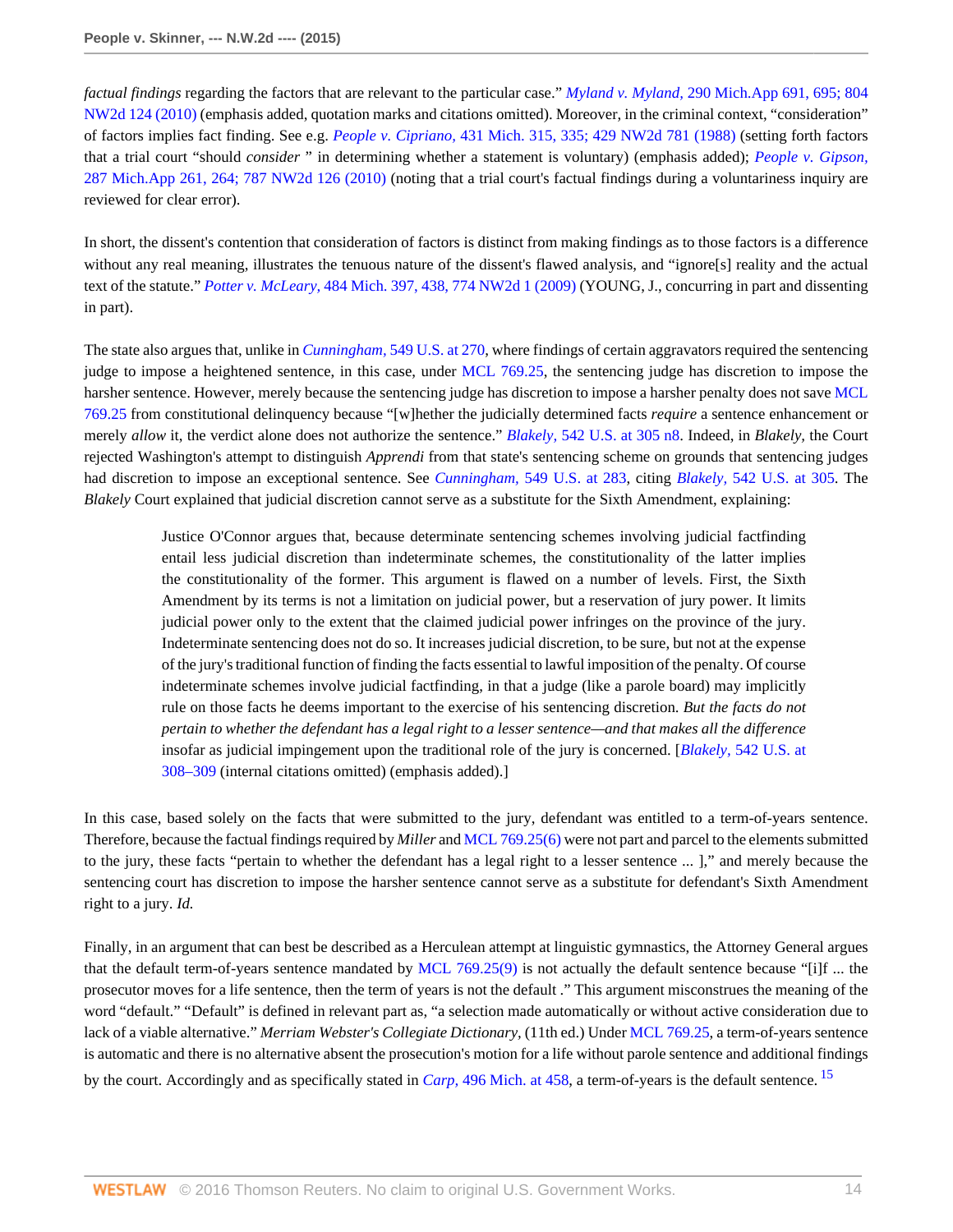To summarize, the default sentence for a juvenile convicted of first-degree murder under [MCL 750.316](http://www.westlaw.com/Link/Document/FullText?findType=L&pubNum=1000043&cite=MIST750.316&originatingDoc=I52c4367847f811e590d4edf60ce7d742&refType=LQ&originationContext=document&vr=3.0&rs=cblt1.0&transitionType=DocumentItem&contextData=(sc.Search)) is a term-of-years prison sentence. [MCL 769.25](http://www.westlaw.com/Link/Document/FullText?findType=L&pubNum=1000043&cite=MIST769.25&originatingDoc=I52c4367847f811e590d4edf60ce7d742&refType=LQ&originationContext=document&vr=3.0&rs=cblt1.0&transitionType=DocumentItem&contextData=(sc.Search)) authorizes a trial court to enhance that sentence to life without parole based on factual findings that were not made by a jury but rather were found by a judge. In this respect, the statute offends the Sixth Amendment as articulated in *Apprendi* and its progeny. In order to enhance a juvenile's default sentence to life without parole, absent a waiver, <sup>[16](#page-22-3)</sup> a jury must make findings on the *Miller* factors as codified at [MCL 769.25\(6\)](http://www.westlaw.com/Link/Document/FullText?findType=L&pubNum=1000043&cite=MIST769.25&originatingDoc=I52c4367847f811e590d4edf60ce7d742&refType=LQ&originationContext=document&vr=3.0&rs=cblt1.0&transitionType=DocumentItem&contextData=(sc.Search)) to determine whether the juvenile's crime reflects "irreparable corruption" beyond a reasonable doubt. Accordingly, because defendant's sentence for first-degree murder was imposed in a manner that violated the Sixth Amendment, she is entitled to resentencing on that offense.<sup>[17](#page-22-4)</sup>

### <span id="page-14-1"></span><span id="page-14-0"></span>*B. SEVERABILITY AND SENTENCING OF JUVENILES GOING FORWARD*

Although portions of [MCL 769.25](http://www.westlaw.com/Link/Document/FullText?findType=L&pubNum=1000043&cite=MIST769.25&originatingDoc=I52c4367847f811e590d4edf60ce7d742&refType=LQ&originationContext=document&vr=3.0&rs=cblt1.0&transitionType=DocumentItem&contextData=(sc.Search)) are unconstitutional, this does not necessarily render the statute void in its entirety. Rather, [MCL 8.5](http://www.westlaw.com/Link/Document/FullText?findType=L&pubNum=1000043&cite=MIST8.5&originatingDoc=I52c4367847f811e590d4edf60ce7d742&refType=LQ&originationContext=document&vr=3.0&rs=cblt1.0&transitionType=DocumentItem&contextData=(sc.Search)) provides:

If any portion of an act or the application thereof to any person or circumstances shall be found to be invalid by a court, such invalidity shall not affect the remaining portions or applications of the act which can be given effect without the invalid portion or application, provided such remaining portions are not determined by the court to be inoperable, and to this end acts are declared to be severable.

Indeed, "[i]t is the law of this State that if invalid or unconstitutional language can be deleted from an ordinance and still leave it complete and operative then such remainder of the ordinance be permitted to stand." *[Eastwood Park Amusement Co v. East](http://www.westlaw.com/Link/Document/FullText?findType=Y&serNum=1949105529&pubNum=0000595&originatingDoc=I52c4367847f811e590d4edf60ce7d742&refType=RP&originationContext=document&vr=3.0&rs=cblt1.0&transitionType=DocumentItem&contextData=(sc.Search)) Detroit Mayor,* [325 Mich. 60, 72; 38 NW2d 77 \(1949\).](http://www.westlaw.com/Link/Document/FullText?findType=Y&serNum=1949105529&pubNum=0000595&originatingDoc=I52c4367847f811e590d4edf60ce7d742&refType=RP&originationContext=document&vr=3.0&rs=cblt1.0&transitionType=DocumentItem&contextData=(sc.Search))

In this case, apart from subsection (6)'s provision directing the trial court to consider the *Miller* factors, and from subsection (7)'s provision directing the court to articulate aggravating and mitigating circumstances on the record, [MCL 769.25](http://www.westlaw.com/Link/Document/FullText?findType=L&pubNum=1000043&cite=MIST769.25&originatingDoc=I52c4367847f811e590d4edf60ce7d742&refType=LQ&originationContext=document&vr=3.0&rs=cblt1.0&transitionType=DocumentItem&contextData=(sc.Search)) remains operable in the event that the findings on the *Miller* factors are made by a jury beyond a reasonable doubt. <sup>[18](#page-22-5)</sup> That is, following a conviction of first-degree murder and a motion by the prosecuting attorney for a life without parole sentence, absent defendant's waiver, the court should impanel a jury  $19$  and hold a sentencing hearing where the prosecution is tasked with proving that the factors in *Miller* support that the juvenile's offense reflects "irreparable corruption" beyond a reasonable doubt. During this hearing, both sides must be afforded the opportunity to present relevant evidence and each victim must be afforded the opportunity to offer testimony in accord with [MCL 769.25\(8\)](http://www.westlaw.com/Link/Document/FullText?findType=L&pubNum=1000043&cite=MIST769.25&originatingDoc=I52c4367847f811e590d4edf60ce7d742&refType=LQ&originationContext=document&vr=3.0&rs=cblt1.0&transitionType=DocumentItem&contextData=(sc.Search)). Following the close of proofs, the trial court should instruct the jury that it must consider, whether in light of the factors set forth in *Miller* and any other relevant evidence, the defendant's offense reflects irreparable corruption beyond a reasonable doubt sufficient to impose a sentence of life without parole. Alternatively, if the jury decides this question in the negative, then the court should use its discretion to sentence the juvenile to a term-of-years in accord with [MCL 769.25\(9\).](http://www.westlaw.com/Link/Document/FullText?findType=L&pubNum=1000043&cite=MIST769.25&originatingDoc=I52c4367847f811e590d4edf60ce7d742&refType=LQ&originationContext=document&vr=3.0&rs=cblt1.0&transitionType=DocumentItem&contextData=(sc.Search))

### <span id="page-14-3"></span><span id="page-14-2"></span>V. CONCLUSIONS

The Sixth Amendment requires that, other than a prior conviction, any fact that increases either the floor or the ceiling of a of a criminal defendant's sentence beyond that which "a judge may impose solely on the basis of facts reflected in the jury verdict or admitted by defendant," must be submitted to a jury and proved beyond a reasonable doubt. *Blakely,* [542 U.S. at](http://www.westlaw.com/Link/Document/FullText?findType=Y&serNum=2004622625&pubNum=0000780&originatingDoc=I52c4367847f811e590d4edf60ce7d742&refType=RP&fi=co_pp_sp_780_296&originationContext=document&vr=3.0&rs=cblt1.0&transitionType=DocumentItem&contextData=(sc.Search)#co_pp_sp_780_296) [296](http://www.westlaw.com/Link/Document/FullText?findType=Y&serNum=2004622625&pubNum=0000780&originatingDoc=I52c4367847f811e590d4edf60ce7d742&refType=RP&fi=co_pp_sp_780_296&originationContext=document&vr=3.0&rs=cblt1.0&transitionType=DocumentItem&contextData=(sc.Search)#co_pp_sp_780_296). The default sentence for juveniles convicted of first-degree murder—i.e. the sentence authorized by the jury verdict—is a term-of-years prison sentence. [MCL 769.25](http://www.westlaw.com/Link/Document/FullText?findType=L&pubNum=1000043&cite=MIST769.25&originatingDoc=I52c4367847f811e590d4edf60ce7d742&refType=LQ&originationContext=document&vr=3.0&rs=cblt1.0&transitionType=DocumentItem&contextData=(sc.Search)) authorizes a trial court to increase that sentence to life without the possibility of parole contingent on the trial court's findings with respect to the *Miller* factors and any other relevant criteria. Because [MCL](http://www.westlaw.com/Link/Document/FullText?findType=L&pubNum=1000043&cite=MIST769.25&originatingDoc=I52c4367847f811e590d4edf60ce7d742&refType=LQ&originationContext=document&vr=3.0&rs=cblt1.0&transitionType=DocumentItem&contextData=(sc.Search)) [769.25](http://www.westlaw.com/Link/Document/FullText?findType=L&pubNum=1000043&cite=MIST769.25&originatingDoc=I52c4367847f811e590d4edf60ce7d742&refType=LQ&originationContext=document&vr=3.0&rs=cblt1.0&transitionType=DocumentItem&contextData=(sc.Search)) makes an increase in a juvenile defendant's sentence contingent on factual findings, those findings must be made by a jury beyond a reasonable doubt. Accordingly, in this case, because defendant was denied her right to have a jury make the requisite findings under [MCL 769.25](http://www.westlaw.com/Link/Document/FullText?findType=L&pubNum=1000043&cite=MIST769.25&originatingDoc=I52c4367847f811e590d4edf60ce7d742&refType=LQ&originationContext=document&vr=3.0&rs=cblt1.0&transitionType=DocumentItem&contextData=(sc.Search)), she is entitled to resentencing on her first-degree murder conviction.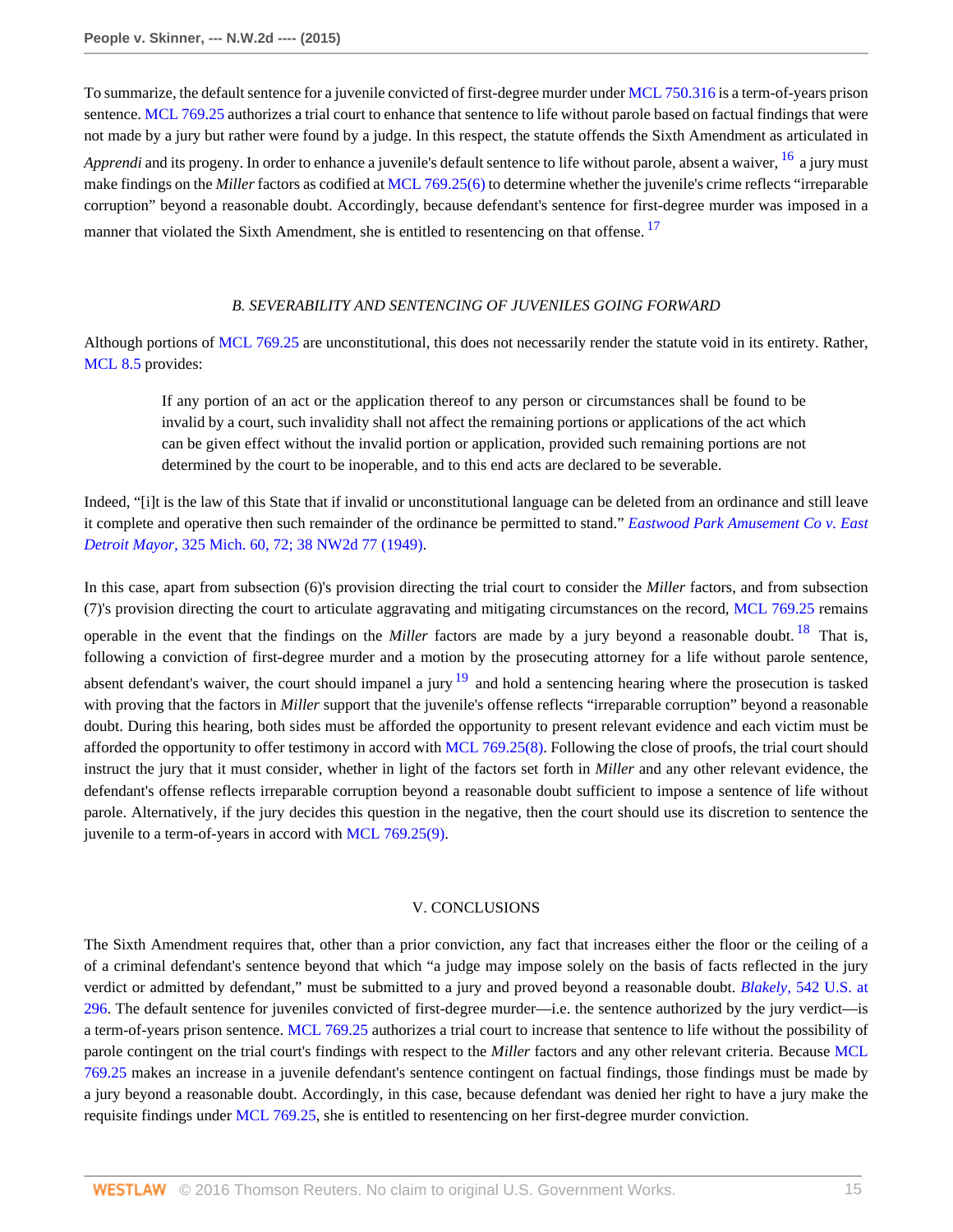Vacated and remanded for resentencing consistent with this opinion. Jurisdiction is not retained.

[SAWYER](http://www.westlaw.com/Link/Document/FullText?findType=h&pubNum=176284&cite=0180104101&originatingDoc=I52c4367847f811e590d4edf60ce7d742&refType=RQ&originationContext=document&vr=3.0&rs=cblt1.0&transitionType=DocumentItem&contextData=(sc.Search)), J. (dissenting). I respectfully dissent.

<span id="page-15-0"></span>While the majority sets forth a strong argument, it ultimately fails because it is based upon a false premise: that *Apprendi* <sup>[1](#page-22-7)</sup> and its progeny requires that *all* facts relating to a sentence must be found by a jury. Rather, the principle set forth in those cases establishes only that the Sixth Amendment right to a jury trial requires the jury to find those facts necessary to impose a sentence greater than that authorized by the legislature in the statute itself based upon the conviction itself. And the statute adopted by the Michigan Legislature with respect to juvenile lifers does not fit within that category.

<span id="page-15-2"></span><span id="page-15-1"></span>Looking first to *Apprendi* itself, the defendant was convicted under a New Jersey statute of possession of a firearm for an unlawful purpose and that statute authorized a sentence of between five and ten years in prison.  $^2$  $^2$  A separate statute, described as a "hate crime" statute, authorized an extended term of imprisonment, of between ten and twenty years, if the defendant committed the crime with a purpose to intimidate a person or group because of their membership in a specified protected class.<sup>[3](#page-22-9)</sup> The statute directed that that finding had to be made by the trial judge and the burden of proof was by a preponderance of the evidence . [4](#page-22-10)

<span id="page-15-4"></span><span id="page-15-3"></span>The *Apprendi* Court found this statutory scheme invalid, concluding as follows: "Other than the fact of a prior conviction, any fact that increases the penalty for a crime beyond the prescribed statutory maximum must be submitted to a jury, and proved beyond a reasonable doubt."<sup>[5](#page-22-11)</sup> The majority in the case before us ignores this ultimate conclusion in *Apprendi*, that the facts that must be submitted to the jury are those that increase the prescribed maximum sentence.

But facts that the trial court considers in fixing a sentence that is within the maximum authorized by the statute (without additional facts found by the jury) need not be determined by the jury. The *Apprendi* majority distinguished between factfinding that authorizes a court to impose a greater sentence than the prescribed statutory maximum and a "sentencing factor." It did so in the context of distinguishing *Apprendi* from the earlier decision in *McMillan v. Pennsylvania*. <sup>[6](#page-22-12)</sup> *Apprendi*<sup>[7](#page-22-13)</sup> explains the distinction as follows:

<span id="page-15-6"></span><span id="page-15-5"></span>It was in *McMillan v. Pennsylvania,* [477 U.S. 79; 106 S Ct 2411; 91 L.Ed.2d 67 \(1986\)](http://www.westlaw.com/Link/Document/FullText?findType=Y&serNum=1986131476&pubNum=0000708&originatingDoc=I52c4367847f811e590d4edf60ce7d742&refType=RP&originationContext=document&vr=3.0&rs=cblt1.0&transitionType=DocumentItem&contextData=(sc.Search)), that this Court, for the first time, coined the term "sentencing factor" to refer to a fact that was not found by a jury but that could affect the sentence imposed by the judge. That case involved a challenge to the State's Mandatory Minimum Sentencing Act, [42 Pa. Cons.Stat. § 9712](http://www.westlaw.com/Link/Document/FullText?findType=L&pubNum=1000262&cite=PA42S9712&originatingDoc=I52c4367847f811e590d4edf60ce7d742&refType=LQ&originationContext=document&vr=3.0&rs=cblt1.0&transitionType=DocumentItem&contextData=(sc.Search)) (1982). According to its provisions, anyone convicted of certain felonies would be subject to a mandatory minimum penalty of five years imprisonment if the judge found, by a preponderance of the evidence, that the person "visibly possessed a firearm" in the course of committing one of the specified felonies. [477 U.S. at 81–82.](http://www.westlaw.com/Link/Document/FullText?findType=Y&serNum=1986131476&pubNum=0000780&originatingDoc=I52c4367847f811e590d4edf60ce7d742&refType=RP&fi=co_pp_sp_780_81&originationContext=document&vr=3.0&rs=cblt1.0&transitionType=DocumentItem&contextData=(sc.Search)#co_pp_sp_780_81) Articulating for the first time, and then applying, a multifactor set of criteria for determining whether the *Winship* [*[In re Winship,](http://www.westlaw.com/Link/Document/FullText?findType=Y&serNum=1970134205&pubNum=0000780&originatingDoc=I52c4367847f811e590d4edf60ce7d742&refType=RP&originationContext=document&vr=3.0&rs=cblt1.0&transitionType=DocumentItem&contextData=(sc.Search))* 397 U.S. 358; 90 S Ct 1444; 20 L.Ed.2d 368 (1968) ] protections applied to bar such a system, we concluded that the Pennsylvania statute did not run afoul of our previous admonitions against relieving the State of its burden of proving guilt, or tailoring the mere form of a criminal statute solely to avoid *Winship's* [strictures. 477 U.S. at 86–88](http://www.westlaw.com/Link/Document/FullText?findType=Y&serNum=1986131476&pubNum=0000780&originatingDoc=I52c4367847f811e590d4edf60ce7d742&refType=RP&fi=co_pp_sp_780_86&originationContext=document&vr=3.0&rs=cblt1.0&transitionType=DocumentItem&contextData=(sc.Search)#co_pp_sp_780_86).

We did not, however, there budge from the position that (1) constitutional limits exist to States' authority to define away facts necessary to constitute a criminal offense, [477 U.S. at 85–88](http://www.westlaw.com/Link/Document/FullText?findType=Y&serNum=1986131476&pubNum=0000780&originatingDoc=I52c4367847f811e590d4edf60ce7d742&refType=RP&fi=co_pp_sp_780_85&originationContext=document&vr=3.0&rs=cblt1.0&transitionType=DocumentItem&contextData=(sc.Search)#co_pp_sp_780_85), and (2) that a state scheme that keeps from the jury facts that "expose [defendants] to greater or additional punishment," [477 U.S. at 88,](http://www.westlaw.com/Link/Document/FullText?findType=Y&serNum=1986131476&pubNum=0000780&originatingDoc=I52c4367847f811e590d4edf60ce7d742&refType=RP&fi=co_pp_sp_780_88&originationContext=document&vr=3.0&rs=cblt1.0&transitionType=DocumentItem&contextData=(sc.Search)#co_pp_sp_780_88) may raise serious constitutional concern. As we explained: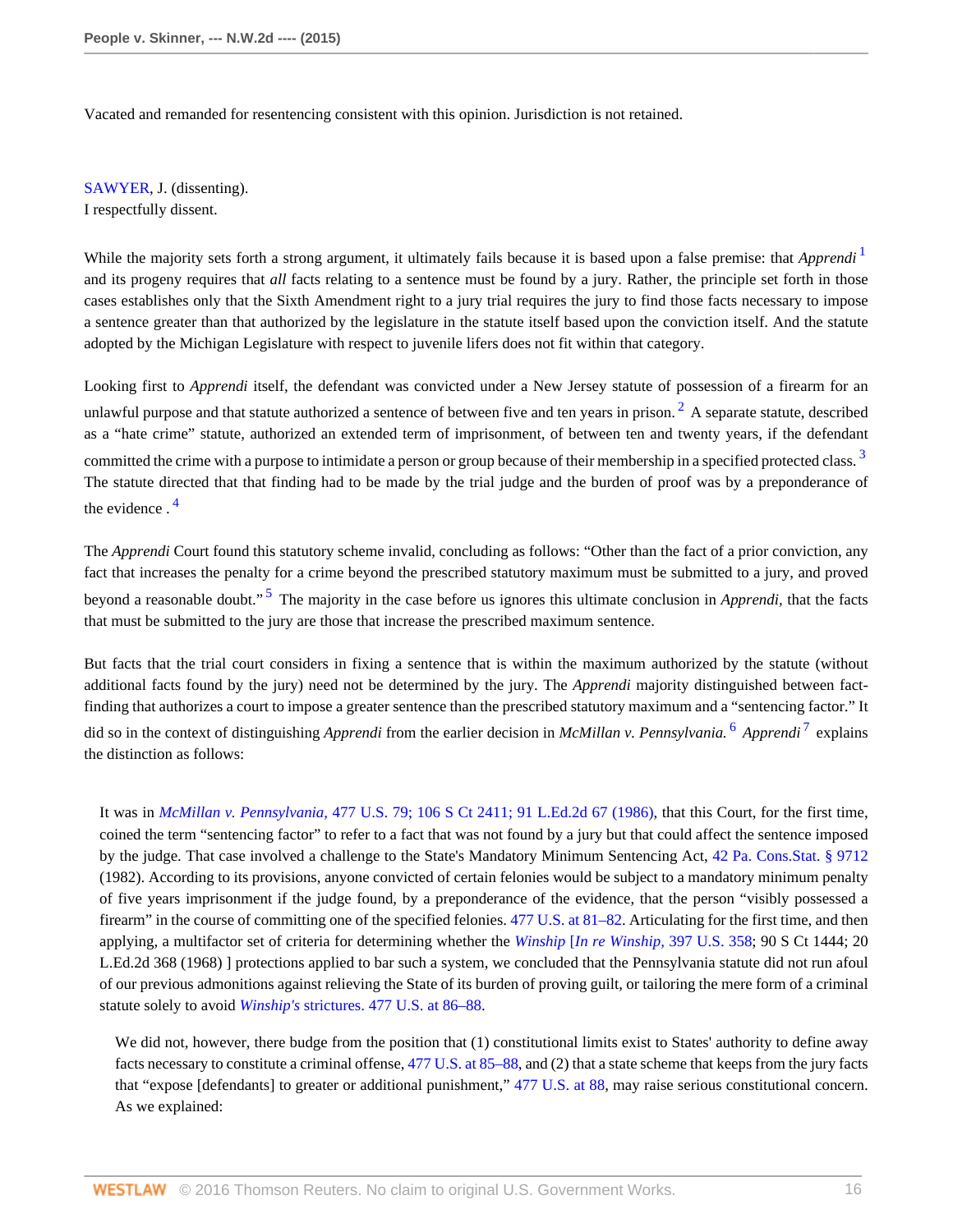["Section 9712](http://www.westlaw.com/Link/Document/FullText?findType=L&pubNum=1000262&cite=PA42S9712&originatingDoc=I52c4367847f811e590d4edf60ce7d742&refType=LQ&originationContext=document&vr=3.0&rs=cblt1.0&transitionType=DocumentItem&contextData=(sc.Search)) neither alters the maximum penalty for the crime committed nor creates a separate offense calling for a separate penalty; it operates solely to limit the sentencing court's discretion in selecting a penalty within the range already available to it without the special finding of visible possession of a firearm.... The statute gives no impression of having been tailored to permit the visible possession finding to be a tail which wags the dog of the substantive offense. Petitioners' claim that visible possession under the Pennsylvania statute is 'really' an element of the offenses for which they are being punished—that Pennsylvania has in effect defined a new set of upgraded felonies—would have at least more superficial appeal if a finding of visible possession exposed them to greater or additional punishment, cf. 18 USC  $\S$  2113(d) (providing separate and greater punishment for bank robberies accomplished through 'use of a dangerous weapon or device'), but it does not." [477 U.S. at 87–88.](http://www.westlaw.com/Link/Document/FullText?findType=Y&serNum=1986131476&pubNum=0000780&originatingDoc=I52c4367847f811e590d4edf60ce7d742&refType=RP&fi=co_pp_sp_780_87&originationContext=document&vr=3.0&rs=cblt1.0&transitionType=DocumentItem&contextData=(sc.Search)#co_pp_sp_780_87)

<span id="page-16-0"></span>As I will discuss later, the statutory scheme created by our Legislature creates these *McMillan*-like sentencing factors rather than requiring particular facts to be found in order for the trial court to have the authority to impose the greater sentence of life without parole.

<span id="page-16-1"></span>The Supreme Court has consistently followed this distinction thereafter. In *Ring v. Arizona*, <sup>[8](#page-22-14)</sup> it rejected Arizona's death penalty statute because it placed upon the sentencing judge the responsibility of determining the existence of an aggravating factor necessary to impose the death penalty. Without such a judicial determination, the jury's verdict alone only authorized the imposition of life imprisonment.<sup>[9](#page-22-15)</sup> After analyzing the effect of *Apprendi*, the *Ring* Court summarized the law as follows: "If a State makes an increase in a defendant's authorized punishment contingent on the finding of a fact, that fact—no matter how the State labels it—must be found by a jury beyond a reasonable doubt."  $\frac{10}{10}$  $\frac{10}{10}$  $\frac{10}{10}$ 

<span id="page-16-6"></span><span id="page-16-5"></span><span id="page-16-4"></span><span id="page-16-3"></span><span id="page-16-2"></span>Turning to *Blakely v. Washington*, <sup>[11](#page-22-17)</sup> the Court considered a sentencing scheme that authorized the trial court to upward depart from a standard sentence set by statute. The defendant was convicted of kidnapping. Although the Washington statute authorized a maximum sentence of up to 10 years, it further provided that the "standard range" for the defendant's offense was 49 to 53 months. <sup>[12](#page-22-18)</sup> But the statute further authorized a judge to impose a sentence above the standard range if he found "substantial and compelling reasons justifying an exceptional sentence."  $^{13}$  $^{13}$  $^{13}$  The sentencing court must make findings of fact and conclusions of law which justify the exceptional sentence and those findings are reviewable under a clearly erroneous standard. <sup>[14](#page-22-20)</sup> In rejecting the Washington sentencing scheme, the Court noted "that the 'statutory maximum' for *Apprendi* purposes is the maximum sentence a judge may impose *solely on the basis of the facts reflected in the jury verdict or admitted by the defendant.*" [15](#page-23-0) Thus, a judge's sentencing authority is limited to "the maximum he may impose *without* any additional findings." [16](#page-23-1) The majority attempts to argue that *Blakely* controls this case because "the trial court in this case acquired authority to enhance defendant's sentence from a term-of-years to life without parole 'only upon finding some additional fact.' "<sup>[17](#page-23-2)</sup> But this attempt fails because [MCL 769.25](http://www.westlaw.com/Link/Document/FullText?findType=L&pubNum=1000043&cite=MIST769.25&originatingDoc=I52c4367847f811e590d4edf60ce7d742&refType=LQ&originationContext=document&vr=3.0&rs=cblt1.0&transitionType=DocumentItem&contextData=(sc.Search)) does not, in fact, require the finding of an additional fact before it authorizes the imposition of a life-withoutparole sentence. Indeed, as *Blakely* points out, <sup>[18](#page-23-3)</sup> the question is not whether the sentencing engages in judicial fact-finding, but on whether the defendant is entitled to a lesser sentence without those facts being found:

<span id="page-16-10"></span><span id="page-16-9"></span><span id="page-16-8"></span><span id="page-16-7"></span>Of course indeterminate schemes involve judicial factfinding, in that a judge (like a parole board) may implicitly rule on those facts he deems important to the exercise of his sentencing discretion. But the facts do not pertain to whether the defendant has a legal *right* to a lesser sentence—and that makes all the difference insofar as judicial impingement upon the traditional role of the jury is concerned. In a system that says the judge may punish burglary with 10 to 40 years, every burglar knows he is risking 40 years in jail. In a system that punishes burglary with a 10–year sentence, with another 30 added for use of a gun, the burglar who enters a home unarmed is *entitled* to no more than a 10–year sentence—and by reason of the Sixth Amendment the facts bearing upon that entitlement must be found by a jury.

Nothing in [MCL 769.25](http://www.westlaw.com/Link/Document/FullText?findType=L&pubNum=1000043&cite=MIST769.25&originatingDoc=I52c4367847f811e590d4edf60ce7d742&refType=LQ&originationContext=document&vr=3.0&rs=cblt1.0&transitionType=DocumentItem&contextData=(sc.Search)) established a legal entitlement to defendant to be sentenced to a term of years rather than life in prison. That is, a juvenile offender who commits first-degree murder, even after the adoption of [MCL 769.25](http://www.westlaw.com/Link/Document/FullText?findType=L&pubNum=1000043&cite=MIST769.25&originatingDoc=I52c4367847f811e590d4edf60ce7d742&refType=LQ&originationContext=document&vr=3.0&rs=cblt1.0&transitionType=DocumentItem&contextData=(sc.Search)), knows that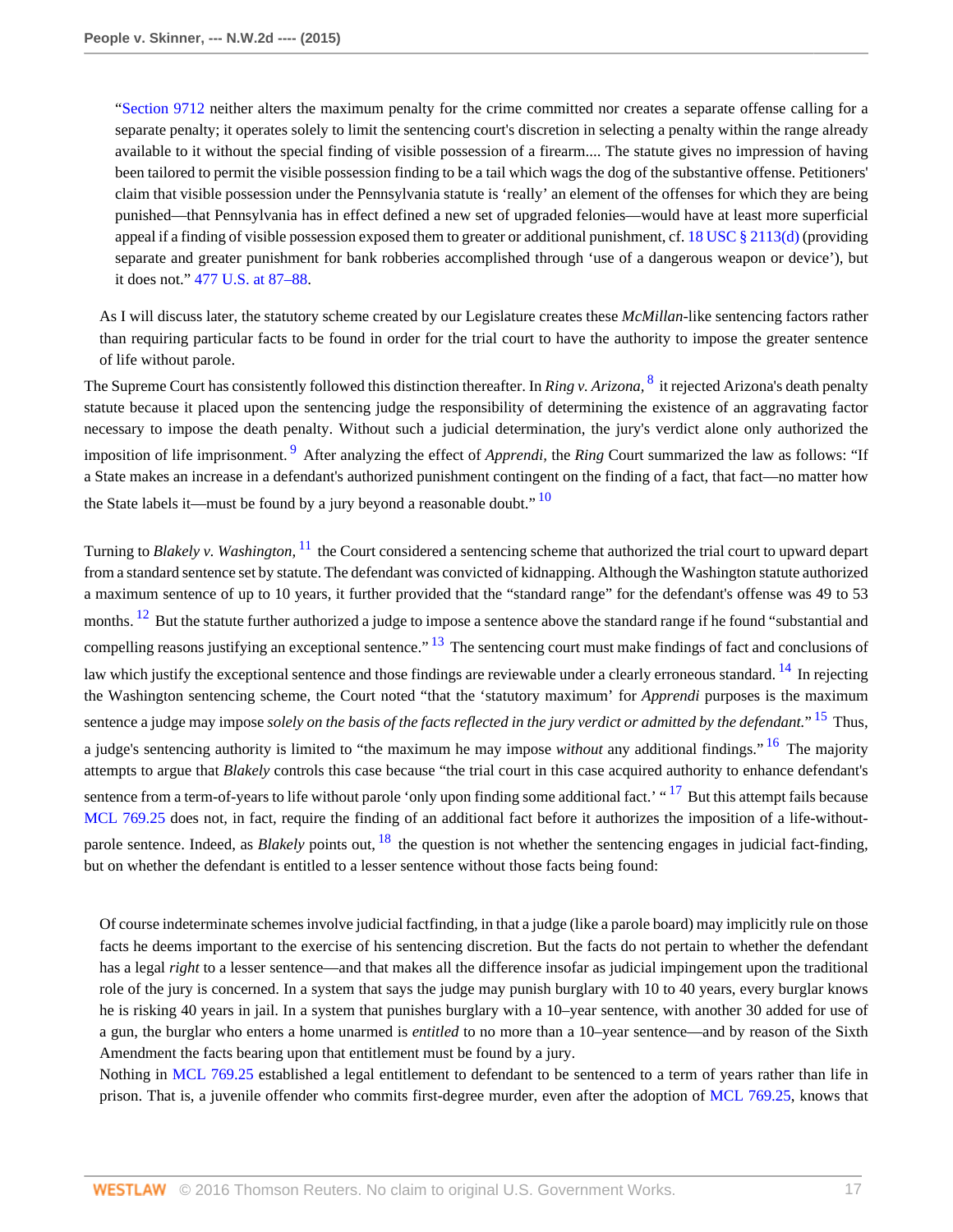<span id="page-17-2"></span><span id="page-17-1"></span><span id="page-17-0"></span>they are risking being sentenced to life in prison without the possibility of parole simply upon the jury's conviction for firstdegree murder without the necessity of the jury finding any additional facts regarding the crime.

This then leads to the Court's decision in *Cunningham v. California.* [19](#page-23-4) In *Cunningham,* the defendant was convicted of sexual abuse of a child under the age of 14. Under California's determinate sentencing law, the crime was punishable by either a lower term of 6 years in prison, a middle term of 12 years in prison, or an upper term of 16 years in prison.  $20$  But the statute required the imposition of the middle term unless the judge found, by a preponderance of the evidence, the existence of one or more aggravating factors. The judge so found and sentenced Cunningham to the upper term. [21](#page-23-6) After a review of *Apprendi* and its progeny, the *Cunningham* Court again summarized the basic principle that comes out of those cases: "If the jury's verdict alone does not authorize the sentence, if, instead, the judge must find an additional fact to impose the longer term, the Sixth Amendment requirement is not satisfied."<sup>[22](#page-23-7)</sup>

<span id="page-17-5"></span><span id="page-17-4"></span><span id="page-17-3"></span>This finally leads to the Supreme Court's decision in *Alleyne v.. United States,* [23](#page-23-8) wherein the Court took up the *Apprendi* principle in the context of increases in a mandatory minimum sentence. Allen Alleyne was convicted under a federal robbery statute and a related statute which required minimum sentences for the possession or use of a firearm in certain crimes. That statute required a minimum sentence of 5 years, unless a firearm was brandished, in which case the mandatory minimum was 7 years, and was further raised to 10 years if the firearm was discharged.  $^{24}$  $^{24}$  $^{24}$  The verdict form indicated that Alleyne had used or carried a firearm, which would authorize the mandatory five-year minimum sentence, but did not indicate whether the firearm was brandished, thus authorizing the seven-year mandatory minimum.  $25$  The trial court found that a preponderance of the evidence supported the finding that Alleyne had brandished the weapon and sentenced him to the mandatory minimum of seven years in prison. [26](#page-23-11) While the *Alleyne* Court found that the fact of whether the defendant brandished a firearm must be found by the jury in order to increase the mandatory minimum sentence that he faced,  $27$  the Court also took pains to note that facts that merely influence judicial discretion in sentencing do not have to be found by a jury, stating as follows: <sup>[28](#page-23-13)</sup>

<span id="page-17-9"></span><span id="page-17-8"></span><span id="page-17-7"></span><span id="page-17-6"></span>In holding that facts that increase mandatory minimum sentences must be submitted to the jury, we take care to note what our holding does not entail. Our ruling today does not mean that any fact that influences judicial discretion must be found by a jury. We have long recognized that broad sentencing discretion, informed by judicial factfinding, does not violate the Sixth Amendment. See, *e.g., Dillon v. United States,* [560 U.S. 817, ––––, 130 S.Ct. 2683, 2692, 177 L.Ed.2d 271 \(2010\)](http://www.westlaw.com/Link/Document/FullText?findType=Y&serNum=2022318818&pubNum=0000708&originatingDoc=I52c4367847f811e590d4edf60ce7d742&refType=RP&fi=co_pp_sp_708_2692&originationContext=document&vr=3.0&rs=cblt1.0&transitionType=DocumentItem&contextData=(sc.Search)#co_pp_sp_708_2692), ("[W]ithin established limits [,] ... the exercise of [sentencing] discretion does not contravene the Sixth Amendment even if it is informed by judge-found facts" (emphasis deleted and internal quotation marks omitted)); *Apprendi,* [530 U.S., at 481,](http://www.westlaw.com/Link/Document/FullText?findType=Y&serNum=2000387238&pubNum=0000708&originatingDoc=I52c4367847f811e590d4edf60ce7d742&refType=RP&originationContext=document&vr=3.0&rs=cblt1.0&transitionType=DocumentItem&contextData=(sc.Search)) [120 S.Ct. 2348, 147 L.Ed.2d 435](http://www.westlaw.com/Link/Document/FullText?findType=Y&serNum=2000387238&pubNum=0000708&originatingDoc=I52c4367847f811e590d4edf60ce7d742&refType=RP&originationContext=document&vr=3.0&rs=cblt1.0&transitionType=DocumentItem&contextData=(sc.Search)) ("[N]othing in this history suggests that it is impermissible for judges to exercise discretion —taking into consideration various factors relating both to offense and offender—in imposing a judgment *within the range* prescribed by statute"). This position has firm historical roots as well. As Bishop explained:

"[W]ithin the limits of any discretion as to the punishment which the law may have allowed, the judge, when he pronounces sentence, may suffer his discretion to be influenced by matter shown in aggravation or mitigation, not covered by the allegations of the indictment." Bishop [Criminal Procedure (2d ed. 1872) ] § 85, at 54.

"[E]stablishing what punishment is available by law and setting a specific punishment within the bounds that the law has prescribed are two different things." *Apprendi, supra,* [at 519, 120 S.Ct. 2348, 147 L.Ed.2d 435](http://www.westlaw.com/Link/Document/FullText?findType=Y&serNum=2000387238&pubNum=0000708&originatingDoc=I52c4367847f811e590d4edf60ce7d742&refType=RP&originationContext=document&vr=3.0&rs=cblt1.0&transitionType=DocumentItem&contextData=(sc.Search)) (Thomas, J., concurring). Our decision today is wholly consistent with the broad discretion of judges to select a sentence within the range authorized by law.

The Michigan Supreme Court recently considered the application of *Alleyene* to the Michigan sentencing guidelines in *People*

<span id="page-17-10"></span>*v. Lockridge.* [29](#page-23-14) While not directly applicable to this case, I do find its analysis relevant. Particularly, the Court makes the following observation in finding the legislative sentencing guidelines to be constitutionally deficient in light of *Alleyene:* "That deficiency is the extent to which the guidelines *require* judicial fact-finding beyond facts admitted by the defendant or found by the jury to score offense variables (OVs) that *mandatorily* increase the floor of the guidelines minimum sentence range, i.e. the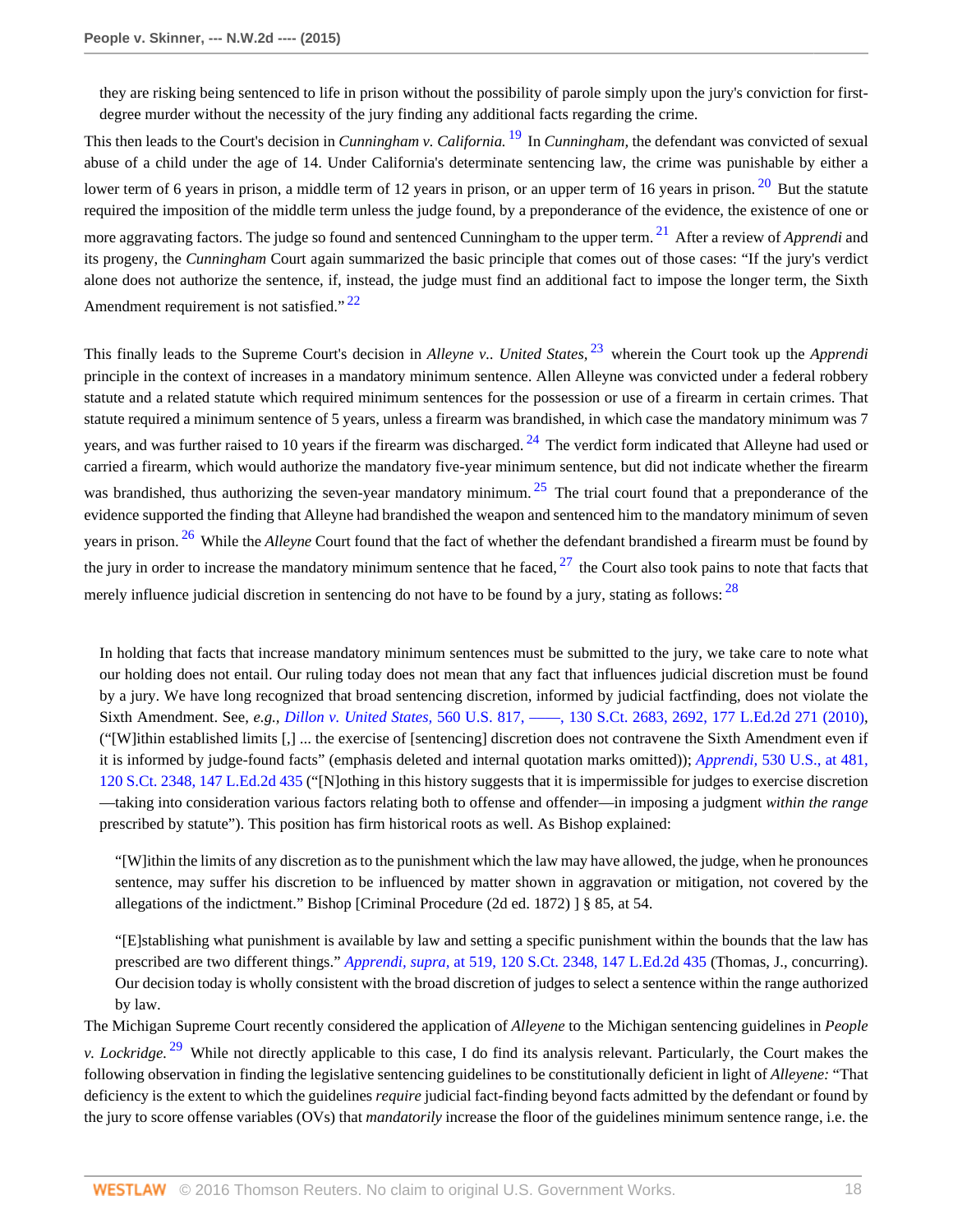<span id="page-18-0"></span>'mandatory minimum' sentence under *Alleyne*."<sup>[30](#page-23-15)</sup> Applying this same principle to the statute before us, the juvenile lifer law does require any particular judicial fact-finding to increase the potential sentence from a term of years to life without parole. Indeed, as the Court observed, the "inquiry is whether the pertinent facts that must be found are an element of the offense or a mere sentencing factor."<sup>[31](#page-23-16)</sup>

<span id="page-18-1"></span>I would submit that, regardless whether we look to *Apprendi* or *Alleyene,* or any of the other decisions of the Supreme Court, the principle to be applied is simple: does the statutory scheme enacted by the Legislature authorize the sentencing judge to impose a particular sentence without any additional fact-finding or, to impose the particular sentence, an additional fact, beyond that which supports the conviction itself, must be found. If it is the former, the sentencing judge is free to impose the sentence that his or her discretion concludes is appropriate. If the latter, then the defendant has the right to have that additional fact found by a jury beyond a reasonable doubt.

Turning to the statute at issue in this case, I believe that it fits within the former category—i.e., that no additional factfinding is necessary to justify a sentence of life without parole. [MCL 769.25](http://www.westlaw.com/Link/Document/FullText?findType=L&pubNum=1000043&cite=MIST769.25&originatingDoc=I52c4367847f811e590d4edf60ce7d742&refType=LQ&originationContext=document&vr=3.0&rs=cblt1.0&transitionType=DocumentItem&contextData=(sc.Search)) deals with the sentencing of defendants who were under the age of 18 at the time that they committed a crime punishable by a sentence of life without parole and provides in pertinent part as follows:

(3) If the prosecuting attorney intends to seek a sentence of imprisonment for life without the possibility of parole for a case described in subsection (1)(a), the prosecuting attorney shall file the motion within 21 days after the defendant is convicted of that violation. If the prosecuting attorney intends to seek a sentence of imprisonment for life without the possibility of parole for a case described under subsection (1)(b), the prosecuting attorney shall file the motion within 90 days after the effective date of the amendatory act that added this section. The motion shall specify the grounds on which the prosecuting attorney is requesting the court to impose a sentence of imprisonment for life without the possibility of parole.

(4) If the prosecuting attorney does not file a motion under subsection (3) within the time periods provided for in that subsection, the court shall sentence the defendant to a term of years as provided in subsection (9).

(5) If the prosecuting attorney files a motion under subsection (2) requesting that the individual be sentenced to imprisonment for life without parole eligibility, the individual shall file a response to the prosecution's motion within 14 days after receiving notice of the motion.

(6) If the prosecuting attorney files a motion under subsection (2), the court shall conduct a hearing on the motion as part of the sentencing process. At the hearing, the trial court shall consider the factors listed in *Miller v. Alabama,* 576 U.S. ––––; [183 L.Ed.2d 407; 132 S Ct 2455 \(2012\)](http://www.westlaw.com/Link/Document/FullText?findType=Y&serNum=2027964006&pubNum=0000708&originatingDoc=I52c4367847f811e590d4edf60ce7d742&refType=RP&originationContext=document&vr=3.0&rs=cblt1.0&transitionType=DocumentItem&contextData=(sc.Search)), and may consider any other criteria relevant to its decision, including the individual's record while incarcerated.

(7) At the hearing under subsection (6), the court shall specify on the record the aggravating and mitigating circumstances considered by the court and the court's reasons supporting the sentence imposed. The court may consider evidence presented at trial together with any evidence presented at the sentencing hearing.

<span id="page-18-3"></span><span id="page-18-2"></span>\* \* \*

(9) If the court decides not to sentence the individual to imprisonment for life without parole eligibility, the court shall sentence the individual to a term of imprisonment for which the maximum term shall be not less than 60 years and the minimum term shall be not less than 25 years or more than 40 years.

The majority fundamentally misreads this statute. First, the majority looks to *People v. Carp,* [32](#page-23-17) and its reference to [MCL](http://www.westlaw.com/Link/Document/FullText?findType=L&pubNum=1000043&cite=MIST769.25&originatingDoc=I52c4367847f811e590d4edf60ce7d742&refType=LQ&originationContext=document&vr=3.0&rs=cblt1.0&transitionType=DocumentItem&contextData=(sc.Search)) [769.25](http://www.westlaw.com/Link/Document/FullText?findType=L&pubNum=1000043&cite=MIST769.25&originatingDoc=I52c4367847f811e590d4edf60ce7d742&refType=LQ&originationContext=document&vr=3.0&rs=cblt1.0&transitionType=DocumentItem&contextData=(sc.Search)) establishing a "default sentencing range" for defendants convicted of first-degree murder committed while a juvenile.<sup>[33](#page-23-18)</sup> But the majority downplays the fact that this statement is made in the context of the fact that this "default sentencing range"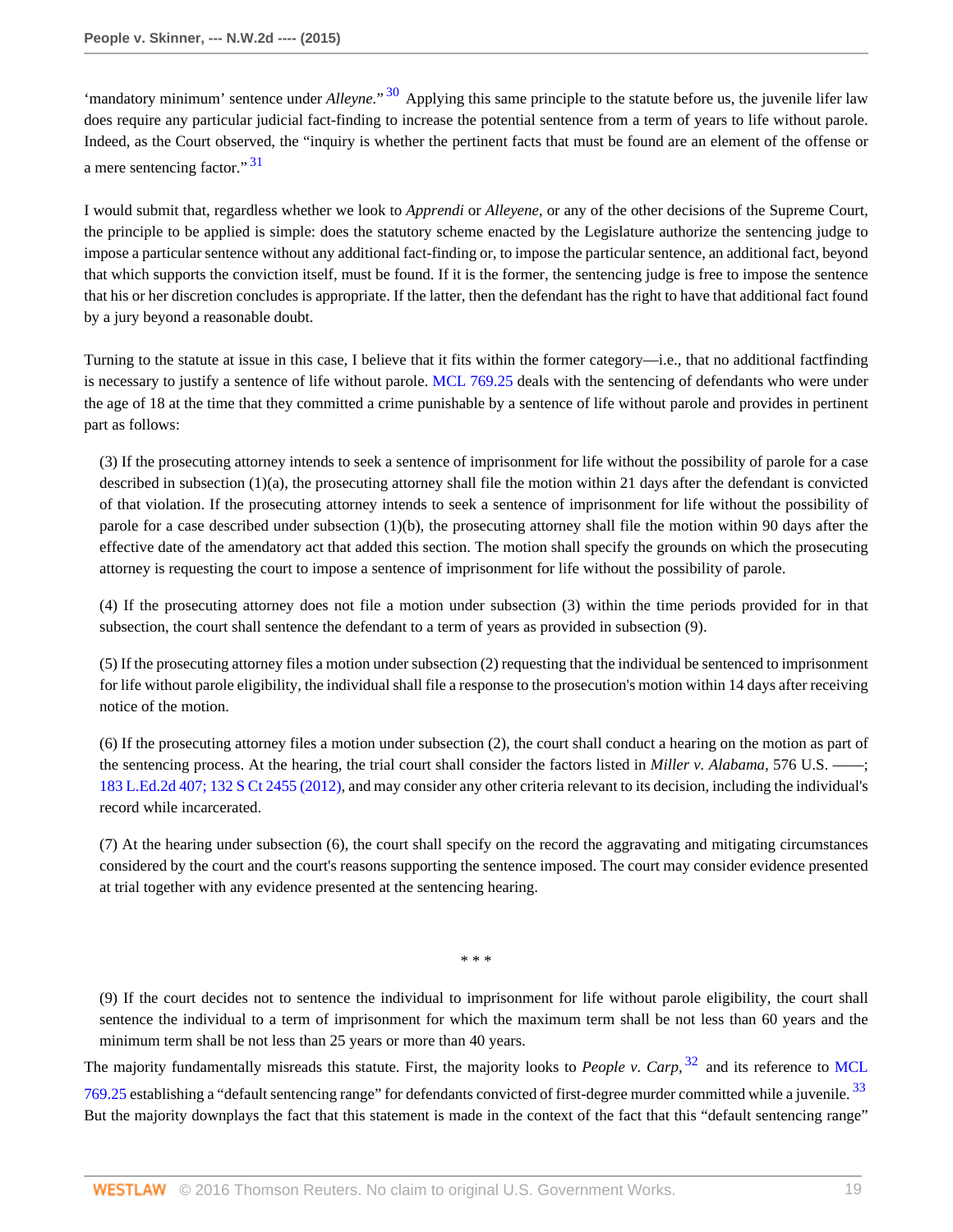<span id="page-19-2"></span><span id="page-19-1"></span><span id="page-19-0"></span>is only applicable "absent a motion by the prosecutor seeking a sentence of life without parole" and that the trial court may impose a sentence of life without parole after such a motion is filed and conducting a hearing.  $34$  The majority then performs an act of legalistic legerdemain and reinterprets *Carp* as follows: "Stated differently, at the point of conviction, absent a motion by the prosecution and *without additional findings* on the *Miller* <sup>[[[35](#page-23-20)]</sup> factors, the maximum punishment that a trial court may impose upon a juvenile convicted of first-degree murder is a term-of-years prison sentence.<sup>"[36](#page-23-21)</sup> If this statement were true, then I would agree with the majority that the question of life-without-parole must be submitted to the jury. But the statement is simply untrue. There are no additional findings which must be made in order for a defendant to be subjected to a sentence of life without parole.  $37$ 

<span id="page-19-3"></span>[MCL 769.25\(6\)](http://www.westlaw.com/Link/Document/FullText?findType=L&pubNum=1000043&cite=MIST769.25&originatingDoc=I52c4367847f811e590d4edf60ce7d742&refType=LQ&originationContext=document&vr=3.0&rs=cblt1.0&transitionType=DocumentItem&contextData=(sc.Search)) does require that the trial court must conduct a hearing before it may impose a sentence of life without parole on a juvenile offender. And it further requires that the trial court "consider" the factors listed in *Miller,* as well as any other criteria the trial court deems relevant to its decision. [MCL 769.25\(7\)](http://www.westlaw.com/Link/Document/FullText?findType=L&pubNum=1000043&cite=MIST769.25&originatingDoc=I52c4367847f811e590d4edf60ce7d742&refType=LQ&originationContext=document&vr=3.0&rs=cblt1.0&transitionType=DocumentItem&contextData=(sc.Search)) then requires that "the court shall specify on the record the aggravating and mitigating circumstances considered by the court and the court's reasons supporting the sentence imposed." But nowhere does the statute require the trial court to make any particular finding of fact before it is authorized to impose a sentence of life without parole. Rather, after conducting the hearing and considering the evidence presented at the hearing as well as the evidence presented at trial, the trial court makes its decision and must state on the record the reasons for that decision. As our Supreme Court noted in *Carp,* this process allows for the "individualized sentencing" procedures established by *Miller.* [38](#page-23-23) This procedure also presumably allows for more meaningful appellate review of the sentence.

<span id="page-19-4"></span>As for *Miller* itself, while [MCL 769.25\(6\)](http://www.westlaw.com/Link/Document/FullText?findType=L&pubNum=1000043&cite=MIST769.25&originatingDoc=I52c4367847f811e590d4edf60ce7d742&refType=LQ&originationContext=document&vr=3.0&rs=cblt1.0&transitionType=DocumentItem&contextData=(sc.Search)) directs the trial court to "consider the factors listed in *Miller v. Alabama,*" the opinion itself hardly establishes a list of factors which must be met before a sentence of life without parole may be imposed. Rather, the opinion speaks in general terms about why mandatory life without parole for a juvenile offender violates the Eighth Amendment and what must be considered before imposing a sentence of life without parole. For example, as to the former point, the Court<sup>[39](#page-23-24)</sup> states a mandatory life without parole sentence for a juvenile

<span id="page-19-5"></span>precludes consideration of his chronological age and its hallmark features—among them, immaturity, impetuosity, and failure to appreciate risks and consequences. It prevents taking into account the family and home environment that surrounds him —and from which he cannot usually extricate himself—no matter how brutal or dysfunctional. It neglects the circumstances of the homicide offense, including the extent of his participation in the conduct and the way familial and peer pressures may have affected him.

<span id="page-19-7"></span><span id="page-19-6"></span>As for the latter point, the Court directs the sentencing court to "take into account how children are different, and how those differences counsel against irrevocably sentencing them to a lifetime in prison." [40](#page-23-25) But neither *Miller* nor the statute sets forth any particular facts that must be found before a sentence of life without parole may be imposed. Rather, both merely require the sentencing court to take into account the individual circumstances of the juvenile offender before determining whether a sentence of life without parole is appropriate in each particular case. But this hardly establishes an "element of the

crime" that must be determined by a jury beyond a reasonable doubt.  $41$ Moreover, I note that an underlying issue in this case-the trial court's failure to adopt any particular burden of proof because none is set forth in the statute-further supports the conclusion that the statute does not require any particular finding of fact. Rather, I would suggest that the Legislature did not include a burden of proof out of oversight or a desire to leave it to the courts to fashion one, but because it was unnecessary because the statute does not require anything to be proven. Rather, it only requires consideration of the relevant criteria to guide the trial court into determining the appropriate individualized sentence for the defendant before it.

<span id="page-19-8"></span>The majority perpetuates its mistaken reading of the statute when it states that the "state conditioned defendant's life without parole sentence on two things: (1) the prosecution's filing of a motion to impose the sentence, and (2) the trial court's findings with respect to the *Miller* factors and 'any other criteria relevant to its decision.' "<sup>[42](#page-23-27)</sup> While the first point is correct, the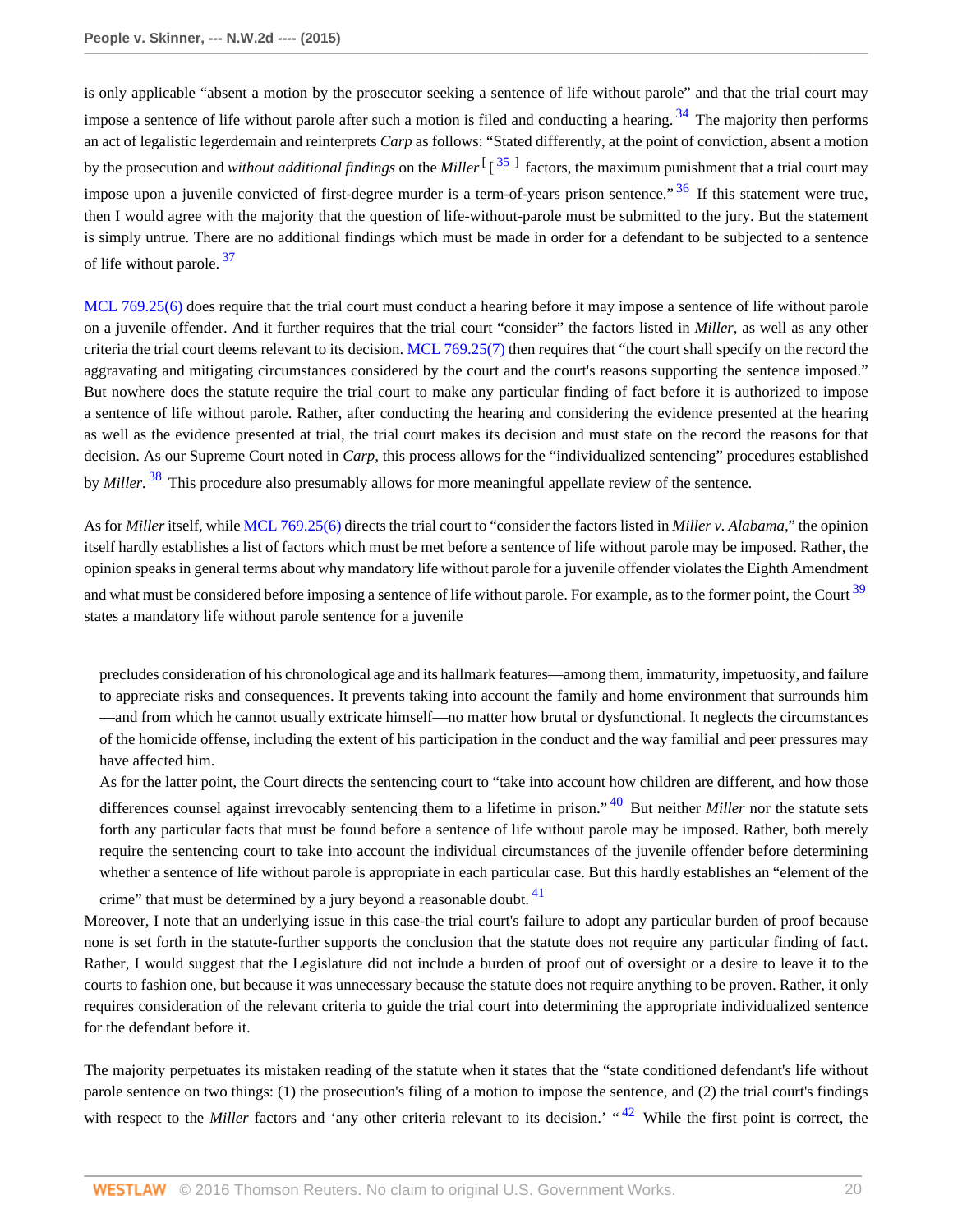prosecution must file a motion, the second point, of course, is erroneous. The statute does not require findings, but only that the trial court "shall consider" the *Miller* "factors" and other relevant criteria. And "consider" does not mean to make findings, but, rather, "to think about carefully" and "to think about in order to arrive at a judgment or decision" and "may suggest giving thought to in order to reach a suitable conclusion, opinion, or decision." Merriam–Webster's Collegiate Dictionary (11th ed), pp 265–266.

The majority rejects the argument in the Attorney General's amicus brief that no additional facts are needed to authorize a life without parole sentence as follows:  $43$ 

<span id="page-20-0"></span>However, if as the state and the Attorney General contend, the "maximum allowable punishment" is life without parole at the point of defendant's conviction, then that sentence would offend the constitution. Under *Miller,* a mandatory *default sentence* for juveniles *cannot* be life imprisonment without the possibility of parole. Such a sentence would not be an individualized sentence taking into account the factors enumerated in *Miller.*

<span id="page-20-2"></span><span id="page-20-1"></span>But, of course, the statute does not provide for a *mandatory* default sentence of life without parole. And it is the mandatory nature of the life-without-parole statutes that offended the Court in *Miller* resulting in a holding that "the Eighth Amendment forbids a sentencing scheme that mandates life in prison without possibility of parole for juvenile offenders."<sup>[44](#page-23-29)</sup> And [MCL](http://www.westlaw.com/Link/Document/FullText?findType=L&pubNum=1000043&cite=MIST769.25&originatingDoc=I52c4367847f811e590d4edf60ce7d742&refType=LQ&originationContext=document&vr=3.0&rs=cblt1.0&transitionType=DocumentItem&contextData=(sc.Search)) [769.25](http://www.westlaw.com/Link/Document/FullText?findType=L&pubNum=1000043&cite=MIST769.25&originatingDoc=I52c4367847f811e590d4edf60ce7d742&refType=LQ&originationContext=document&vr=3.0&rs=cblt1.0&transitionType=DocumentItem&contextData=(sc.Search)) commits no such offense. The majority also latches onto a statement in a law review article by Professor Sarah Russell that "*Miller* concludes that life without parole is an inappropriate sentence for most juveniles, and may be given only in rare circumstances where certain facts are established. Thus, the factual finding of 'irreparable corruption" aggravatesnot mitigates-the penalty." [45](#page-23-30) But, with all due respect to Professor Russell and the majority, *Miller* hardly establishes "irreparable corruption" as an aggravating factor. Rather, *Miller* uses that term in a quotation from *[Roper v. Simmons,](http://www.westlaw.com/Link/Document/FullText?findType=Y&serNum=2006291922&pubNum=0000708&originatingDoc=I52c4367847f811e590d4edf60ce7d742&refType=RP&originationContext=document&vr=3.0&rs=cblt1.0&transitionType=DocumentItem&contextData=(sc.Search))* 543 U.S. [551, 573; 125 S Ct 1183; 161 L.Ed.2d 1 \(2005\)](http://www.westlaw.com/Link/Document/FullText?findType=Y&serNum=2006291922&pubNum=0000708&originatingDoc=I52c4367847f811e590d4edf60ce7d742&refType=RP&originationContext=document&vr=3.0&rs=cblt1.0&transitionType=DocumentItem&contextData=(sc.Search)), which noted the difficulty in distinguishing between "transient immaturity" and "irreparable corruption." <sup>[46](#page-23-31)</sup> It uses that point to support its statement that "[a]lthough we do not foreclose a sentencer's ability to make that judgment in homicide cases, we require it to take into account how children are different, and how those differences counsel against irrevocably sentencing them to a lifetime in prison."<sup>[47](#page-23-32)</sup> This hardly establishes "irreparable" corruption" as an aggravating factor that must be found in order for the Eighth Amendment to allow the imposition of a lifewithout-parole sentence on a juvenile offender.

<span id="page-20-6"></span><span id="page-20-5"></span><span id="page-20-4"></span><span id="page-20-3"></span>Finally, the majority conflates the observation made in *Carp* <sup>[48](#page-23-33)</sup> that [MCL 769.25](http://www.westlaw.com/Link/Document/FullText?findType=L&pubNum=1000043&cite=MIST769.25&originatingDoc=I52c4367847f811e590d4edf60ce7d742&refType=LQ&originationContext=document&vr=3.0&rs=cblt1.0&transitionType=DocumentItem&contextData=(sc.Search)) creates a "default sentence" of a term-of-years if the prosecutor fails to move for a sentence of life without parole with a requirement that there be additional findings in order to impose a life-without-parole sentence. Indeed, the majority describes the Attorney General's argument that a term-of-years sentence is not the "default sentence" as a "Herculean attempt at linguistic gymnastics."  $49$  But the only linguistic gymnastics here, Herculean or otherwise, are those of the majority. It attempts to create a "default sentence" under the statute when none exists once the prosecutor has moved for a life sentence. And the majority repeatedly states that the statute requires "additional findings" in order to authorize a sentence of life without parole when no such requirement is established under the statute.

In conclusion, there is no need to impanel a jury to make any additional factual findings to authorize the trial court to impose a sentence of life without parole. Under [MCL 769.25](http://www.westlaw.com/Link/Document/FullText?findType=L&pubNum=1000043&cite=MIST769.25&originatingDoc=I52c4367847f811e590d4edf60ce7d742&refType=LQ&originationContext=document&vr=3.0&rs=cblt1.0&transitionType=DocumentItem&contextData=(sc.Search)), the only factual finding necessary to authorize the trial court to impose a sentence of life without parole was that defendant's involvement in the killing of her father constituted first-degree murder. The jury concluded that it did. Thus, *Apprendi* and the Sixth Amendment are satisfied and the trial court possessed the statutory authority to impose a sentence of life without parole, which it did. In fact, the trial court has done so three times: first, when it was mandatory, then a second time on remand after the decision in *Miller* and then a third time on remand after the decision in *Carp* and the passage of [MCL 769.25.](http://www.westlaw.com/Link/Document/FullText?findType=L&pubNum=1000043&cite=MIST769.25&originatingDoc=I52c4367847f811e590d4edf60ce7d742&refType=LQ&originationContext=document&vr=3.0&rs=cblt1.0&transitionType=DocumentItem&contextData=(sc.Search)) Perhaps the *Lockridge* majority says it best in observing that "unrestrained judicial discretion within a broad range is in; legislative constraints on that discretion that increase a sentence (whether minimum or maximum) beyond that authorized by the jury's verdict are out."  $50$  The majority attempts to find a legislative restraint on the trial judge's sentencing discretion where none exists.

<span id="page-20-7"></span>For the reasons stated above, I would affirm.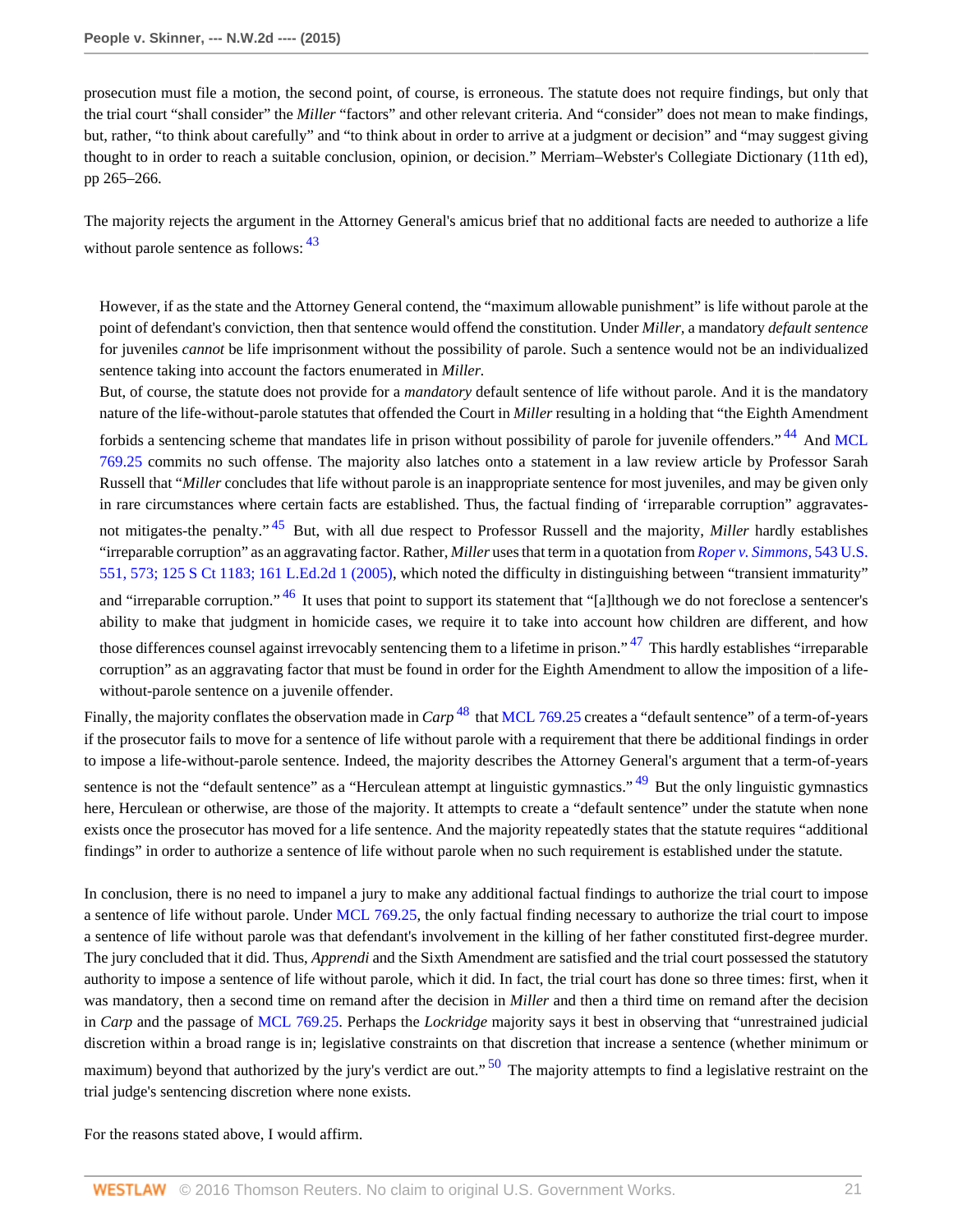### **All Citations**

--- N.W.2d ----, 2015 WL 4945986

### Footnotes

- <span id="page-21-0"></span>[1](#page-1-0) *People v. Skinner,* unpublished opinion per curiam of the Court of Appeals, issued February 21, 2013 (Docket No. 306903).
- <span id="page-21-1"></span>[2](#page-1-1) *People v. Skinner,* unpublished order of the Court of Appeals, entered July 30, 2014 (Docket No. 317892).
- <span id="page-21-2"></span>[3](#page-1-2) *People v. Skinner,* unpublished order of the Court of Appeals, entered September 17, 2014 (Docket No. 323509).
- <span id="page-21-3"></span>[4](#page-4-0) See e.g. Russell, *[Jury Sentencing and Juveniles: Eighth Amendment Limits and Sixth Amendment Rights,](http://www.westlaw.com/Link/Document/FullText?findType=Y&serNum=0429753604&pubNum=0001101&originatingDoc=I52c4367847f811e590d4edf60ce7d742&refType=LR&fi=co_pp_sp_1101_583&originationContext=document&vr=3.0&rs=cblt1.0&transitionType=DocumentItem&contextData=(sc.Search)#co_pp_sp_1101_583)* 56 B C L Rev 553, [583 \(2015\)](http://www.westlaw.com/Link/Document/FullText?findType=Y&serNum=0429753604&pubNum=0001101&originatingDoc=I52c4367847f811e590d4edf60ce7d742&refType=LR&fi=co_pp_sp_1101_583&originationContext=document&vr=3.0&rs=cblt1.0&transitionType=DocumentItem&contextData=(sc.Search)#co_pp_sp_1101_583) (noting that, "in the mere two years since *Miller* was decided, the decision has been cited in more than 1000 cases nationwide" and "sixteen state legislatures have enacted statutes in response to *Graham* and *Miller,* and many others are considering bills" (footnotes omitted).
- <span id="page-21-4"></span>[5](#page-4-1) [MCL 769.25a](http://www.westlaw.com/Link/Document/FullText?findType=L&pubNum=1000043&cite=MIST769.25A&originatingDoc=I52c4367847f811e590d4edf60ce7d742&refType=LQ&originationContext=document&vr=3.0&rs=cblt1.0&transitionType=DocumentItem&contextData=(sc.Search)) concerns retroactivity of [MCL 769.25](http://www.westlaw.com/Link/Document/FullText?findType=L&pubNum=1000043&cite=MIST769.25&originatingDoc=I52c4367847f811e590d4edf60ce7d742&refType=LQ&originationContext=document&vr=3.0&rs=cblt1.0&transitionType=DocumentItem&contextData=(sc.Search)) and it is not at issue in this case.
- <span id="page-21-5"></span>[6](#page-4-2) In addition to first-degree murder, [MCL 769.25\(2\)](http://www.westlaw.com/Link/Document/FullText?findType=L&pubNum=1000043&cite=MIST769.25&originatingDoc=I52c4367847f811e590d4edf60ce7d742&refType=LQ&originationContext=document&vr=3.0&rs=cblt1.0&transitionType=DocumentItem&contextData=(sc.Search)) provides that a prosecuting attorney may move for a life without parole sentence for juveniles convicted of several other offenses including [MCL 333.17764\(7\);](http://www.westlaw.com/Link/Document/FullText?findType=L&pubNum=1000043&cite=MIST333.17764&originatingDoc=I52c4367847f811e590d4edf60ce7d742&refType=LQ&originationContext=document&vr=3.0&rs=cblt1.0&transitionType=DocumentItem&contextData=(sc.Search)) [MCL 750.16\(5\);](http://www.westlaw.com/Link/Document/FullText?findType=L&pubNum=1000043&cite=MIST750.16&originatingDoc=I52c4367847f811e590d4edf60ce7d742&refType=LQ&originationContext=document&vr=3.0&rs=cblt1.0&transitionType=DocumentItem&contextData=(sc.Search)) [MCL 750.18](http://www.westlaw.com/Link/Document/FullText?findType=L&pubNum=1000043&cite=MIST750.18&originatingDoc=I52c4367847f811e590d4edf60ce7d742&refType=LQ&originationContext=document&vr=3.0&rs=cblt1.0&transitionType=DocumentItem&contextData=(sc.Search)); [MCL 750.436\(2\)\(e\)](http://www.westlaw.com/Link/Document/FullText?findType=L&pubNum=1000043&cite=MIST750.436&originatingDoc=I52c4367847f811e590d4edf60ce7d742&refType=LQ&originationContext=document&vr=3.0&rs=cblt1.0&transitionType=DocumentItem&contextData=(sc.Search)) and [MCL 750.543f.](http://www.westlaw.com/Link/Document/FullText?findType=L&pubNum=1000043&cite=MIST750.543F&originatingDoc=I52c4367847f811e590d4edf60ce7d742&refType=LQ&originationContext=document&vr=3.0&rs=cblt1.0&transitionType=DocumentItem&contextData=(sc.Search)) The issue of whether these offenses constitute "homicide offenses" under *Graham,* [560 U.S. at 48](http://www.westlaw.com/Link/Document/FullText?findType=Y&serNum=2022052221&pubNum=0000780&originatingDoc=I52c4367847f811e590d4edf60ce7d742&refType=RP&fi=co_pp_sp_780_48&originationContext=document&vr=3.0&rs=cblt1.0&transitionType=DocumentItem&contextData=(sc.Search)#co_pp_sp_780_48) and *Miller,* 576 U.S. at ––––, for purposes of sentencing juvenile offenders to life without parole is not before this Court. See e.g. *[Graham,](http://www.westlaw.com/Link/Document/FullText?findType=Y&serNum=2022052221&pubNum=0000780&originatingDoc=I52c4367847f811e590d4edf60ce7d742&refType=RP&fi=co_pp_sp_780_50&originationContext=document&vr=3.0&rs=cblt1.0&transitionType=DocumentItem&contextData=(sc.Search)#co_pp_sp_780_50)* [560 U.S. at 50](http://www.westlaw.com/Link/Document/FullText?findType=Y&serNum=2022052221&pubNum=0000780&originatingDoc=I52c4367847f811e590d4edf60ce7d742&refType=RP&fi=co_pp_sp_780_50&originationContext=document&vr=3.0&rs=cblt1.0&transitionType=DocumentItem&contextData=(sc.Search)#co_pp_sp_780_50) (in categorically barring life-without-parole sentences for juveniles convicted of "non homicide" offenses, the Court noted that "because juveniles have lessened culpability they are less deserving of the most serious forms of punishment ... Moreover, defendants *who do not kill, intend to kill, or foresee that life will be taken* are categorically less deserving of such punishments than are murderers.") (Emphasis added); see also *Miller,* [132 S Ct at 2475–2476](http://www.westlaw.com/Link/Document/FullText?findType=Y&serNum=2027964006&pubNum=0000708&originatingDoc=I52c4367847f811e590d4edf60ce7d742&refType=RP&fi=co_pp_sp_708_2475&originationContext=document&vr=3.0&rs=cblt1.0&transitionType=DocumentItem&contextData=(sc.Search)#co_pp_sp_708_2475) (BREYER, J., concurring) (stating that "[g]iven *Graham's* reasoning, the kinds of homicide that can subject a juvenile offender to life without parole *must exclude instances where the juvenile himself neither kills nor intends to kill the victim* ") (emphasis added). For purposes of this case, there is no dispute that premeditated first-degree murder, of which defendant was convicted, constitutes a homicide offense that is eligible for life without parole under *Graham* and *Miller.*
- <span id="page-21-6"></span>[7](#page-5-0) In *Carp,* our Supreme Court noted "[a]s none of the defendants before this Court asserts that his sentence is deficient because it was not the product of a jury determination, we find it unnecessary to further opine on this issue and leave it to another day to determine whether the individualized sentencing procedures required by *Miller* must be performed by a jury in light of [*Alleyne v. United States,* 570 U.S. ––––; [133 S Ct 2151; 186 L.Ed.2d 314 \(2013\)](http://www.westlaw.com/Link/Document/FullText?findType=Y&serNum=2030794220&pubNum=0000708&originatingDoc=I52c4367847f811e590d4edf60ce7d742&refType=RP&originationContext=document&vr=3.0&rs=cblt1.0&transitionType=DocumentItem&contextData=(sc.Search)) ]." *People v. Carp,* [496 Mich. 440, 491 n20; 852 NW2d 801 \(2014\)](http://www.westlaw.com/Link/Document/FullText?findType=Y&serNum=2033796369&pubNum=0000595&originatingDoc=I52c4367847f811e590d4edf60ce7d742&refType=RP&originationContext=document&vr=3.0&rs=cblt1.0&transitionType=DocumentItem&contextData=(sc.Search)).
- <span id="page-21-7"></span>[8](#page-6-0) In arriving at its holding, the *Ring* Court overruled, in part, *Walton v. Arizona,* [497 U.S. 639; 110 S Ct 3047; 111 L.Ed.2d 511](http://www.westlaw.com/Link/Document/FullText?findType=Y&serNum=1990098000&pubNum=0000708&originatingDoc=I52c4367847f811e590d4edf60ce7d742&refType=RP&originationContext=document&vr=3.0&rs=cblt1.0&transitionType=DocumentItem&contextData=(sc.Search)) [\(1990\),](http://www.westlaw.com/Link/Document/FullText?findType=Y&serNum=1990098000&pubNum=0000708&originatingDoc=I52c4367847f811e590d4edf60ce7d742&refType=RP&originationContext=document&vr=3.0&rs=cblt1.0&transitionType=DocumentItem&contextData=(sc.Search)) which had rejected a Sixth Amendment challenge to the same sentencing scheme approximately 12 years earlier. The Court reasoned that *Walton* and *Apprendi* were "irreconcilable," explaining that "[c]apital defendants, no less than noncapital defendants ... are entitled to a jury determination of any fact on which the legislature conditions an increase in their maximum punishment." *Ring,* 536 U.S. at 489.
- <span id="page-21-8"></span>[9](#page-7-0) In another case following *Blakely,* the Supreme Court struck down certain provisions of the Federal Sentencing Guidelines on grounds that they violated the Sixth Amendment to the extent that they mandated enhanced sentences based on judicially-found facts. *[United](http://www.westlaw.com/Link/Document/FullText?findType=Y&serNum=2005966569&pubNum=0000708&originatingDoc=I52c4367847f811e590d4edf60ce7d742&refType=RP&originationContext=document&vr=3.0&rs=cblt1.0&transitionType=DocumentItem&contextData=(sc.Search)) States v. Booker,* [543 U.S. 220; 125 S Ct 738; 160 L.Ed.2d 621 \(2005\)](http://www.westlaw.com/Link/Document/FullText?findType=Y&serNum=2005966569&pubNum=0000708&originatingDoc=I52c4367847f811e590d4edf60ce7d742&refType=RP&originationContext=document&vr=3.0&rs=cblt1.0&transitionType=DocumentItem&contextData=(sc.Search)). Given that this case does not involve sentencing guidelines, *Booker* is not highly instructive for purposes of our analysis.
- <span id="page-21-9"></span>[10](#page-9-0) Our dissenting colleague erroneously contends that we "conflate" the language in *Carp. Post* at 10–11. To the contrary, Justice MARKMAN, writing for the majority in *Carp,* described [MCL 769.25](http://www.westlaw.com/Link/Document/FullText?findType=L&pubNum=1000043&cite=MIST769.25&originatingDoc=I52c4367847f811e590d4edf60ce7d742&refType=LQ&originationContext=document&vr=3.0&rs=cblt1.0&transitionType=DocumentItem&contextData=(sc.Search)) as follows: "[r]ather than imposing fixed sentences of life without parole on all defendants convicted of violating [MCL 750.316,](http://www.westlaw.com/Link/Document/FullText?findType=L&pubNum=1000043&cite=MIST750.316&originatingDoc=I52c4367847f811e590d4edf60ce7d742&refType=LQ&originationContext=document&vr=3.0&rs=cblt1.0&transitionType=DocumentItem&contextData=(sc.Search)) [MCL 769.25](http://www.westlaw.com/Link/Document/FullText?findType=L&pubNum=1000043&cite=MIST769.25&originatingDoc=I52c4367847f811e590d4edf60ce7d742&refType=LQ&originationContext=document&vr=3.0&rs=cblt1.0&transitionType=DocumentItem&contextData=(sc.Search)) now *establishes a default sentencing range* for individuals who commit first-degree murder before turning 18 years of age." *Carp,* [496 Mich. at 458](http://www.westlaw.com/Link/Document/FullText?findType=Y&serNum=2033796369&pubNum=0000542&originatingDoc=I52c4367847f811e590d4edf60ce7d742&refType=RP&fi=co_pp_sp_542_458&originationContext=document&vr=3.0&rs=cblt1.0&transitionType=DocumentItem&contextData=(sc.Search)#co_pp_sp_542_458) (emphasis added). The dissent fails to articulate what part of this language we "conflate."
- <span id="page-21-10"></span>[11](#page-9-1) [MCL 769.25\(9\)](http://www.westlaw.com/Link/Document/FullText?findType=L&pubNum=1000043&cite=MIST769.25&originatingDoc=I52c4367847f811e590d4edf60ce7d742&refType=LQ&originationContext=document&vr=3.0&rs=cblt1.0&transitionType=DocumentItem&contextData=(sc.Search)) governs a term-of-years sentence for juvenile defendants and it requires a sentencing court to impose "a term of imprisonment for which the maximum term shall be not less than 60 years and the minimum term shall be not less than 25 years or more than 40 years."
- <span id="page-21-11"></span>[12](#page-12-0) Our dissenting colleague erroneously posits that we "latch [ ] onto a statement in a law review article" to support the proposition that "irreparable corruption" is an "aggravating factor." *Post* at 10. To the contrary, we do not hold that "irreparable corruption" is an "aggravating factor." Rather, the *Miller* Court held that life imprisonment without parole for juvenile homicide offenders is constitutionally permissible only in those rare cases where a juvenile's crime reflects "irreparable corruption." *Miller,* [132 S Ct](http://www.westlaw.com/Link/Document/FullText?findType=Y&serNum=2027964006&pubNum=0000708&originatingDoc=I52c4367847f811e590d4edf60ce7d742&refType=RP&fi=co_pp_sp_708_2469&originationContext=document&vr=3.0&rs=cblt1.0&transitionType=DocumentItem&contextData=(sc.Search)#co_pp_sp_708_2469)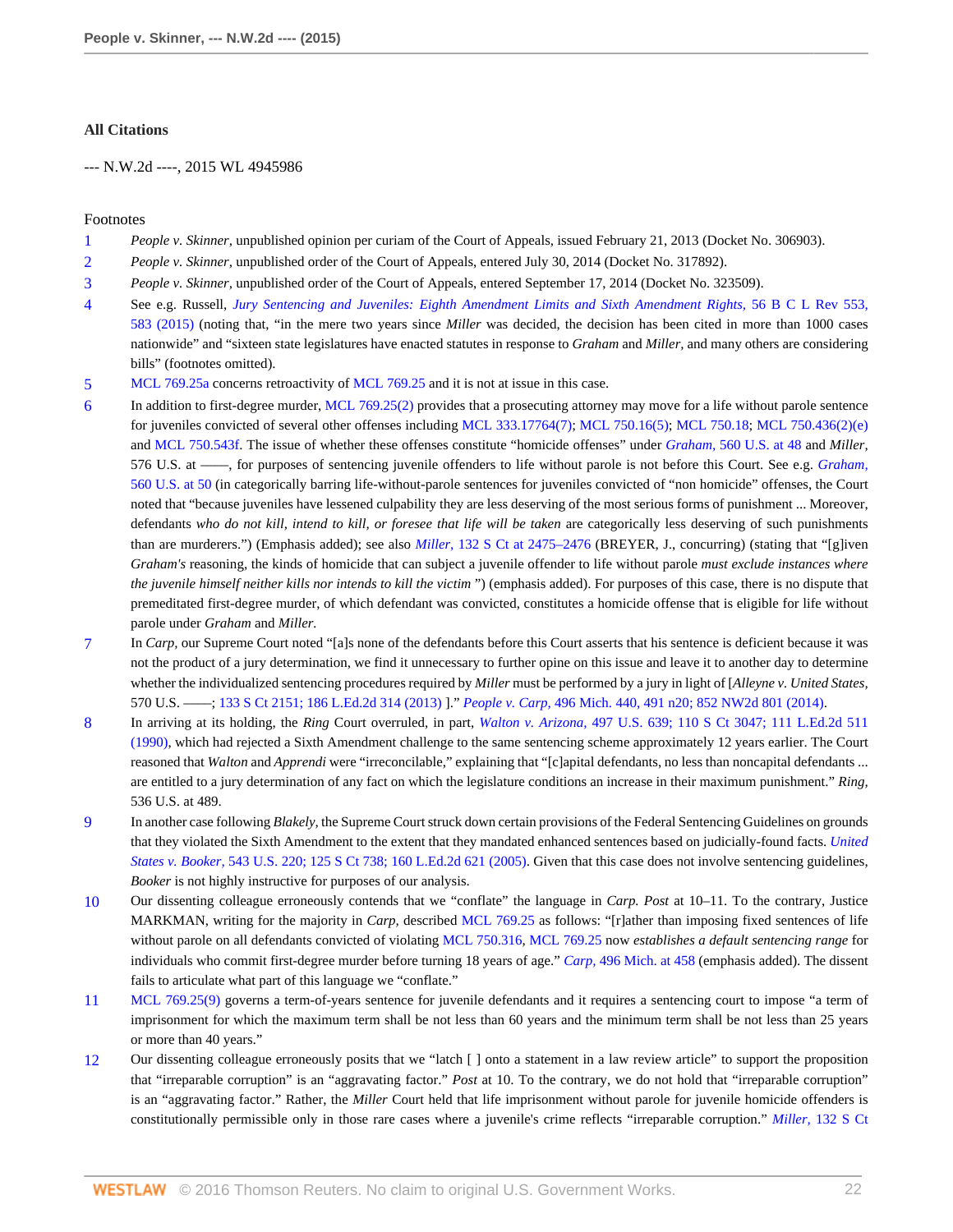[at 2469](http://www.westlaw.com/Link/Document/FullText?findType=Y&serNum=2027964006&pubNum=0000708&originatingDoc=I52c4367847f811e590d4edf60ce7d742&refType=RP&fi=co_pp_sp_708_2469&originationContext=document&vr=3.0&rs=cblt1.0&transitionType=DocumentItem&contextData=(sc.Search)#co_pp_sp_708_2469). The factors provided by the *Miller* Court serve as a guidepost during the sentencing phase to determine if the juvenile's offense reflects irreparable corruption. Absent this determination, life imprisonment without parole violates the Eighth Amendment. Moreover, this is not a maxim derived from a law review article. See e.g. *People v. Gutierrez,* [58 Cal 4th 1354, 1388; 171 Cal Rptr](http://www.westlaw.com/Link/Document/FullText?findType=Y&serNum=2033318593&pubNum=0004645&originatingDoc=I52c4367847f811e590d4edf60ce7d742&refType=RP&originationContext=document&vr=3.0&rs=cblt1.0&transitionType=DocumentItem&contextData=(sc.Search)) [3d 421; 324 P 3d 245 \(2014\),](http://www.westlaw.com/Link/Document/FullText?findType=Y&serNum=2033318593&pubNum=0004645&originatingDoc=I52c4367847f811e590d4edf60ce7d742&refType=RP&originationContext=document&vr=3.0&rs=cblt1.0&transitionType=DocumentItem&contextData=(sc.Search)) quoting *Miller,* [132 S Ct at 2469](http://www.westlaw.com/Link/Document/FullText?findType=Y&serNum=2027964006&pubNum=0000708&originatingDoc=I52c4367847f811e590d4edf60ce7d742&refType=RP&fi=co_pp_sp_708_2469&originationContext=document&vr=3.0&rs=cblt1.0&transitionType=DocumentItem&contextData=(sc.Search)#co_pp_sp_708_2469) (explaining that "*Miller* discussed a range of factors relevant to a sentencer's determination of whether a particular defendant is a 'rare juvenile offender whose crime reflects irreparable corruption.' ")

- <span id="page-22-0"></span>[13](#page-12-1) The dissent acknowledges that [MCL 769.25\(7\)](http://www.westlaw.com/Link/Document/FullText?findType=L&pubNum=1000043&cite=MIST769.25&originatingDoc=I52c4367847f811e590d4edf60ce7d742&refType=LQ&originationContext=document&vr=3.0&rs=cblt1.0&transitionType=DocumentItem&contextData=(sc.Search)) requires the sentencing court to "specify on the record the aggravating and mitigating circumstances considered by the court and the court's reasons supporting the sentence imposed." *Post* at 8. However, the dissent states, "[b]ut nowhere does the statue require the trial court to make any particular finding of fact before it is authorized to impose a sentence of life without parole." *Id.* The fallacy in this statement, of course, is that it fails to recognize that, in order to consider and specify an aggravating circumstance on the record, a trial court necessarily must first make findings as to the presence and relevance of the aggravating circumstance. Moreover, if the dissent were correct in its contention that [MCL 769.25\(6\)](http://www.westlaw.com/Link/Document/FullText?findType=L&pubNum=1000043&cite=MIST769.25&originatingDoc=I52c4367847f811e590d4edf60ce7d742&refType=LQ&originationContext=document&vr=3.0&rs=cblt1.0&transitionType=DocumentItem&contextData=(sc.Search)) did not require the sentencing court to make any findings of fact, then the statute would offend the Eighth Amendment because, as discussed in detail above, *Miller* requires an individualized factual inquiry before a juvenile may be sentenced to life without parole. Furthermore, the dissent's argument "overlooks *Apprendi's* instruction that the relevant inquiry is one not of form, but of effect." *[Ring v. Arizona,](http://www.westlaw.com/Link/Document/FullText?findType=Y&serNum=2002390142&pubNum=0000708&originatingDoc=I52c4367847f811e590d4edf60ce7d742&refType=RP&originationContext=document&vr=3.0&rs=cblt1.0&transitionType=DocumentItem&contextData=(sc.Search))* 536 [U.S. 584, 604; 122 S Ct 2428; 153 L.Ed.2d 556 \(2002\)](http://www.westlaw.com/Link/Document/FullText?findType=Y&serNum=2002390142&pubNum=0000708&originatingDoc=I52c4367847f811e590d4edf60ce7d742&refType=RP&originationContext=document&vr=3.0&rs=cblt1.0&transitionType=DocumentItem&contextData=(sc.Search)) (quotation marks and citations omitted). In effect, by directing the sentencing court to "consider" the *Miller* factors and specify the aggravating and mitigating circumstances on the record, the statute requires the sentencing judge to make findings of fact before imposing the harsher life without parole sentence.
- <span id="page-22-1"></span>[14](#page-12-2) In addition, the basic assertion of the dissent is that we reach our conclusions based on what the dissent labels "a false premise." *Post* at 1. Specifically, the dissent contends that our opinion states that "*Apprendi* and its progeny requires that *all* facts relating to a sentence must be found by a jury." *Id.* However the dissent fails to cite where that statement is made, we presume because our opinion does not so state, leading, of course, to the inescapable conclusion that it is the dissent whose argument is based entirely upon a false premise.
- <span id="page-22-2"></span>[15](#page-13-0) Moreover, as explained above, life without parole can never be the default sentence for juveniles under *Graham* and *Miller.*
- <span id="page-22-3"></span>[16](#page-14-0) See *Blakely,* [542 U.S. at 310](http://www.westlaw.com/Link/Document/FullText?findType=Y&serNum=2004622625&pubNum=0000780&originatingDoc=I52c4367847f811e590d4edf60ce7d742&refType=RP&fi=co_pp_sp_780_310&originationContext=document&vr=3.0&rs=cblt1.0&transitionType=DocumentItem&contextData=(sc.Search)#co_pp_sp_780_310) (noting that "nothing prevents a defendant from waiving his *Apprendi* rights. When a defendant pleads guilty, the State is free to seek judicial sentence enhancements so long as the defendant either stipulates to the relevant facts or consents to judicial factfinding.")
- <span id="page-22-4"></span>[17](#page-14-1) Given our resolution of this issue, we need not address the other issues defendant raises on appeal. We note that we reject defendant's argument that she should be resentenced in front of a different judge on remand. Although resentencing before a different judge may be "warranted by the circumstances" on some occasions, here, defendant has not articulated any circumstances that warrant resentencing before a different judge. *People v. Coles,* [417 Mich. 523, 536; 339 NW2d 440 \(1983\)](http://www.westlaw.com/Link/Document/FullText?findType=Y&serNum=1983149815&pubNum=0000595&originatingDoc=I52c4367847f811e590d4edf60ce7d742&refType=RP&originationContext=document&vr=3.0&rs=cblt1.0&transitionType=DocumentItem&contextData=(sc.Search)), overruled in part on other grounds, *People v. Milbourn,* [435 Mich. 630; 461 NW2d 1 \(1990\)](http://www.westlaw.com/Link/Document/FullText?findType=Y&serNum=1990139120&pubNum=0000595&originatingDoc=I52c4367847f811e590d4edf60ce7d742&refType=RP&originationContext=document&vr=3.0&rs=cblt1.0&transitionType=DocumentItem&contextData=(sc.Search)).
- <span id="page-22-5"></span>[18](#page-14-2) The Sixth Amendment does not require the jury to articulate mitigating and aggravating circumstances, thus subsection (7) is inoperable.
- <span id="page-22-6"></span>[19](#page-14-3) We note that this hearing may be conducted before the jury that determined the defendant's guilt in the event that the prosecution moves to impose a life without parole sentence after the jury verdict, but before the jury is dismissed. See e.g. 18 USC § 3539(b) (providing that the sentencing hearing in a federal death penalty case may be conducted before the jury that determined the defendant's guilt, or, in certain circumstances, before a jury impaneled "for the purpose of" the sentencing hearing). Alternatively, the court may impanel a new jury for the purposes of the sentencing hearing in accord with the court rules governing impaneling a jury for the guilt phase of the proceeding. See [MCR 6.410;](http://www.westlaw.com/Link/Document/FullText?findType=L&pubNum=1005478&cite=MIRRCRPMCR6.410&originatingDoc=I52c4367847f811e590d4edf60ce7d742&refType=LQ&originationContext=document&vr=3.0&rs=cblt1.0&transitionType=DocumentItem&contextData=(sc.Search)) [MCR 6.412](http://www.westlaw.com/Link/Document/FullText?findType=L&pubNum=1005478&cite=MIRRCRPMCR6.412&originatingDoc=I52c4367847f811e590d4edf60ce7d742&refType=LQ&originationContext=document&vr=3.0&rs=cblt1.0&transitionType=DocumentItem&contextData=(sc.Search)).

- <span id="page-22-9"></span>[3](#page-15-2) *Id.* at 468–469.
- <span id="page-22-10"></span>[4](#page-15-3) *Id.* at 468.
- <span id="page-22-11"></span>[5](#page-15-4) *Id.* at 490.
- <span id="page-22-12"></span>[6](#page-15-5) *McMillan v. Pennsylvania,* [477 U.S. 79; 106 S Ct 2411; 91 L.Ed.2d 67 \(1986\)](http://www.westlaw.com/Link/Document/FullText?findType=Y&serNum=1986131476&pubNum=0000708&originatingDoc=I52c4367847f811e590d4edf60ce7d742&refType=RP&originationContext=document&vr=3.0&rs=cblt1.0&transitionType=DocumentItem&contextData=(sc.Search)).
- <span id="page-22-13"></span>[7](#page-15-6) [530 U.S. at 485–486](http://www.westlaw.com/Link/Document/FullText?findType=Y&serNum=2000387238&pubNum=0000780&originatingDoc=I52c4367847f811e590d4edf60ce7d742&refType=RP&fi=co_pp_sp_780_485&originationContext=document&vr=3.0&rs=cblt1.0&transitionType=DocumentItem&contextData=(sc.Search)#co_pp_sp_780_485).
- <span id="page-22-14"></span>[8](#page-16-0) [536 U.S. 584; 122 S Ct 2428; 153 L.Ed.2d 556 \(2002\).](http://www.westlaw.com/Link/Document/FullText?findType=Y&serNum=2002390142&pubNum=0000708&originatingDoc=I52c4367847f811e590d4edf60ce7d742&refType=RP&originationContext=document&vr=3.0&rs=cblt1.0&transitionType=DocumentItem&contextData=(sc.Search))
- <span id="page-22-15"></span>[9](#page-16-1) *Id.* [at 597](http://www.westlaw.com/Link/Document/FullText?findType=Y&serNum=2002390142&pubNum=0000780&originatingDoc=I52c4367847f811e590d4edf60ce7d742&refType=RP&fi=co_pp_sp_780_597&originationContext=document&vr=3.0&rs=cblt1.0&transitionType=DocumentItem&contextData=(sc.Search)#co_pp_sp_780_597).
- <span id="page-22-16"></span>[10](#page-16-2) *Id.* [at 602](http://www.westlaw.com/Link/Document/FullText?findType=Y&serNum=2002390142&pubNum=0000780&originatingDoc=I52c4367847f811e590d4edf60ce7d742&refType=RP&fi=co_pp_sp_780_602&originationContext=document&vr=3.0&rs=cblt1.0&transitionType=DocumentItem&contextData=(sc.Search)#co_pp_sp_780_602).
- <span id="page-22-17"></span>[11](#page-16-3) [542 U.S. 296; 124 S Ct 2531](http://www.westlaw.com/Link/Document/FullText?findType=Y&serNum=2004622625&pubNum=0000708&originatingDoc=I52c4367847f811e590d4edf60ce7d742&refType=RP&originationContext=document&vr=3.0&rs=cblt1.0&transitionType=DocumentItem&contextData=(sc.Search)); 159 L.Ed.2d (2004).
- <span id="page-22-18"></span>[12](#page-16-4) *Id.* [at 299](http://www.westlaw.com/Link/Document/FullText?findType=Y&serNum=2004622625&pubNum=0000780&originatingDoc=I52c4367847f811e590d4edf60ce7d742&refType=RP&fi=co_pp_sp_780_299&originationContext=document&vr=3.0&rs=cblt1.0&transitionType=DocumentItem&contextData=(sc.Search)#co_pp_sp_780_299).
- <span id="page-22-19"></span>[13](#page-16-5) *Id.,* quoting Was Rev Code Ann [§ 9.94A.120\(2\)](http://www.westlaw.com/Link/Document/FullText?findType=L&pubNum=1000259&cite=WAST9.94A.120&originatingDoc=I52c4367847f811e590d4edf60ce7d742&refType=LQ&originationContext=document&vr=3.0&rs=cblt1.0&transitionType=DocumentItem&contextData=(sc.Search)).
- <span id="page-22-20"></span>[14](#page-16-6) *Id.* at 299–300.

<span id="page-22-7"></span>[<sup>1</sup>](#page-15-0) *Apprendi v. New Jersey,* [530 U.S. 466; 120 S Ct 2348; 147 L.Ed.2d 435 \(2000\)](http://www.westlaw.com/Link/Document/FullText?findType=Y&serNum=2000387238&pubNum=0000708&originatingDoc=I52c4367847f811e590d4edf60ce7d742&refType=RP&originationContext=document&vr=3.0&rs=cblt1.0&transitionType=DocumentItem&contextData=(sc.Search)).

<span id="page-22-8"></span>[<sup>2</sup>](#page-15-1) *Id.* [at 468](http://www.westlaw.com/Link/Document/FullText?findType=Y&serNum=2000387238&pubNum=0000780&originatingDoc=I52c4367847f811e590d4edf60ce7d742&refType=RP&fi=co_pp_sp_780_468&originationContext=document&vr=3.0&rs=cblt1.0&transitionType=DocumentItem&contextData=(sc.Search)#co_pp_sp_780_468).